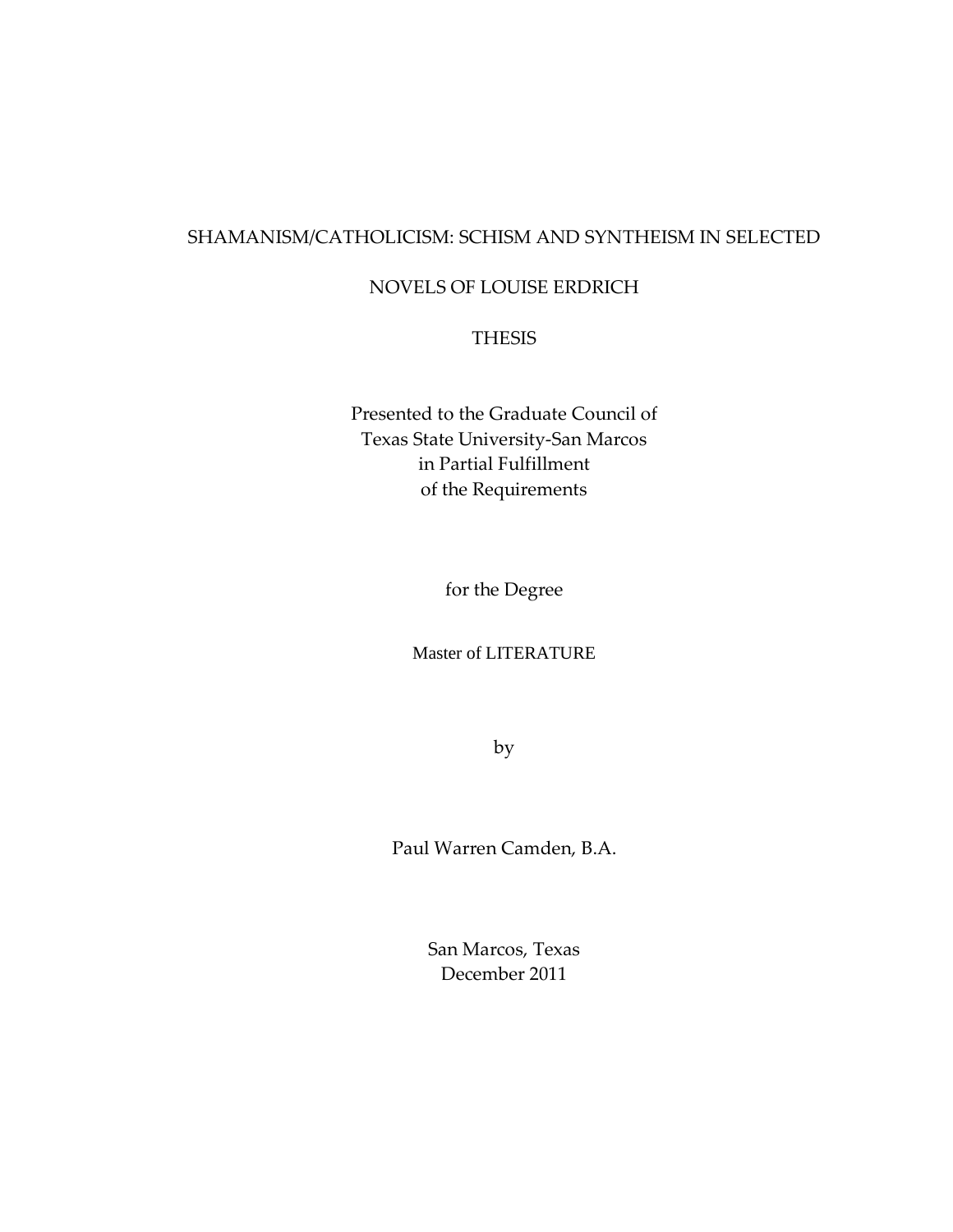# SHAMANISM/CATHOLICISM: SCHISM AND SYNTHEISM IN THE NOVELS

## OF LOUISE ERDRICH

Committee Members Approved:

\_\_\_\_\_\_\_\_\_\_\_\_\_\_\_\_\_\_\_\_\_\_\_\_\_\_\_\_\_\_

\_\_\_\_\_\_\_\_\_\_\_\_\_\_\_\_\_\_\_\_\_\_\_\_\_\_\_\_\_\_

\_\_\_\_\_\_\_\_\_\_\_\_\_\_\_\_\_\_\_\_\_\_\_\_\_\_\_\_\_\_

Robin Cohen, Chair

Teya Rosenberg, Member

Daniel Lochman, Member

Approved:

J. Michael Willoughby Dean of the Graduate College

\_\_\_\_\_\_\_\_\_\_\_\_\_\_\_\_\_\_\_\_\_\_\_\_\_\_\_\_\_\_\_\_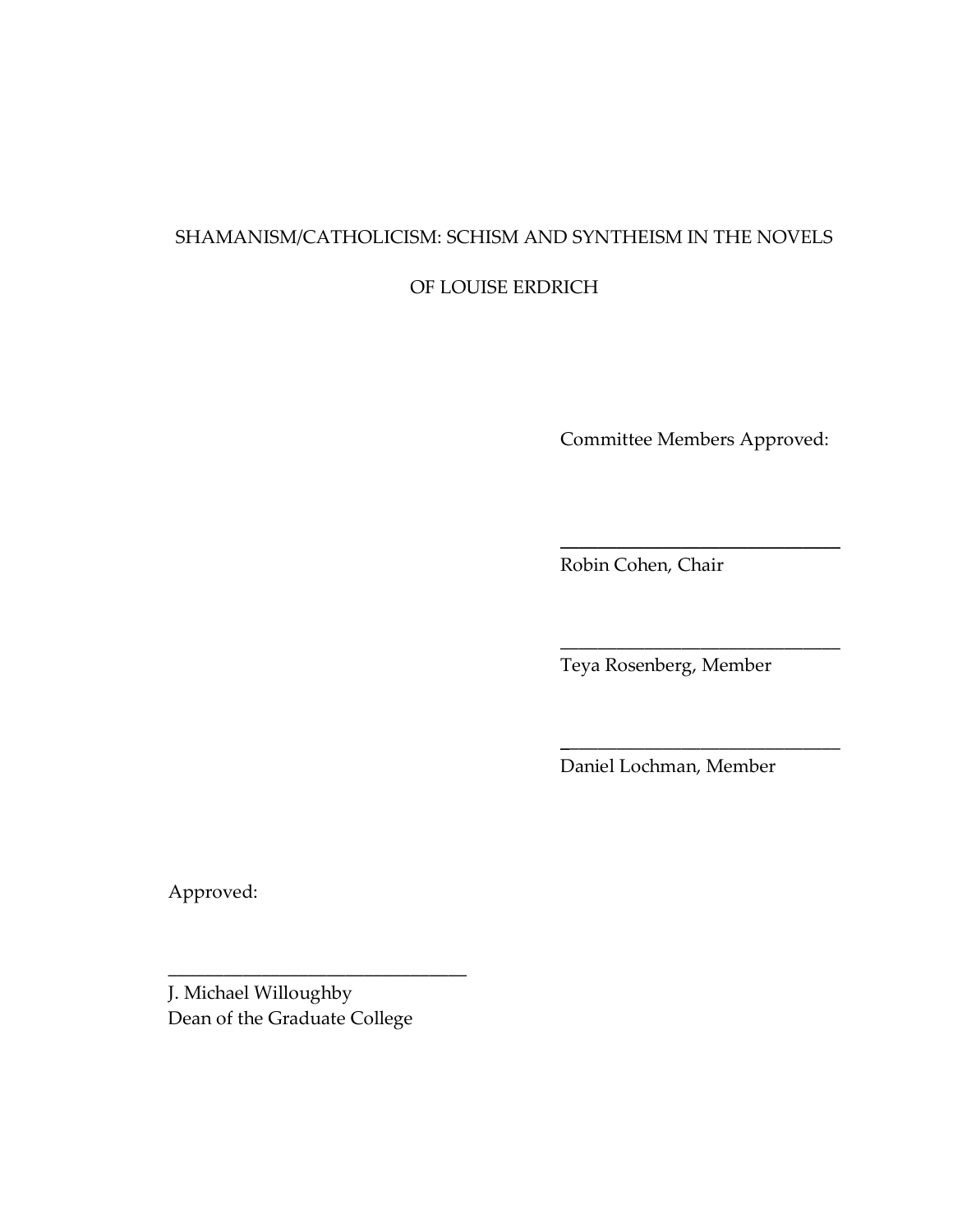## **COPYRIGHT**

by

Paul Warren Camden

2011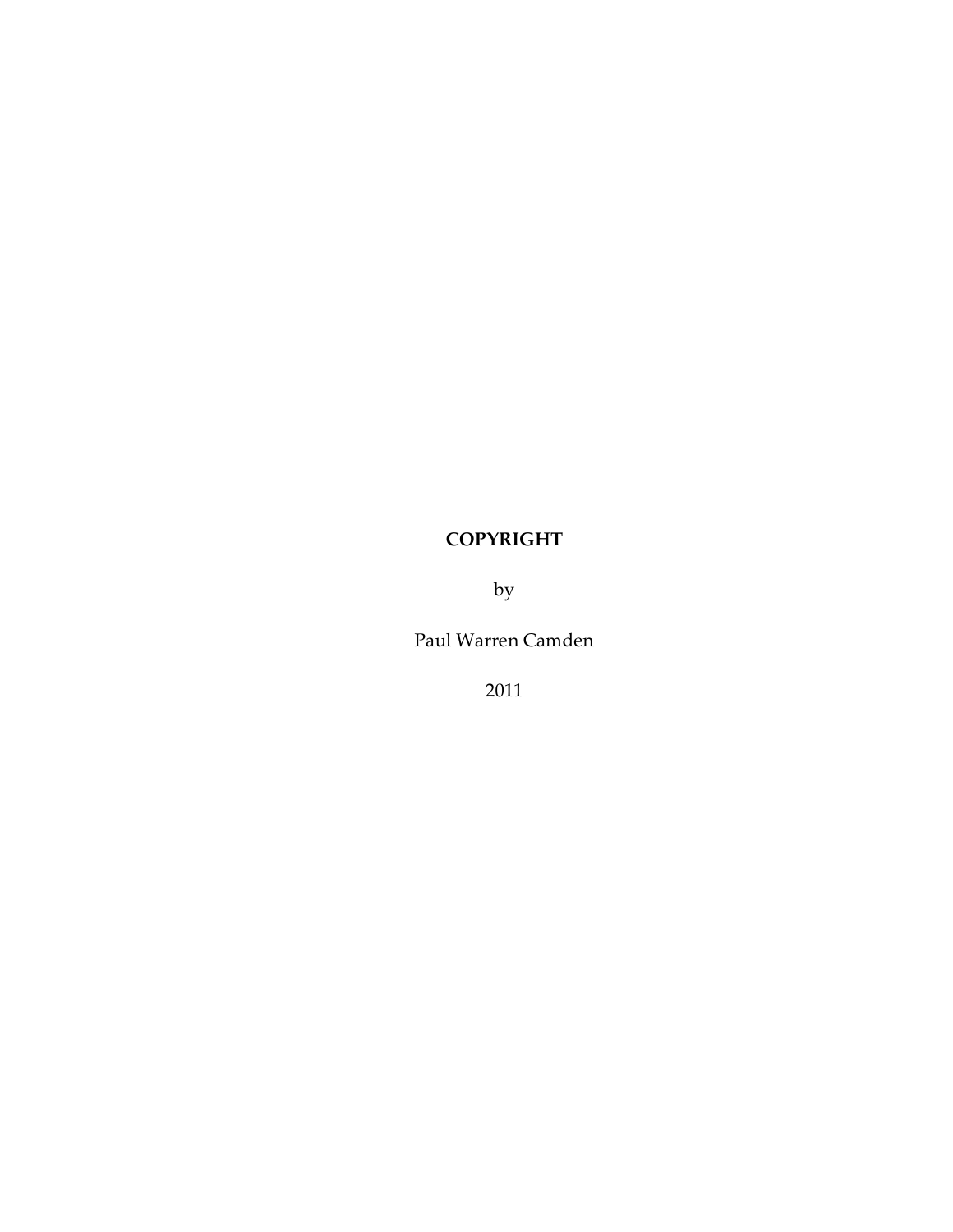### **FAIR USE AND AUTHOR'S PERMISSION STATEMENT**

### **Fair Use**

This work is protected by the Copyright Laws of the United States (Public Law 94-553, section 107). Consistent with fair use as defined in the Copyright Laws, brief quotations from this material are allowed with proper acknowledgment. Use of this material for financial gain without the author's express written permission is not allowed.

#### **Duplication Permission**

As the copyright holder of this work I, Paul Warren Camden, authorize duplication of this work, in whole or in part, for educational or scholarly purposes only.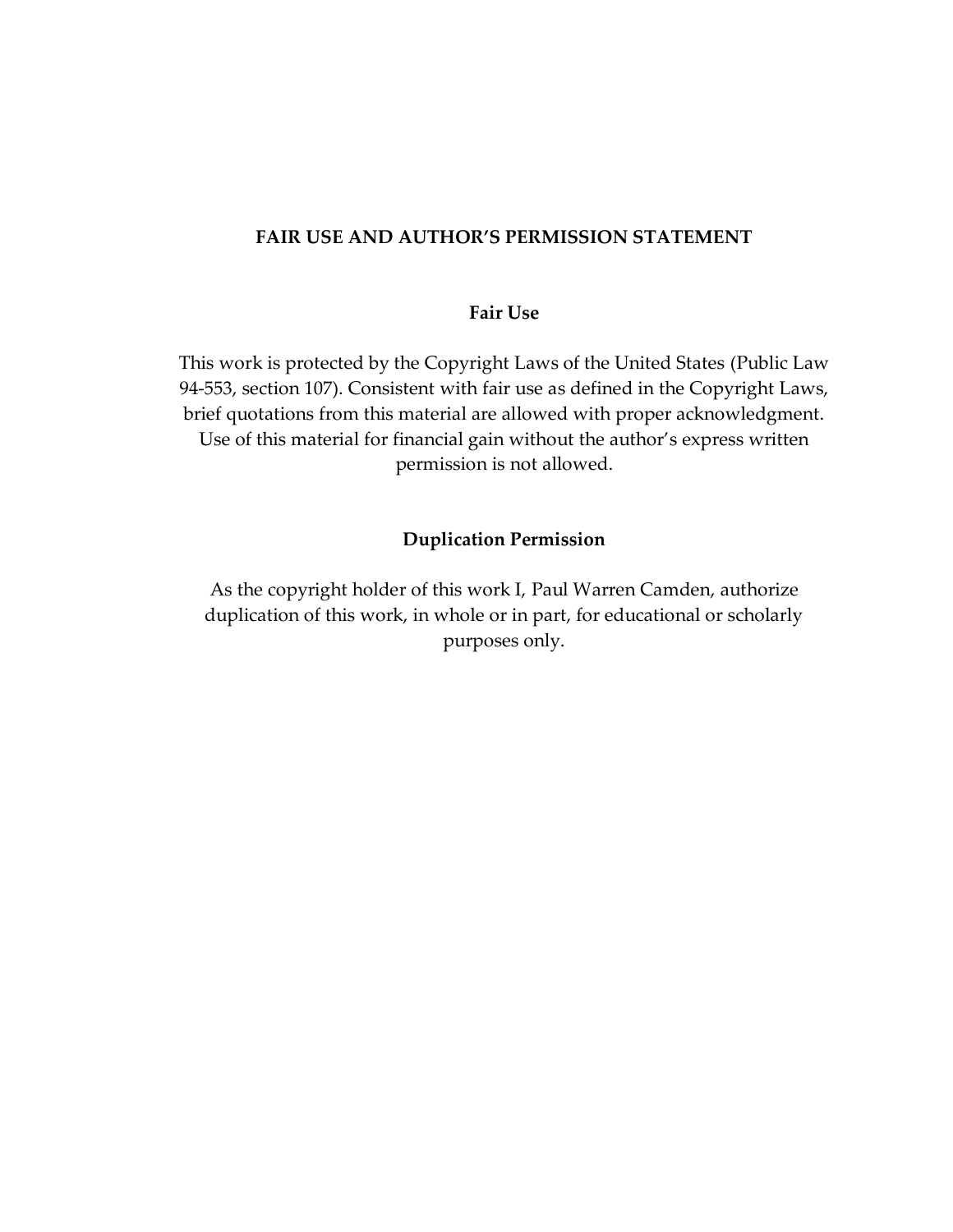For my father, Jack Warren Camden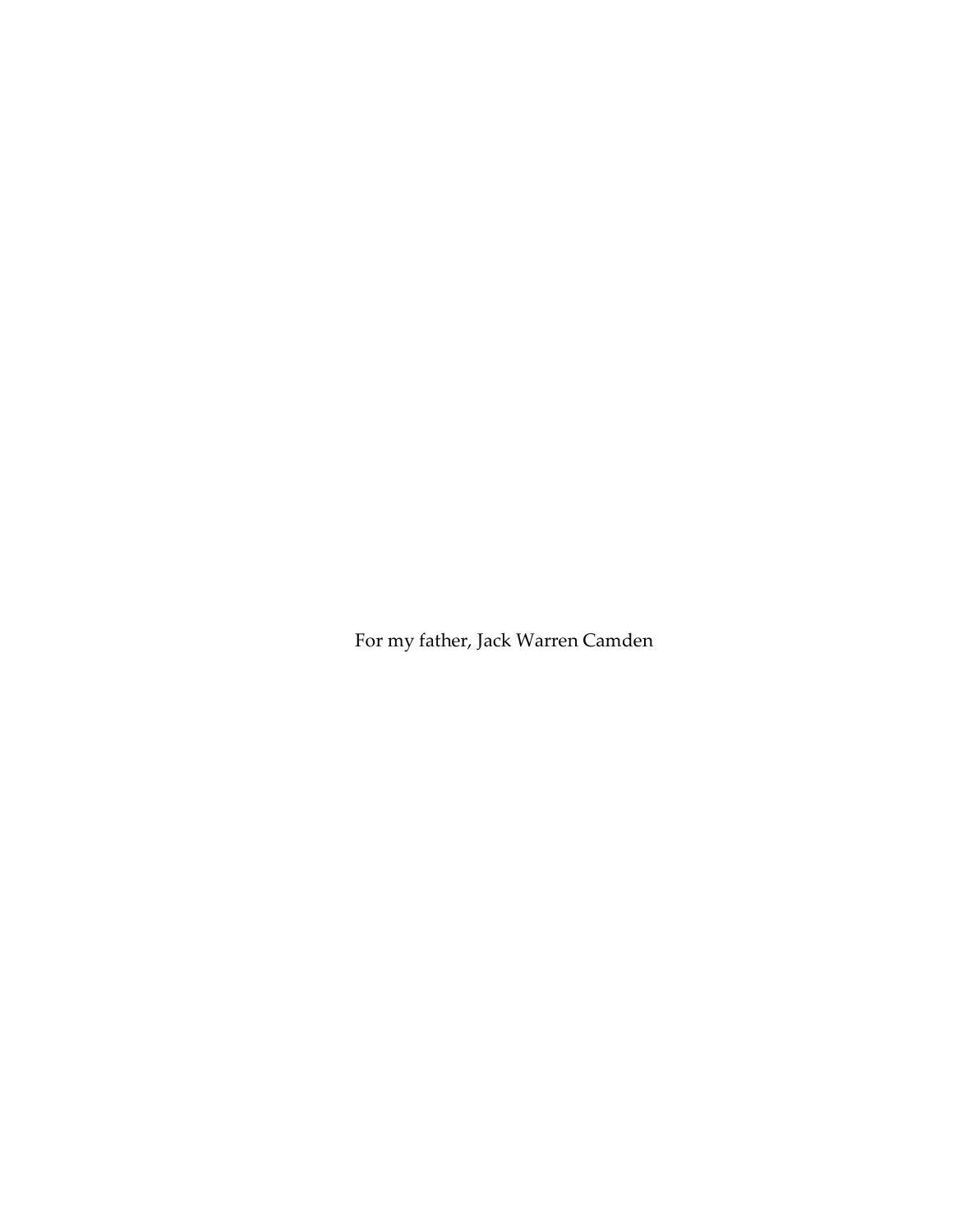#### **ACKNOWLEDGEMENTS**

I would like to thank Dr. Robin Cohen for her guidance and encouragement along the circuitous and protracted course this project has taken, and I would especially like to thank Dr. Cohen for her infinite patience with her student. She has given so much time and energy to fortify my fragile constitution, and I can only feebly express how grateful I am. Know too, that I will miss beyond measure our conversations.

I thank Dr. Teya Rosenberg and Dr. Daniel Lochman for their significant contributions to my academic and intellectual development throughout the course of my studies. Their mentorship has meant more to me than I can fully express.

I would like also to thank Dr. Paul Cohen for his timely and reliable mentoring and for his too great effort influencing the culmination of this project.

Finally, I will thank Nancy Wilson, Patsy Pohl, Karen Bryson, and all the faculty and staff of the English Department who have contributed to my success and enjoyment of this master's program. Thank you all.

vi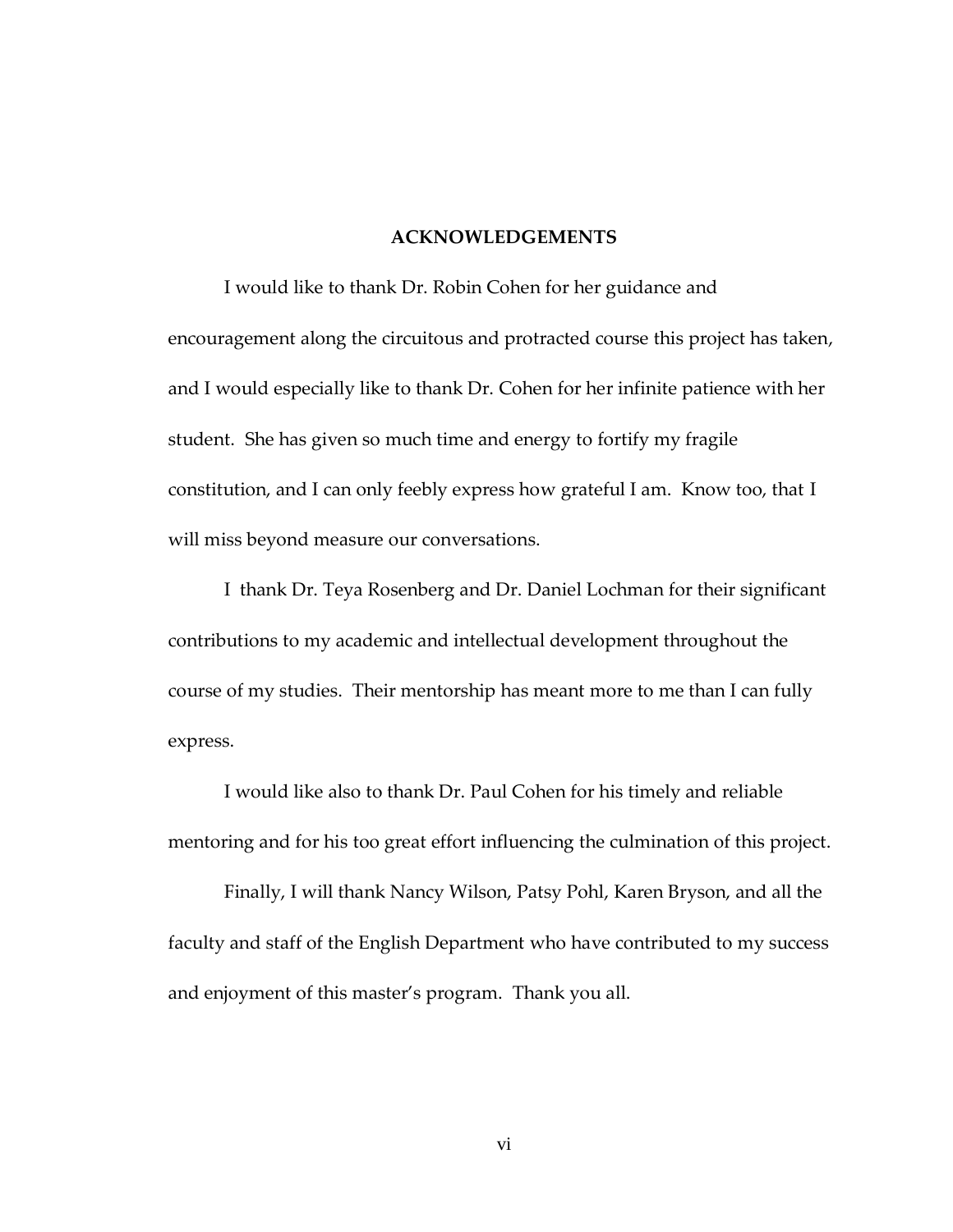## **TABLE OF CONTENTS**

| <b>CHAPTER</b> |                                                  |
|----------------|--------------------------------------------------|
| L.             |                                                  |
| П.             |                                                  |
| III.           | PAULINE/LEOPOLDA: SYNTHEISM OF RENUNCIATION34    |
|                | IV. FATHER DAMIEN: SYNTHEISM OF TRANSCENDENCE 48 |
| V.             |                                                  |
| VI.            |                                                  |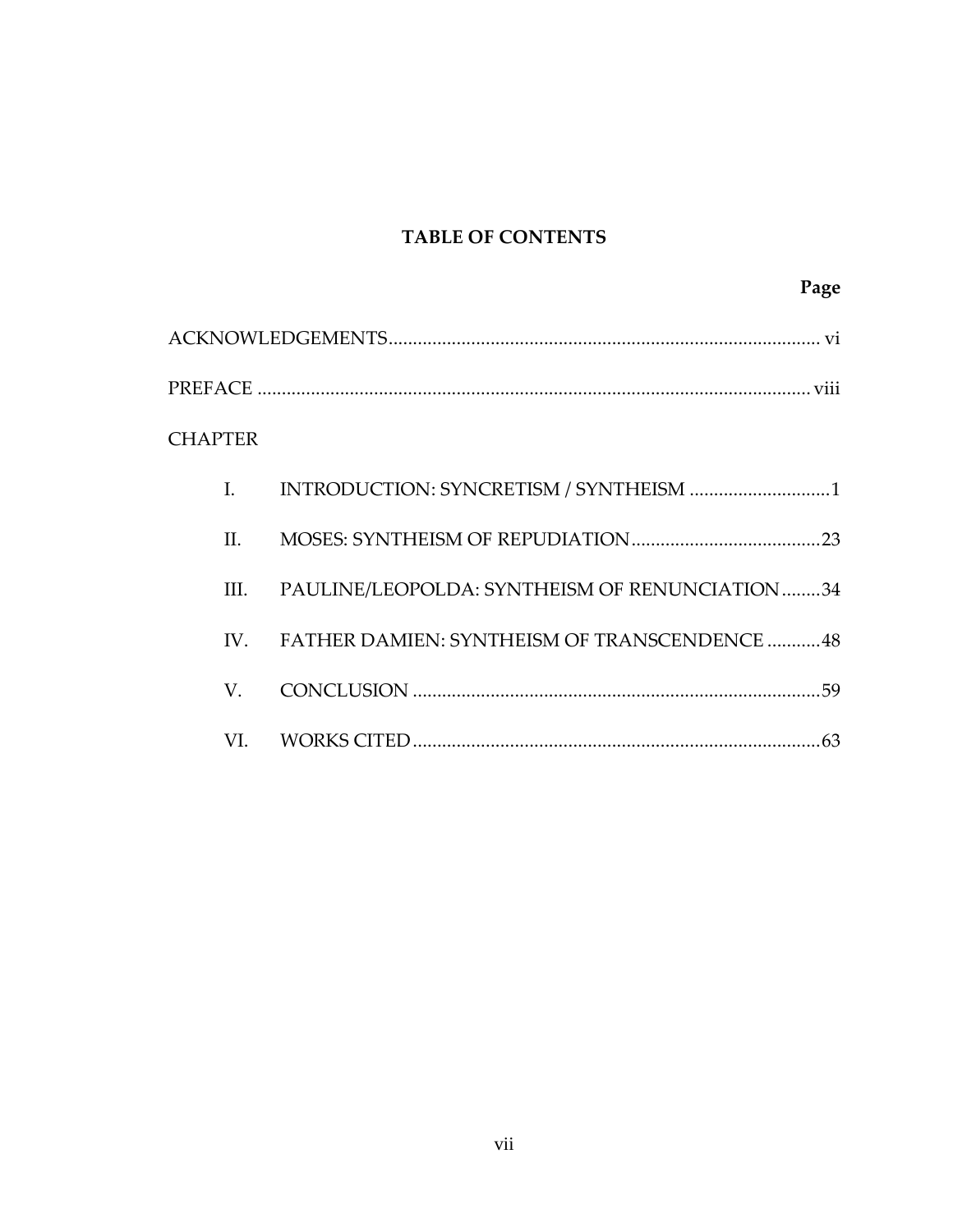#### **PREFACE**

When I was about four years old, my Uncle Bud picked me up from daycare around lunchtime one day. I remember seeing his light blue VW pull into the parking lot. He had a Beetle that was a few years older than the green one my father had driven. I suppose the teacher must have known he was coming and had me look out the front window for him. That part I don't remember, but I do remember the excitement I felt when I saw Uncle Bud get out of the car and walk toward me. I didn't know why he was there, and in my child's mind, I doubt I even *wondered* why he was there; I just knew he was and that I was happy for it. I remember getting into the car, and in that sketchy sleight of hand that memory plays, the next thing I remember is our walking slowly by the animals' cages at the zoo. I'm unsure how long we had been there, but I recall seeing apes and big cats before the emotion hit me.

I suppose I've always been quite sensitive, but likely at that point in time, only a few short months since my father 'passed away'—as everyone kept telling me, whatever *that* meant—I was probably more so than usual. I cried. My uncle's face, raised eyebrows, pleading eyes passed before me, and then I looked at the cat again, a leopard, its spotted skin reflecting my own, and the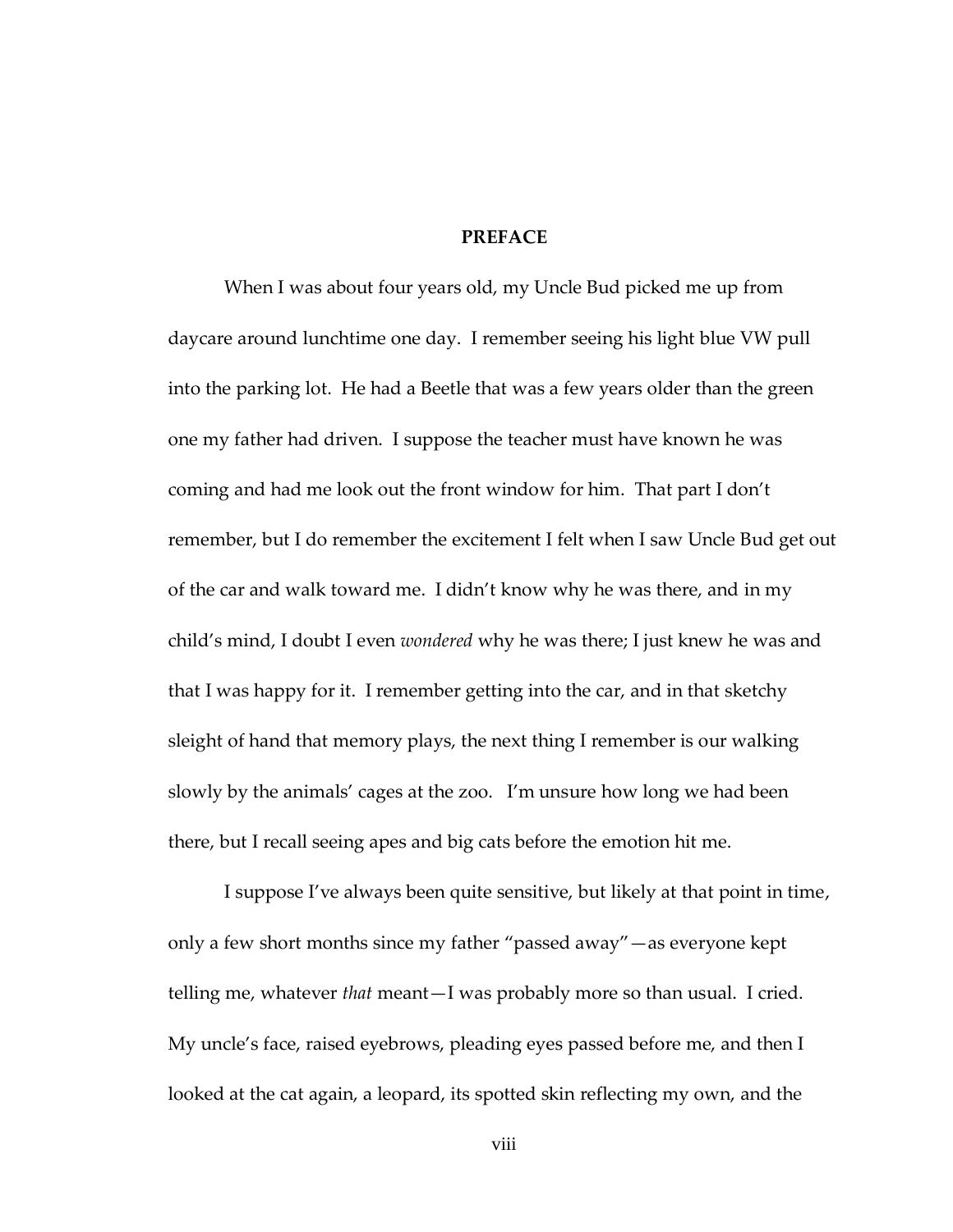cat's face, raised eyebrows, hollow eyes, struck another chord in my tiny soul. I began sobbing inconsolably. Uncle Bud took my hand and gently led me away from there. Vividly I remember feeling that the animals, especially the cats, were sad, that they longed for something, that they too were crying but without tears. I gave them mine.

That impression has remained with me these many years, and I've spent significant time thinking about that one day and how it has affected me. I tend to notice right away when that same feeling arises, and I will sharpen my attention on a person or a situation whenever it does. Perhaps science could explain this feeling away quite neatly as a projection or as a chemical imbalance or as a sentimental journey, but I rather like to think that despite some rational explanation, there nevertheless exists within us an intuitive sense that is just as valid as our other five. So after much thought over many years, I've come to believe what happened that day is as simple as my sensing the leopard trapped in that zoo, an environment completely unnatural to him, longing for freedom, pleading in his soul to once again run free in the jungle and struggle for food and cope with starvation and compete for mates and contend with insects and not just be alive but really *live*. Foolish though it may be, I cannot escape the overwhelming feeling of that day, and I cannot abide any other explanation.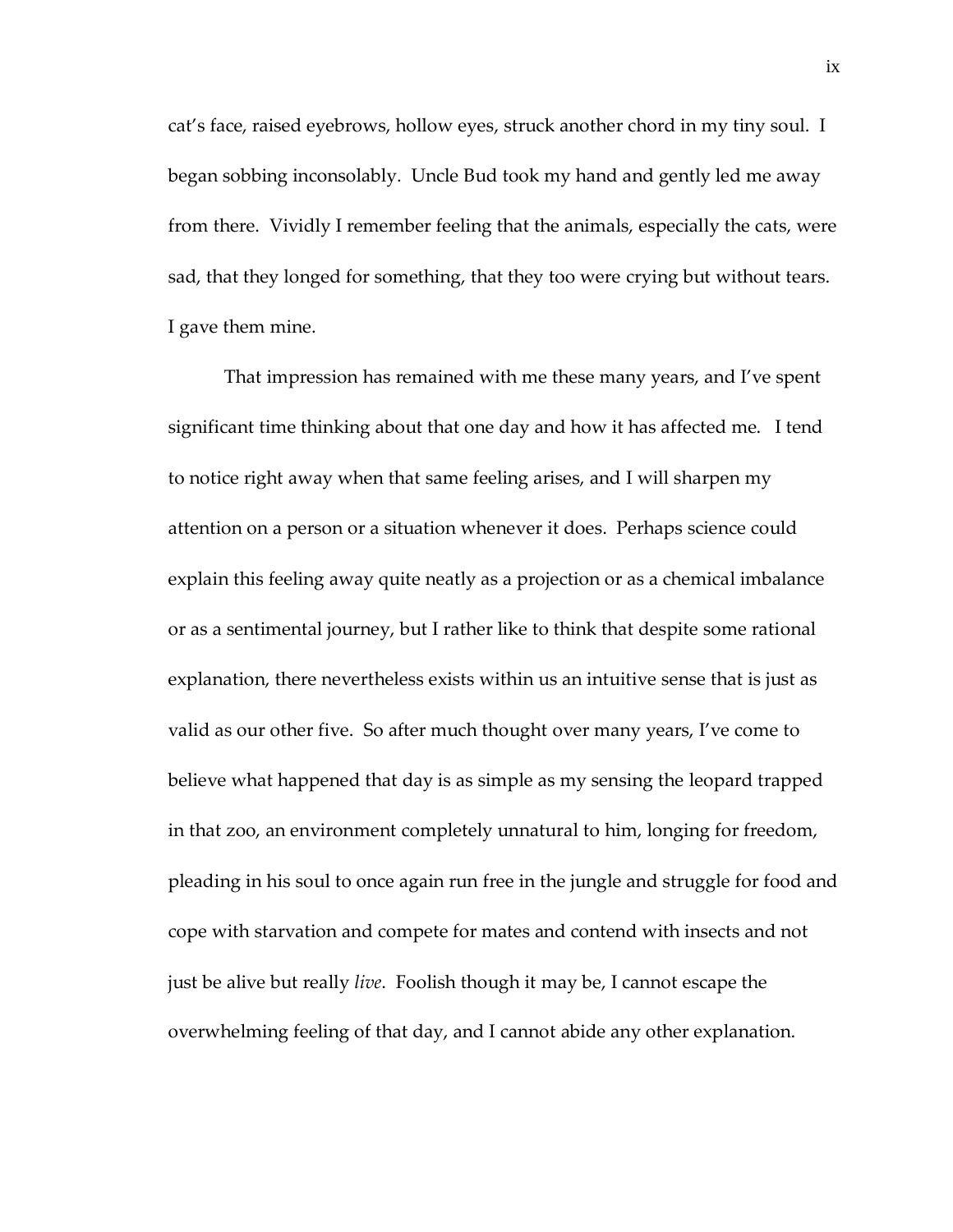Last fall a similar impression struck me at the powwow in Austin. I'm unsure what I expected, attending a gathering of Native Americans held at a coliseum in a major city rather than in a tiny pueblo in the desert, but what greeted me was nevertheless surprising.

I was reminded of my paternal grandmother, who for most of her life quilted, a craft she had learned from her mother. Although she owned a sewing machine and knew well how to use it, she insisted that hand-sewn quilts possessed a quality that those made on a machine could not match, and despite her severe arthritis, she continued to make at least one quilt a year well into her eighties. In her quilts, one notices the absence of uniformity in the patterns and in the material and in the stitching—uneven here, crooked there—and this nuance, far from being an indication of imperfection, gives the quilt a personality and, dare I say, a soul. It is this soul that was in part missing at the powwow. But there was something else missing also.

The regalia the dancers wore, although bright and beautiful, was, upon close examination, fashioned from manufactured material and decorated with plastic beads. It struck me that even Native American ceremonial dress, although assembled in the US, was made in China, from whence the cloth and the beads surely originated. Hand-woven material dyed with roots or berries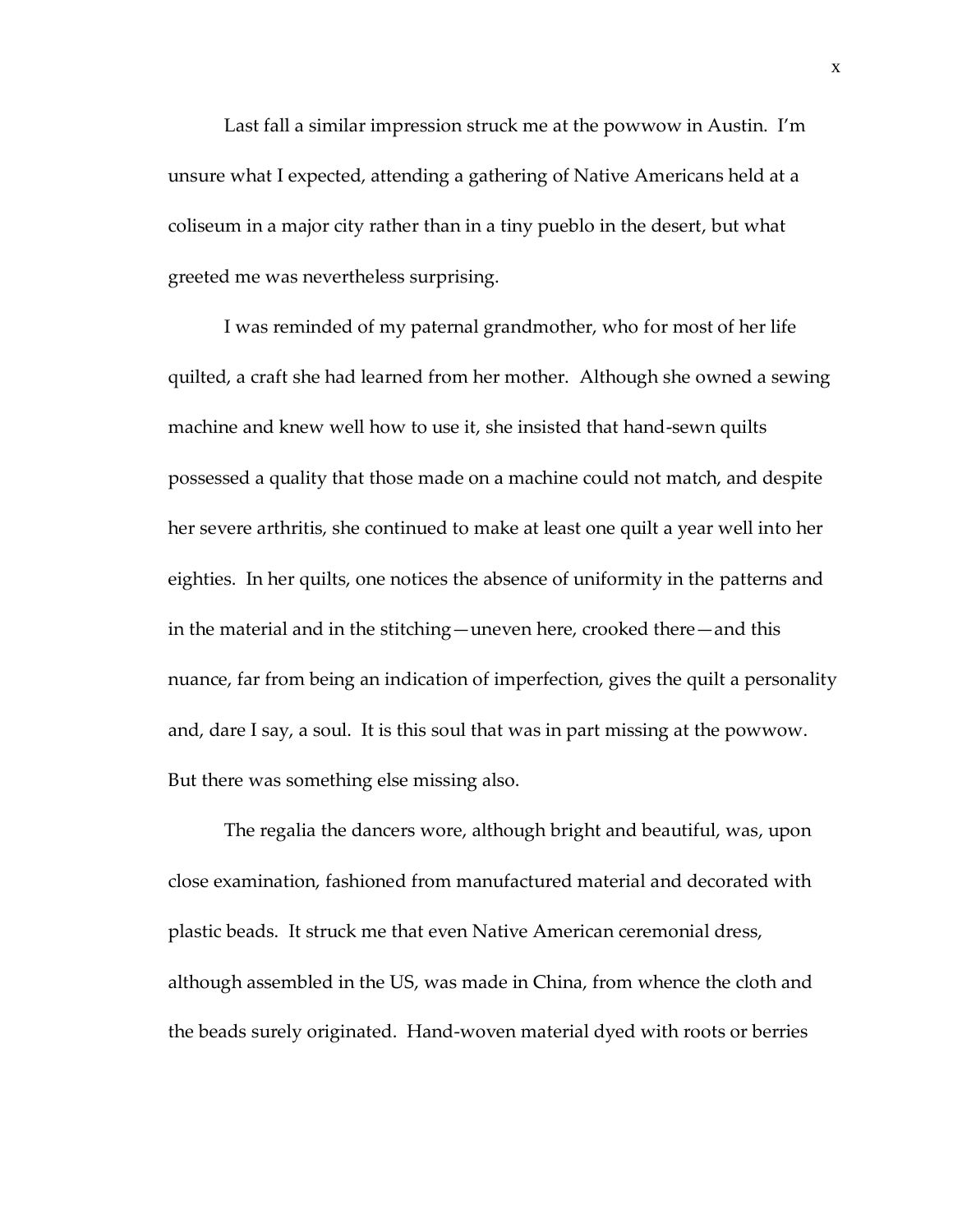and carefully crafted quill work were absent, and as I was confronted with the commercialization of an entire culture, I began to sense that old feeling again.

To me there also seemed to be great longing among this crowd, a collective void inherited from mothers and fathers and grandmothers and grandfathers, and the embodiment of that longing consisted in the meager attempts to imitate the material products representative of a thoroughly ancient culture, much like new habitats found at contemporary zoos create the illusion of natural surroundings yet fail to capture the essence of genuine freedom. I was sad. I left.

This sense is what draws me to the works of Louise Erdrich. She doesn't express it outright, but it's there between the lines, coursing through the humor and the beauty and the poetry and the pain, an absolute chasm separating what *was* and what *is*. Perhaps she reveals a bit of sentimentality for the past or a bit of resentment for the present, both human tendencies and both justified, but nevertheless her writing is a poignant and an artful revelation of what is surely an intangible void underlying Native America in a post-colonial land.

With this preface and in the following pages, I do not pretend to understand what it means to be Native American, nor do I wish to convey or even suggest a sympathetic viewpoint. But perhaps because, as C. G. Jung notes, 'one can never possess a foreign land, because in foreign ground there live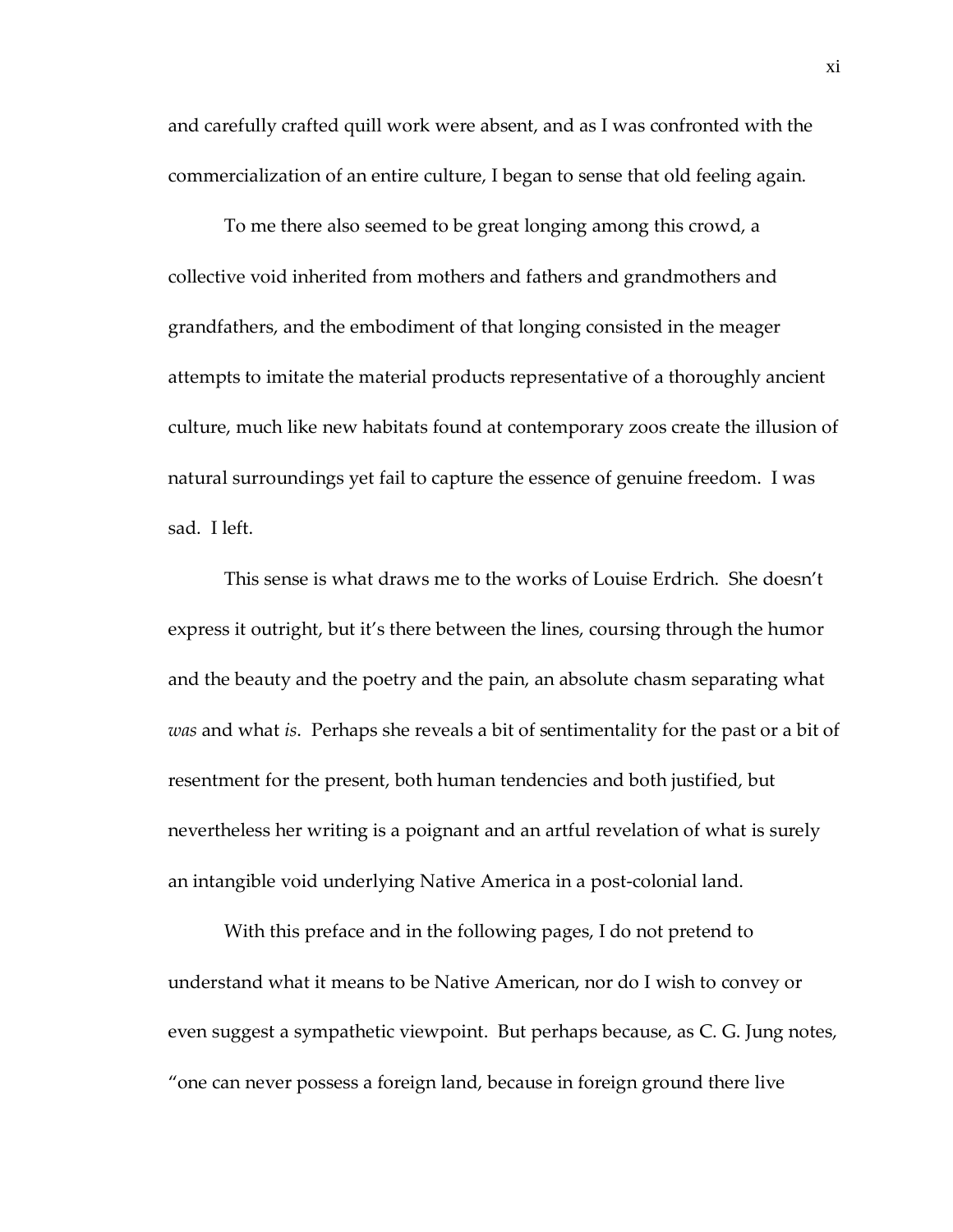foreign ancestral spirits, and so those who are born there are incarnations of foreign spirits' (Wehr 233), or perhaps because my Irish blood is tinged with the faint familiarity of having been colonized, or perhaps simply because I was literally a red-headed stepchild, I do hope that on some level I can relate to a sentiment of losing one's roots and one's identity and living within the vacuum of that absence. I hope to do justice to the spirit of Erdrich's writing.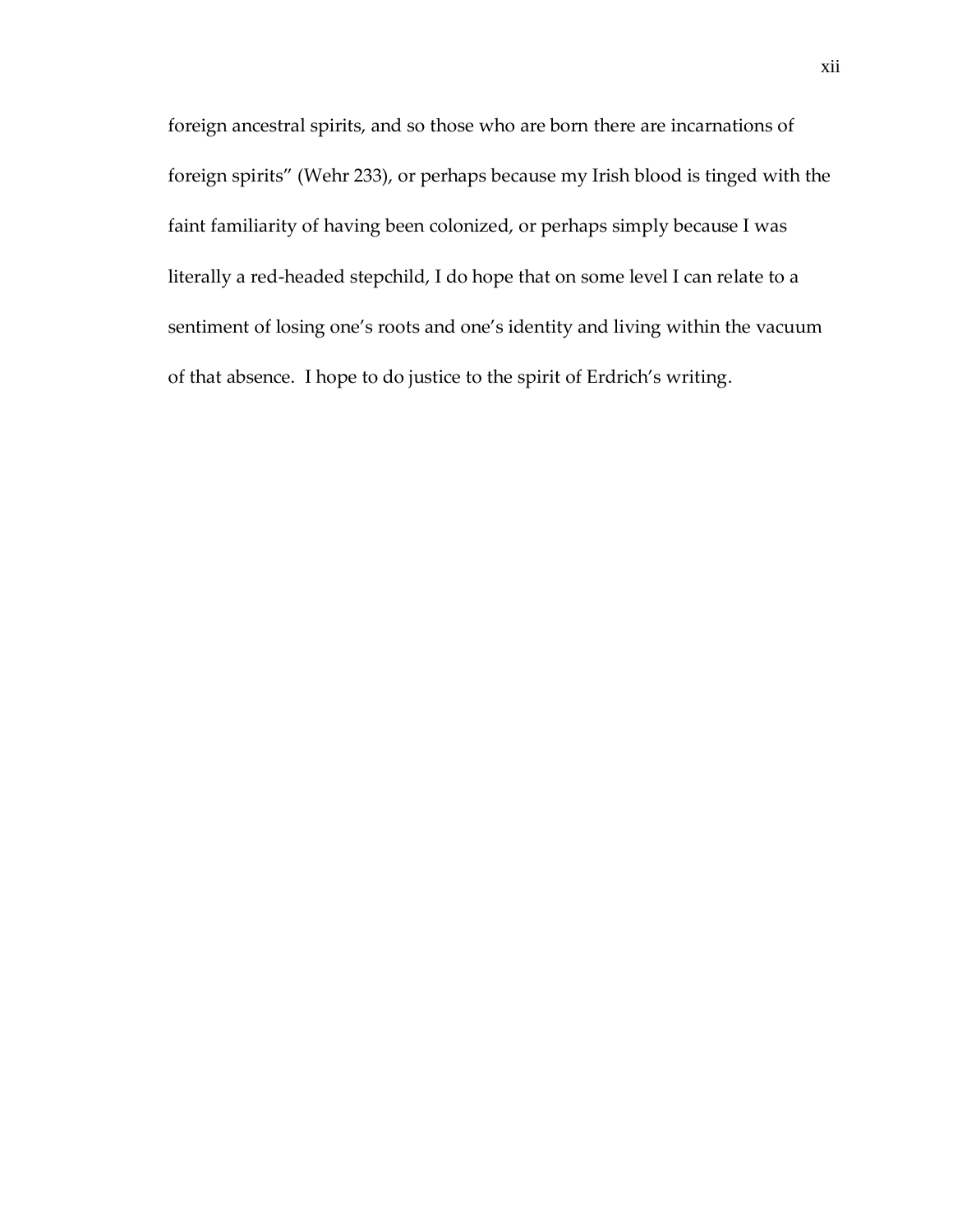### CHAPTER I

#### INTRODUCTION: SYNCRETISM / SYNTHEISM

When two religious belief systems converge upon an individual, he or she faces a complex process of rejection, compromise, and/or assimilation of the contrasting theologies, which necessarily results in psychological upheaval. Subverting the very foundation of a society by imposing an entirely contrary belief system fractures an otherwise unified world view, and amid the resulting religious chaos, the individual suffers not only social but also psychological fragmentation. Such a schism arises in the works of Louise Erdrich as a cognitive dissonance that pervades the psyches of her characters. The germ of this ambivalence rests in the collective Anishinaabeg memory as the encroachment upon their religion by the Catholic Church, and the adaptive response to this encroachment consists in a continuum of syncretistic belief, thought, and action embodied in Erdrich's characters.

In her novels, *Love Medicine* (1984)*, Tracks* (1988), *The Last Report on Miracles at Little No Horse* (2001)*,* and *Four Souls* (2004), Erdrich explores the nature of the nearly paralyzing effects Church doctrine had on her people as her characters negotiate the liminal space between Catholic religious dogma and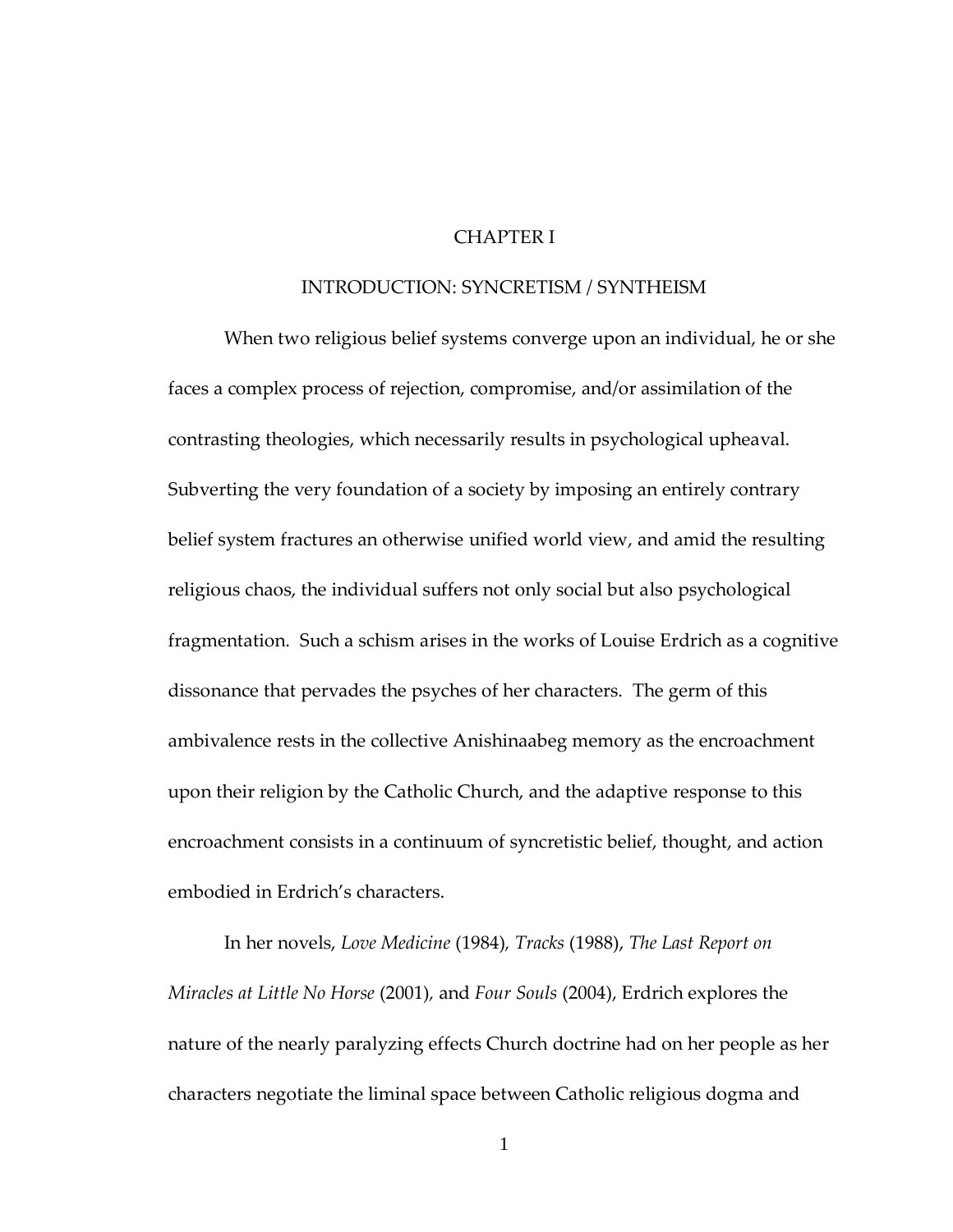ancestral shamanic beliefs. Her characters struggle to find a spiritual home, shifting loyalties between these two psychologically incompatible belief systems, for they are torn asunder by the strict adherence required by the priest and the cultural cohesion represented in the shaman.

Erdrich recounts the indelible traces left upon the Anishinaabe people since the imposition of the Catholic Church, which, according to Karen McKinney, began obstinately converting the inhabitants of North America in the seventeenth century (2). French Jesuits, a particularly combative sect among the Catholic priesthood, pushed 'tirelessly into the territory around the Great Lakes, attempting to convert the natives to Christianity,' and in the words of one priest, they went ''to declare war against Infidelity, and to fight the Devil in the very heart of his country'' (McKinney 2-3).

For the Anishinaabeg, their individualistic religious beliefs supported their social construct, which was nomadic and essentially decentralized, and they 'believed that individuals, if their motives were pure, had the ability to find truth and spiritual solace within themselves' (McKinney 4). In this schema, the vision quest held prominence as the central event in a person's life, for it was during those days of fasting and praying that a young person would, through a subjugation of consciousness, experience a numinous encounter with a guiding spirit, in Jungian terms an archetypal figure in the form of a personified animal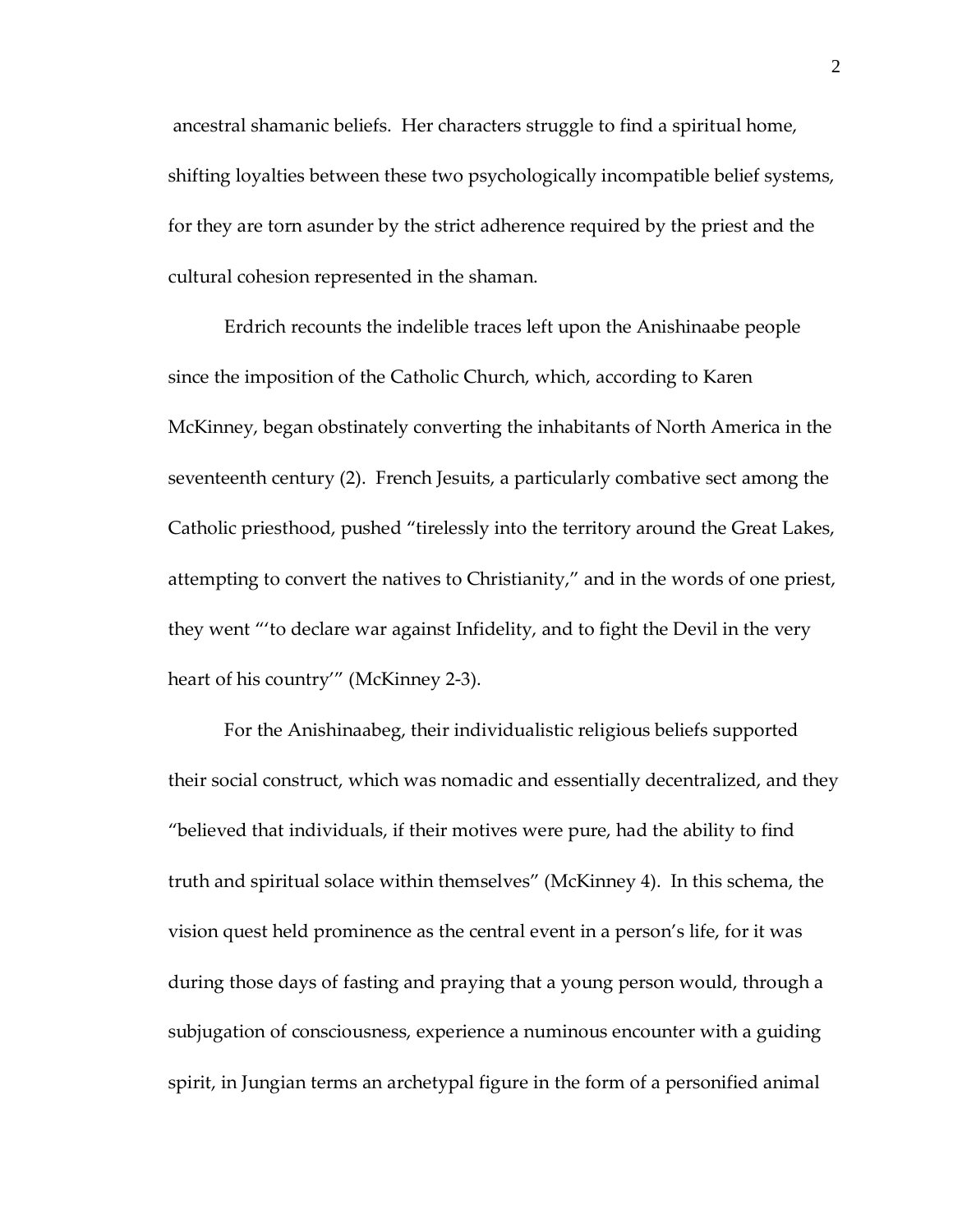or ancestral hero, who would instruct the person in spiritual matters throughout the remainder of his or her life. According to Jung, 'these 'visions' are far from being hallucinations or ecstatic states; they are spontaneous, visual images of fantasy' (*Archetypes* 190), and for Jung and others, there is no 'mere' fantasy, for this occurrence represents an important broadening of consciousness accomplished by accessing the deeper recesses of knowledge and wisdom residing in the unconscious mind, a psychological terrain described in religious symbolism.

Contrary to this individualistic search for spiritual significance, many missionaries imposed a doctrine of forced assimilation that inhibited individual epistemology and instead replaced the independence fostered by the vision quest with reliance on the Church and its dogma. Moreover, certain French Jesuits and their predecessors carried out their mission to convert the natives with tremendous vigor, for they viewed their evangelical purpose as a life-or-death proposition. Against this onslaught, the Anishinaabe religion began a slow dilution over the next three hundred years until the clear distinction between Catholicism and shamanism became clouded, and the ancestral path toward individual wholeness became obscured by disuse.

The characters in Erdrich's novels chart their spiritual courses, at times convergent and at others divergent, through the novels' circuitous wilderness,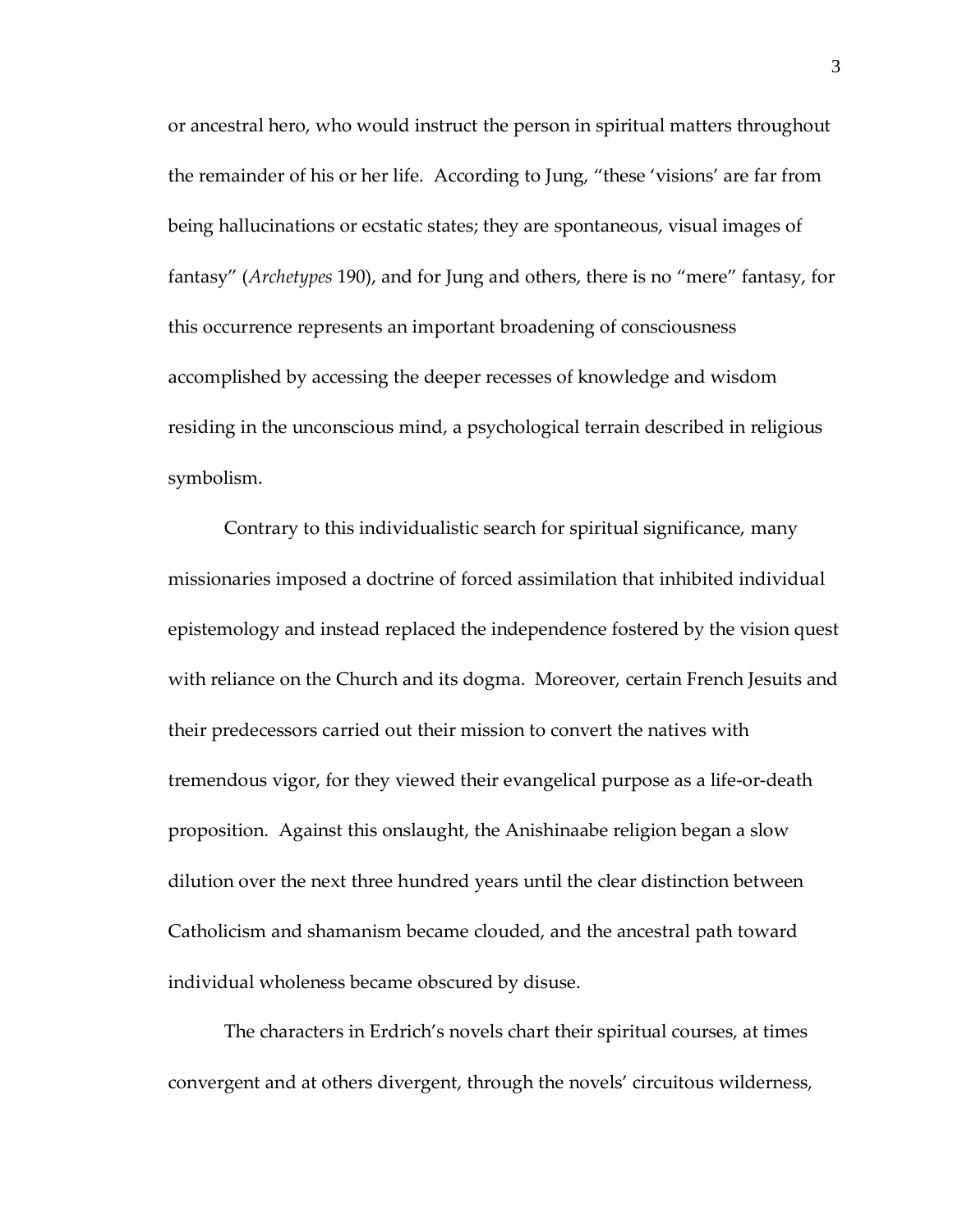each searching for the path with only bits and pieces of a map of that territory. Her characters draw from disparate recollections of the past and from disjointed interpretations of the present, and in the process, they create a synthesis of spiritual beliefs, some shamanic and some Catholic. As a result of this spiritual patchwork, a religious syncretism, a blending of religious practices, reveals an ordering of theological thinking that becomes highly individualized within each character. This syncretism, or *syntheism* as I shall term it, appears as a coping mechanism each character develops in the face of the colliding theologies of shamanism and Catholicism.

In his discussion of religious syncretism, Eric Maroney describes Spain's response during the Reconquest to crypto-Jews, "who had converted to Christianity in order to remain in Spain, but who practised [sic] Jewish rites in private' (32). He goes on to discuss in detail the practice of Marranism, a form of crypto-Judaism practiced in isolated areas of the Iberian Peninsula, specifically small regions of Spain and Portugal (34). Here, during the Inquisition, Jewish religious practices developed quite in a vacuum, and there arose what Maroney calls 'a collective schizophrenia,' in which 'people were forced to observe a religion [Catholicism] that was imposed upon them, and practise [sic] in secrecy the faith they preferred' (36). Because of both their separation from the Jewish community at large and the necessity for secrecy, which hindered their access to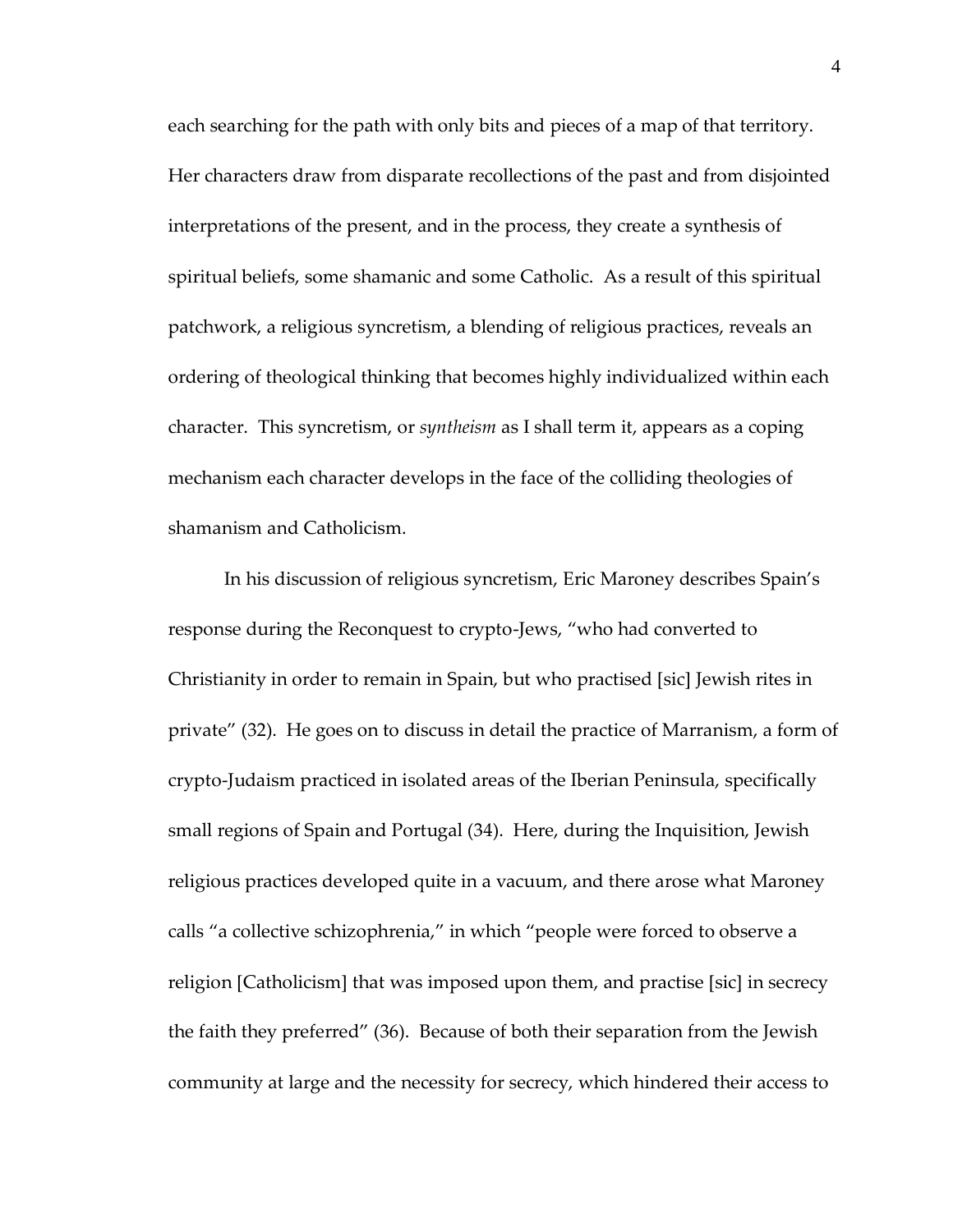resources and contributed to a 'devolution of knowledge about the intricacies' of the Hebrew faith, Marranos developed rites and traditions all their own. Although most crypto-Jewish practices were eventually eradicated by mechanisms of the Inquisition, isolated bands continued to practice well into the twentieth century.

On the whole, the occurrence of Marranism and its history offer rather vivid similarities to events in North America pertinent to Native cultures, so due to the paucity of research on syncretism among Native Americans, Maroney's work offers a point of reference for social and cultural comparisons. However, his work focuses on the wider phenomena associated with syncretism; whereas, herein the concern lies with the individual's response, so although Maroney's scholarship is thorough and concise, his terminology nevertheless only tangentially captures the essence of the individual's experience, for he is hindered by the limited vocabulary available for discussing the interactions between faiths. *Syncretism* simply fails to embrace the nuances extant in those interactions. As David Lindenfeld suggests, because *syncretism* has become 'more or less interchangeable with 'hybridization,' 'creolization,' and 'bricolage,'' the term has been robbed of 'any precision' ('Indigenous' 331).

This term *syncretism*, its relevance and precision, raises critical debate among religion and history scholars as some argue the word has no place in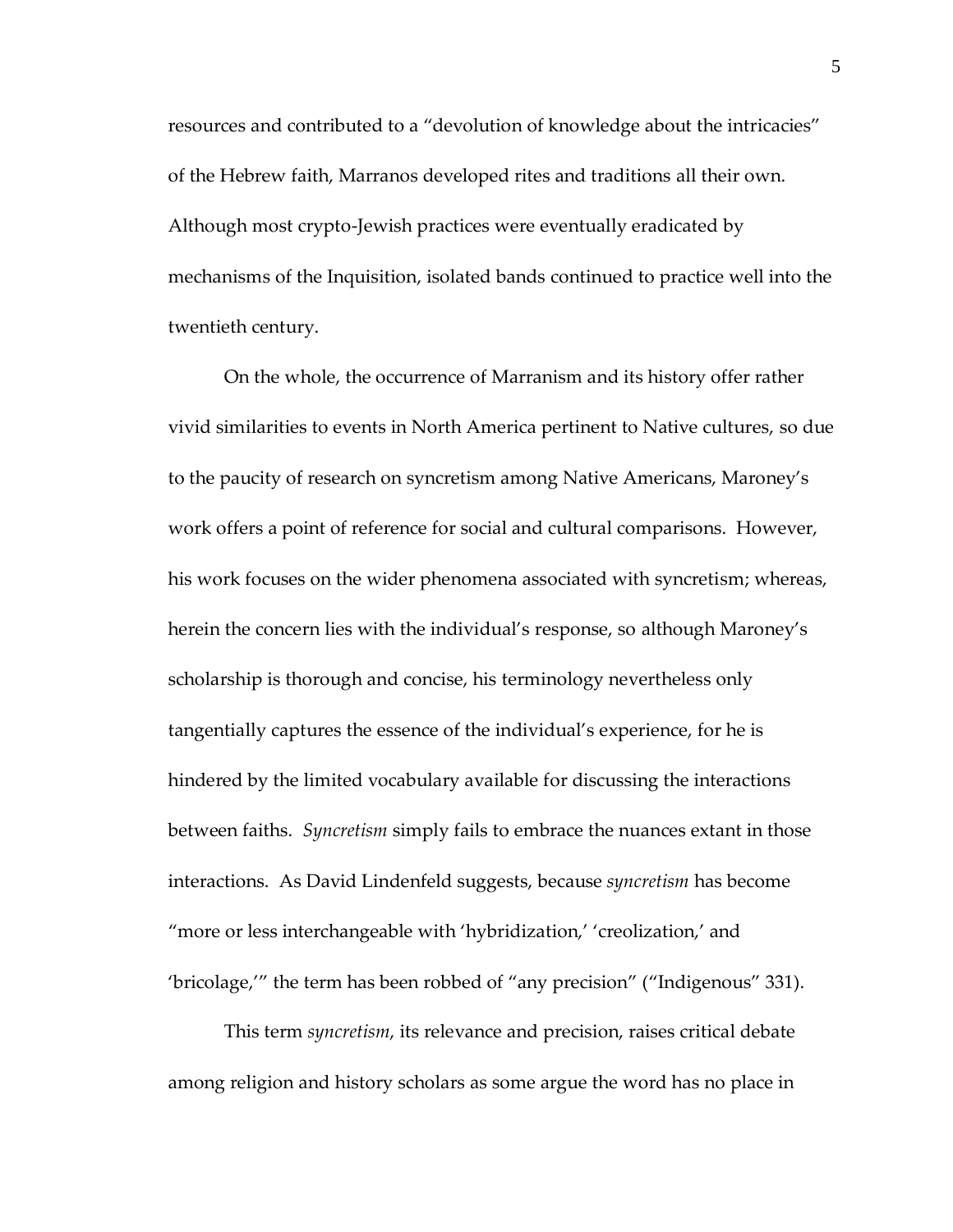research while others concede the term's legitimacy yet debate its semantics. Perhaps much of this debate persists because the term's very origin points to its questionable relevance for religion studies. According to Lindenfeld, Plutarch originated discussion of the term during the first century, referring to typically contentious Cretan clans whose practice was to unite when threatened by a common enemy ('Syncretism' 1). So a literal translation of *syn-cret-ism* would be 'a joining together of Cretans,' which, of course, has nothing at all to do with religion. Following this brief inception into scholarship, the term was forgotten for centuries until, during the Renaissance, Erasmus revived the word as it is more commonly used in contemporary scholarship 'to identify the classical admixtures in Christian theology' (1). Erasmus borrowed the term to use as a broad stroke highlighting similarities between Christianity and other religions. Since then, syncretism has remained a vague term, vacillating between neutral and normative definitions as well as between positive and negative connotations (Kraft 143).

Although early academic discourse defined the term in a neutral sense as a 'blending of religious ideas and practices, by means of which either one set adopts more or less thoroughly the principles of another or both are amalgamated in a more cosmopolitan and less polytheistic shape," the normative uses of *syncretism* eventually became a source for "prolific...theoretical debate"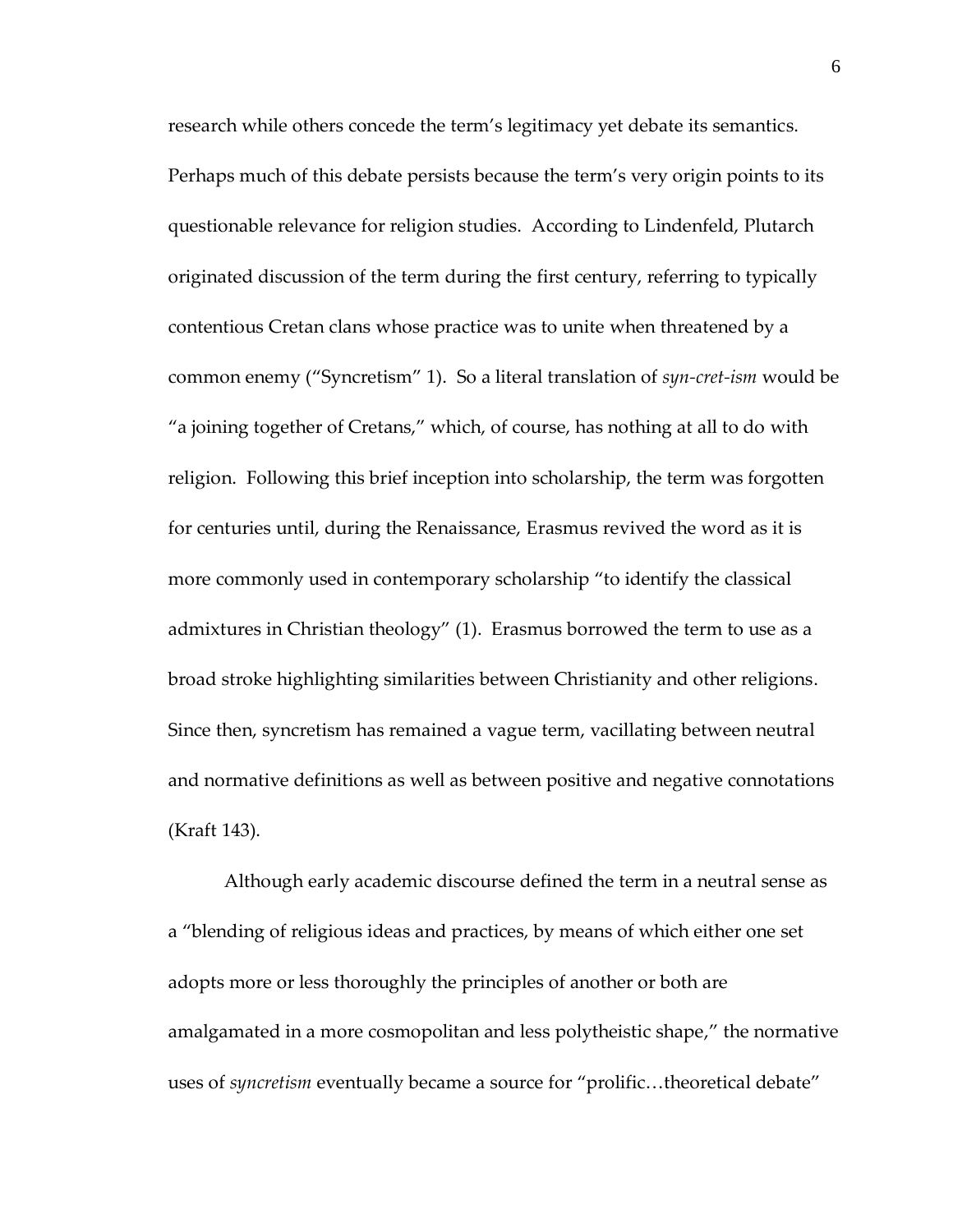in the 1960s and 70s (qtd in Kraft 143). In his 1971 *Category Formation and the History of Religions*, Robert Baird suggests the term should 'be banned from religio-historical research," for "processes of blending are... regular aspects of religious history. To describe something as syncretistic is therefore to say nothing at all' (Kraft 143-4). It seems Baird views modern religion as a somewhat chemical mixture (or dilution) that remains unfixed even after the social and cultural application of so much heat and agitation. He admits this 'blending' of religious thought occurs yet simultaneously denies its relevance, which also seems to deny significant effects syncretism induces both institutionally and individually when two religions converge. Baird's argument assumes a passive syncretism, happening in a vacuum, and he ignores the forced assimilation common to areas suffering colonization and, more importantly, the psychological distress of individuals in these areas. Baird critiques the map and ignores the territory.

Carsten Colpe and Michael Pye also argue syncretism is a process rather than a product, and in an attempt to isolate the term apart from others such as *acculturation*, *hybridization*, *creolization*, etc., these scholars suggest 'syncretism should be distinguished from 'synthesis,' the former being 'the temporary ambiguous coexistence of elements from diverse religious and other contexts *within a coherent religious pattern*,' the latter representing 'the conclusion to a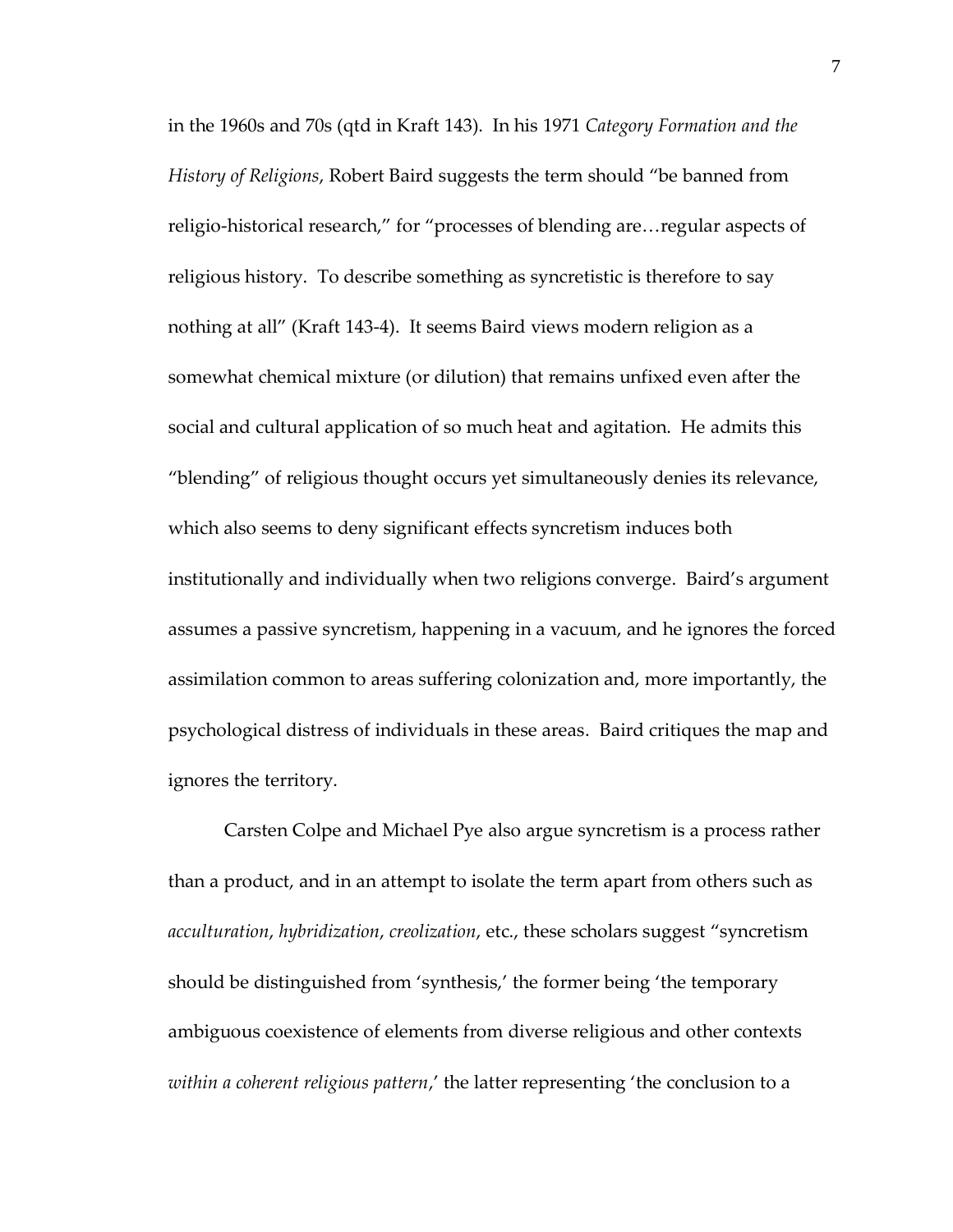process which is thereby completed'' (Kraft 145, my emphasis). This distinction recognizes the integration of tenets, symbols, or rituals between religious institutions, but the underlying assumption remains that the major religions are fixed entities sullied by the spiritual ills of their contagious neighbors.

As a more refined point, Lindenfeld describes syncretism as "an umbrellalike term, covering a wide variety of strategies and processes by which cultures with differing beliefs and practices adapt to one another" ("Syncretism" 1). The more positive connotation given the term derives in part from an emphasis on what Lindenfeld calls "syncretism from above," which "refers to the conscious efforts of religious authorities to incorporate native elements in their attempt to bring new adherents into the fold' (2). This schema supposes elements from a pagan (usually read *godless*) religion become enmeshed with a more established religion such as Catholicism and thereby become attached to the liturgical or ritual or symbolic elements of the mass. In this manner, the supposed purity of a major religion is then diluted with tenacious impurities. However, church authorities likely see this borrowing as a necessary evil that at the end of the day cannot affect the revelatory sanctity of their brand of Truth. The negative connotation associated with the term becomes clear when considering what Lindenfeld calls "syncretism from below," referring "to ways in which people incorporate elements from other religions more or less spontaneously, whether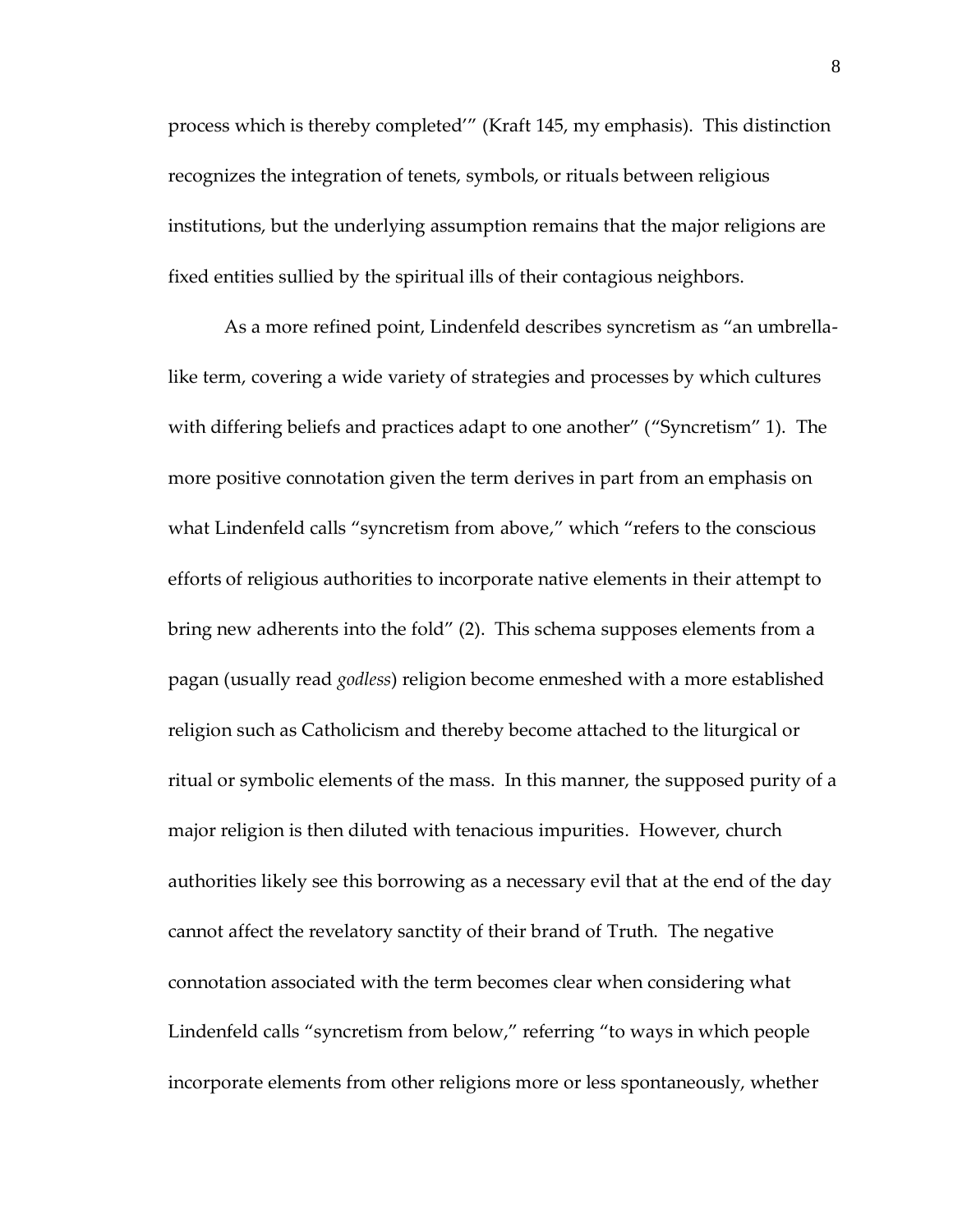consciously or not. Typically this occurs when a less powerful group encounters the religion of a more powerful group; syncretism thus becomes a means of adaptation and self-preservation' (2). Here the less powerful group regards similarities between its own religion and that of the more powerful group as affirmation for long-held religious beliefs. The result is an amalgamation of the two institutions, a belief system that recognizes duality and embraces theological diversity, at least in part. However, oftentimes the resulting heterodoxy becomes a point of social and cultural criticism as a bastardization of 'pure' theology, a fragmentation of so called Truth, for as Maroney writes, "[m]ost members of a 'pure faith' dislike hybrid religions because they illustrate that barriers created between two 'pure' religious expressions are artificial and not inevitable' (43). Lindenfeld adds to the discussion of *syncretism* a more precise dialectic; however, there remains an imprecision that clings to the term, a vague assumption that institutional elasticity and individual experience are equivalent.

Edward Said and Mikhail Bahktin add to the debate cultural perspectives that lean toward explaining syncretism as a type of 'hybridity' (Kraft 146), which applies well enough to cultural aspects but again fails to describe what happens religiously and psychologically in the individual. Along borders, cultures do blend language, fashion, cuisine, transportation, tools, and architecture, yet these are aspects of convenience or taste or practicality, elements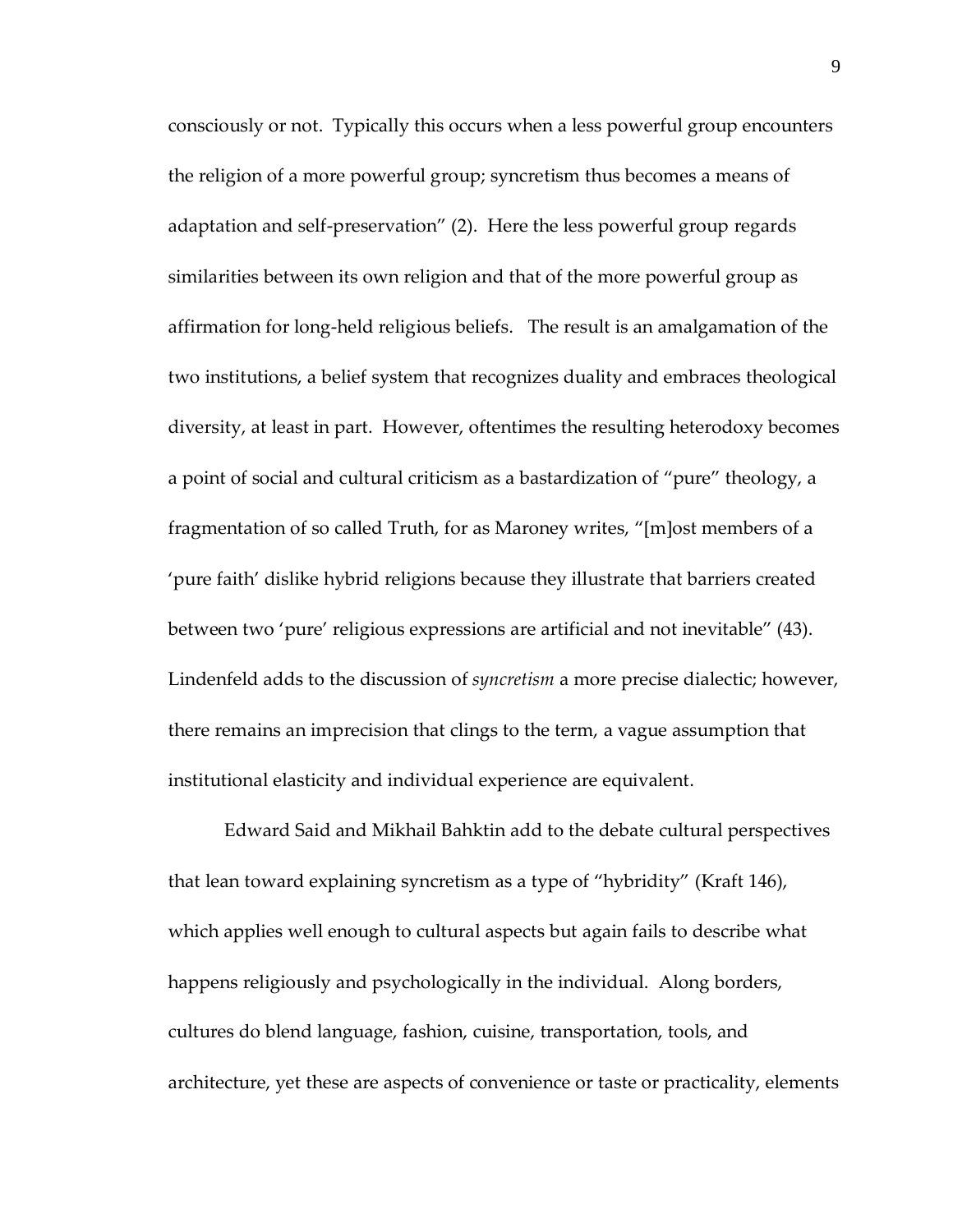of survival, communication, or comfort. For instance, Spanish explorers introduced horses to the native peoples of North America, and the people benefitted from this addition. Native Americans did not suffer as a result of this acculturation. Instead many tribes became expert horsemen, contributing to their success as hunters and warriors, already well-established aspects of their cultures.

Religion, however, is another matter altogether, for although it is categorically a part of culture, it is unnecessary for physical comfort or survival. Nevertheless, human beings have for millennia expressed a psychological *need*, so to speak, for belief. Positing religion as a psychological need also instigates controversy among scholars, from the devout theologian to the adamant existentialist, but although a variable exists within its expression in the form of so-called *syncretism*, religion, a grasping for images of the ineffable (Maroney 167), remains a constant throughout human history, suggesting a penchant for a religious approach to psychological order. Arguably, one's religion represents one's psychological constitution, for as Carl Jung suggests, 'any religion which is rooted in the history of a people is...an expression of their psychology" (*Psychology* 97). Religion is not equivalent to psychology, but instilled at a young age and embedded in one's society, religion becomes an integral part of one's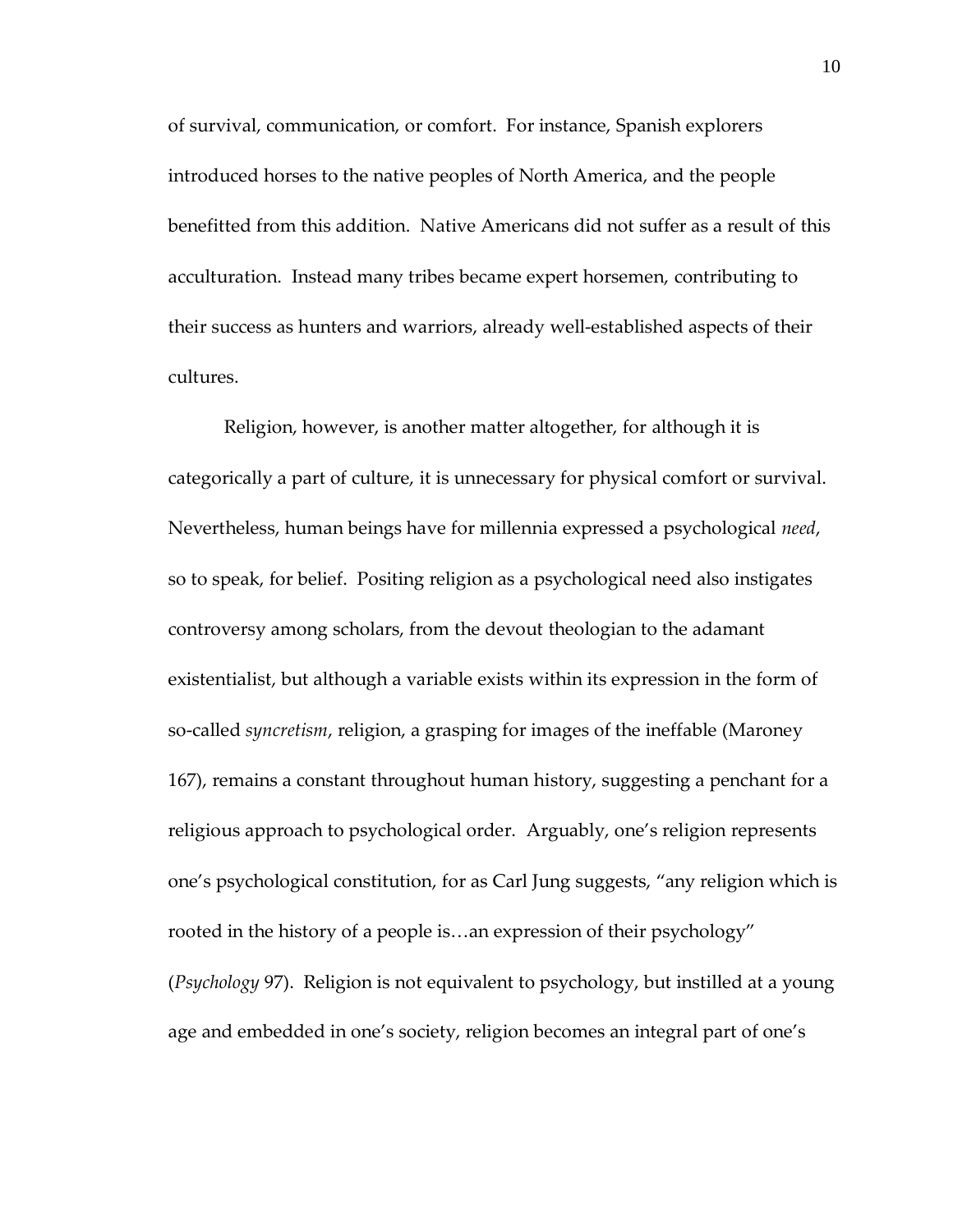psychological processes, involving not only the stories about but also the explanations of the mystery of human existence.

Discovering this mystery and the paths to this discovery has been the topic not only of many religious leaders and sages but also of many philosophers, teachers, and writers. Plato's allegory of the cave; the teachings of the Gnostics, the Alchemists, and the Kabbalists; the writings of Meister Eckhart and Emmanuel Swedenborg; the poems of William Blake; P.D. Ouspensky's *The Fourth Way*, Maurice Nicoll's *The New Man,* and even Richard Bach's *Jonathan Livingston Seagull* all point to a higher level of consciousness attainable through some mysterious process that eludes most of mankind. As Blake writes, 'All religions are one' (19), so it is the attainment of this higher level of consciousness, of which all mythologies consist and on which all religions expound, that confounds even the most pious adherent, for the *knowledge* of truth (Truth) and the *understanding* of truth (Good) exist on different planes. Maurice Nicoll writes, '[w]e know from history that all religious quarrels and persecutions have arisen from matters of doctrine—that is, from the side of *what is the Truth*—the side of knowledge and opinion, alone' (39). So it is perhaps this gulf separating the literal knowledge of doctrine from the esoteric meaning behind it that underlies syncretism, whether passive or aggressive, and impinges upon the individual psychological development of spiritual independence.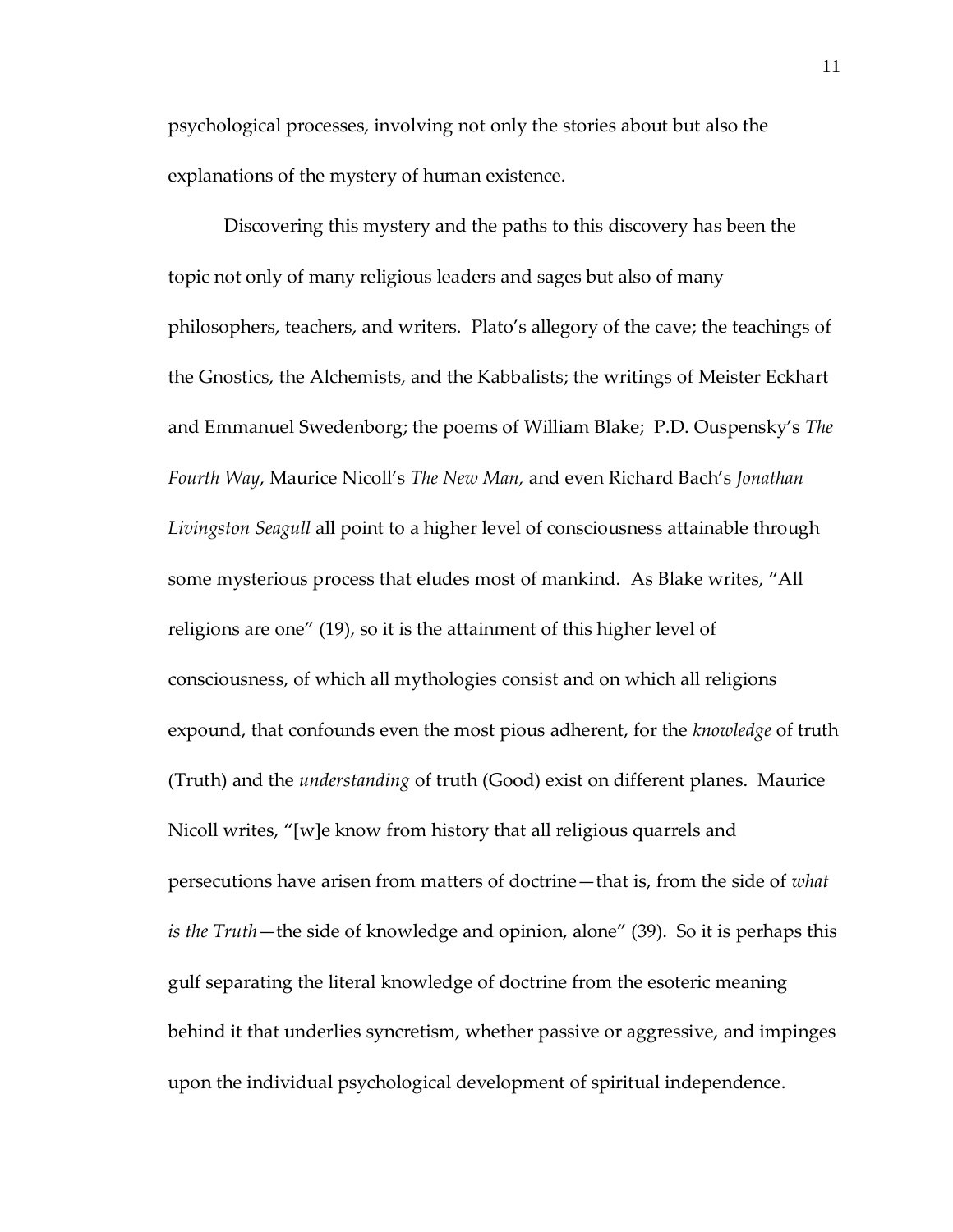Again, Nicoll writes, "[p]eople...cling to Truth as an end and so feel their doctrinal differences, whether religious or political, most easily' (41). For an individual facing the bombardment of what is essentially his or her psyche, these differences begin to cloud the path and belief turns to doubt.

The experience of the individual determines what is most pertinent when discussing syncretism, and much of the other intellectual debate comprises so much chatter about abstract ideals and knowledge that despite the theoretical discourse and its contribution to academia nevertheless perpetuates what Jean Baudrillard calls "simulation...an operation of deterring every real process via its operational double, a programmatic, metastable, perfectly descriptive machine that offers all the signs of the real and short-circuits all its vicissitudes' (2). The religious institution comprises this 'operational double,' and much of the academic discussion on syncretism seems bound up at the institutional level, ignoring individual experience.

The institution, however, often impedes the path to higher consciousness, for it raises itself up as the source of sovereign virtue while stripping the individual of his religious initiative. The institution purports to hold the answers to spiritual mysteries and reassures followers of their sanctity as a part of the institution. Yet each follower has unwittingly relinquished his individuality and in large part his responsibility for treading his own path toward higher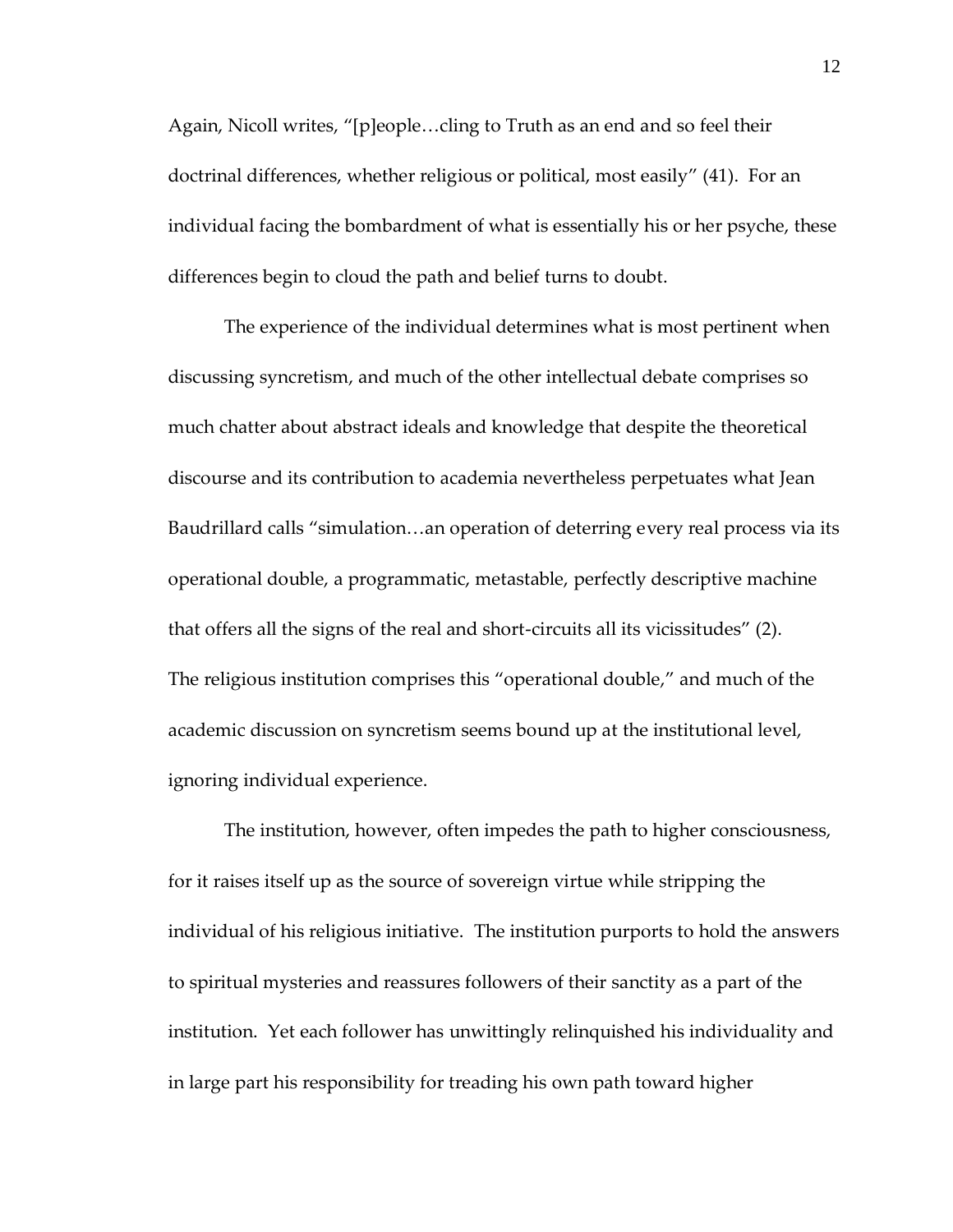consciousness. In a chapter titled "The New Idol," Nietzsche writes, "[a] state is called the coldest of all cold monsters. Coldly lieth it also, and this lie creepeth from its mouth: 'I, the state, am the people...[on] earth there is nothing greater than I: it is I who am the regulating finger of God'' (*Zara* 45). The people of the state, the 'herd,' as Nietzsche calls them, participate in this institutional idolatry at the expense of their own freedom and, given the right circumstances, at the expense of the *other*'s freedom. The maxim of the institution is thus: one is either with us or against us; to be with us is holy; to be against us is heresy. Rally the masses in support of an ideal, a simulation of the truth, and their minds are forced *downward* into a *lower* state of consciousness, further away from the goal of enlightenment, and they will tread upon any identifiable heretical savages, impinging the will of the institution upon them at any cost. The brutality of Jesuit missionaries is one example.

Jung supports Baudrillard's description of simulation when he writes the following,

> In the opinion of the man in the street, the "State," far more than any king in history, is the inexhaustible giver of all good; the 'state' is invoked, made responsible, grumbled at, and so on and so forth. Society is elevated to the rank of a supreme ethical principle; indeed, it is even credited with positively creative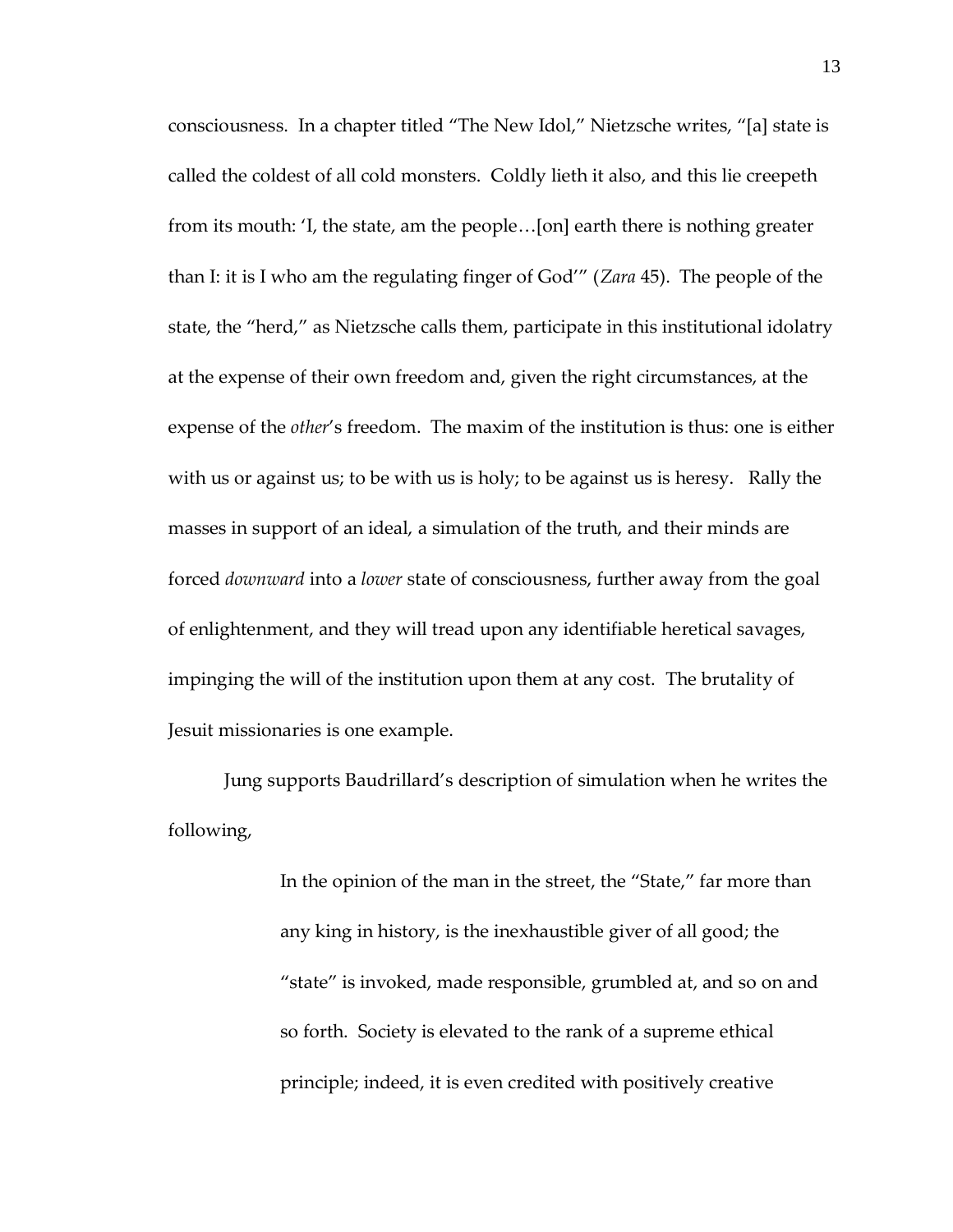capacities. No one seems to notice that this worship of the word, which was necessary at a certain phase of man's mental development, has a perilous shadow side. That is to say, the moment the word, as a result of centuries of education, attains a universal validity, it severs its original connection with the divine Person. There is then a personified Church, a personified State; belief in the word becomes credulity, and the word itself an infernal slogan capable of any deception. (*Undiscovered* 42)

In digital terms, in the realm of ones and zeros, this credulity defines the herd as an array of passive zeros waiting for the institution, the one, to trigger their next action. As such, they hesitate to venture into the unknown, for it seems as if the realm of the spirit *is known*, and there is little reason to look beyond the institution for higher knowledge. In terms of the anthropoid, each individual is stifled as he suckles with the masses at a mechanized, depersonalized, institutionalized bosom, and he consumes the deception having no point of reference, no experiential contrary with which to supplant the vitiated "word." The major world religions are handed down prepackaged, and many followers never questions how the tenets and creeds and doctrines of these religions have evolved and how these religions may in fact work against individuation. The institution maintains the integrity of its vessel by grasping at doctrine or ritual or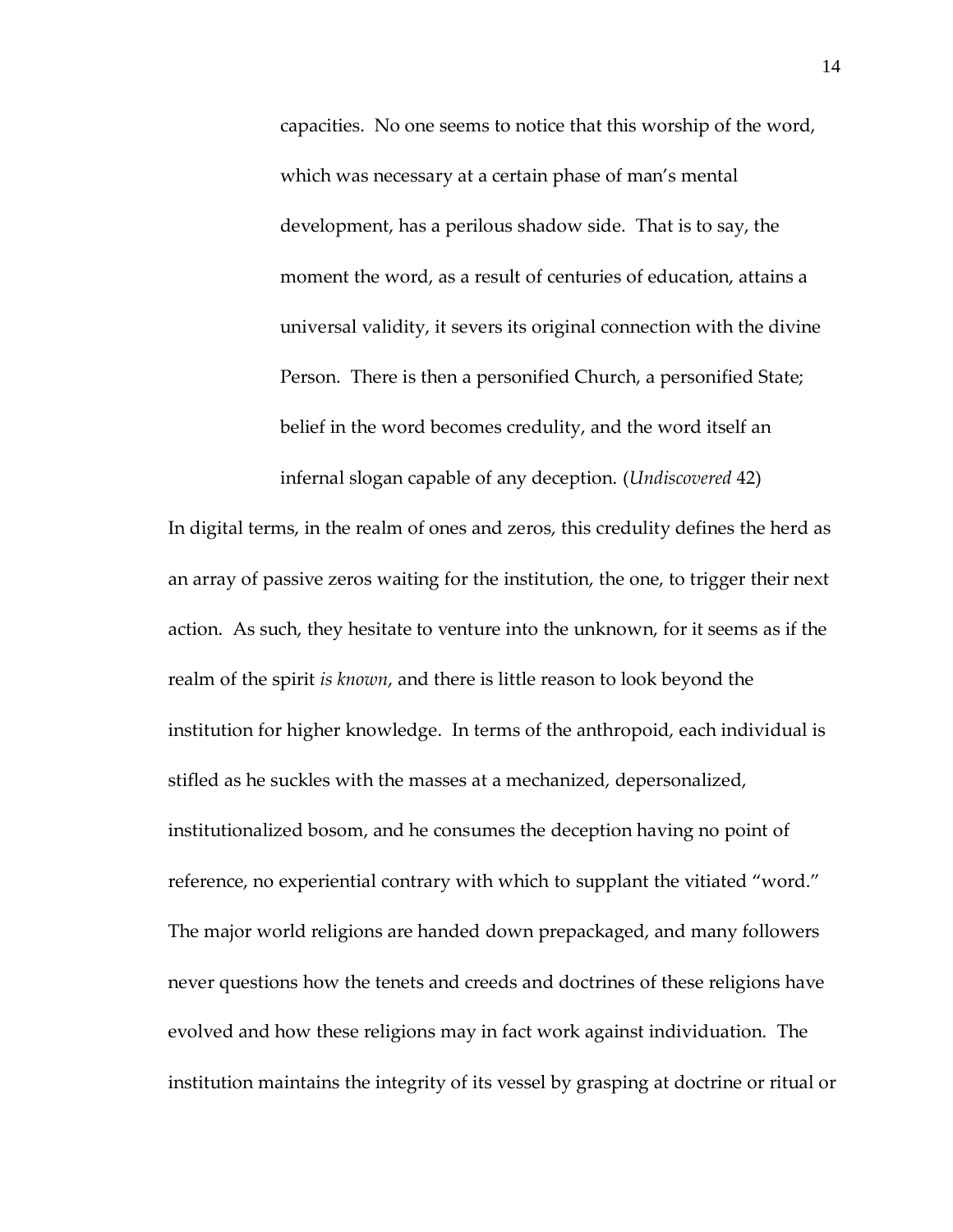'Truth' to secure its own buoyancy much like a crew scrambling to patch a sinking ship. When he discovers the façade, when he begins to recognize he is a slave, the mass man falls into a crisis of faith, and into the vast sea of uncertainty. This cycle functions in stark contrast to the vision quest, during which the individual, having learned of the territory, sets out to chart his own journey across those dark waters.

For the purpose of this writing, *syncretism* will refer not to a blending of cultures or societies but to a more neutral definition relevant to religion, what Maroney calls "borrowing," and as such, "[s]yncretism occurs when one religion adopts, absorbs or otherwise accepts elements of another religion' (6).

However, individuals compose institutions, and individuals experience the clash of religious thought in a much more concrete manner than broad academic discussions of entire societies allow. Therefore the specific region of syncretistic manifestation discussed herein lies not in the larger institution of a religion but in the psychology of individual characters, for the institution becomes relevant in the mind of the individual and because "[a] million zeros joined together do not, unfortunately, add up to one. Ultimately everything depends on the quality of the individual' (Jung *Undiscovered* 31).

Considering individuals, though, becomes tedious and overwhelming as painting an image with one large brush stroke becomes more and more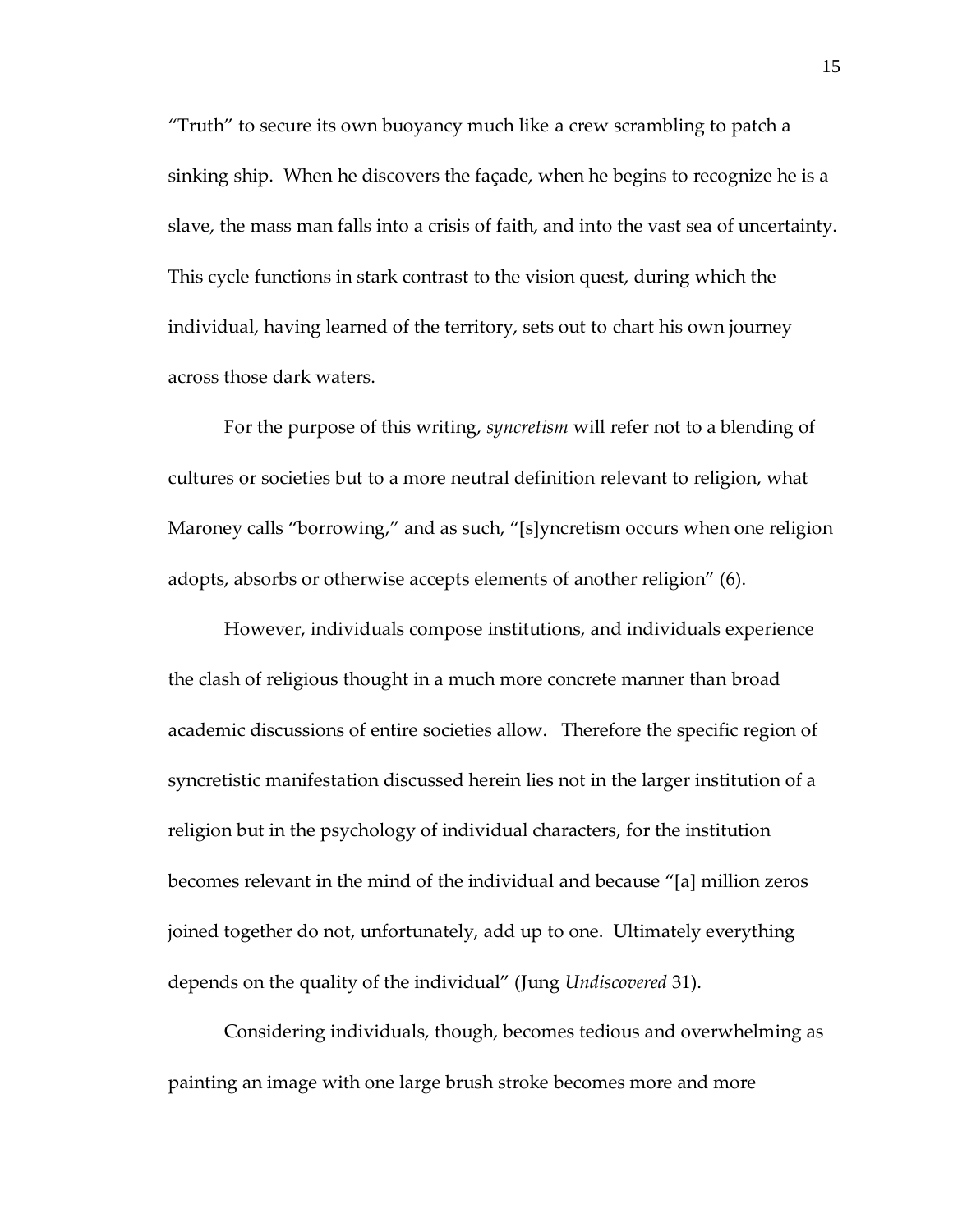impossible when one takes into account all the nuances of individual experience and the many possible interpretations of that experience. It is much easier to cast a wide stroke and separate large groups of people into statistical categories. However, strategies of the statistician as an attempt to understand reality dehumanize a person and rob the individual of his or her particular experience. It is also a strategy that ultimately perpetuates biases and justifies all the foul treatment heaved upon so many of the *other* throughout human history. Jung suggests that the 'statistical method shows the facts in light of the ideal average but does not give us a picture of their empirical reality. While reflecting an indisputable aspect of reality, it can falsify the actual truth in a most misleading way' (*Undiscovered* 6), and so much of the literature on syncretism does mislead the reader into believing the statistical evidence that an entire society simply adapted neatly to religious pillaging by a colonizing force. Erdrich gives us reason to believe otherwise.

Because, as Lindenfeld notes, there exists a 'relative paucity of theoretical models to help scholars make sense of large and disparate bodies of data concerning religious interaction' ('Varieties' 282), and in order to differentiate between *syncretism—*as it pertains to traditions and institutions—and the individual's response to the convergence of belief systems, I am positing the term *syntheism*, for it suggests the blending of belief systems, and it is within the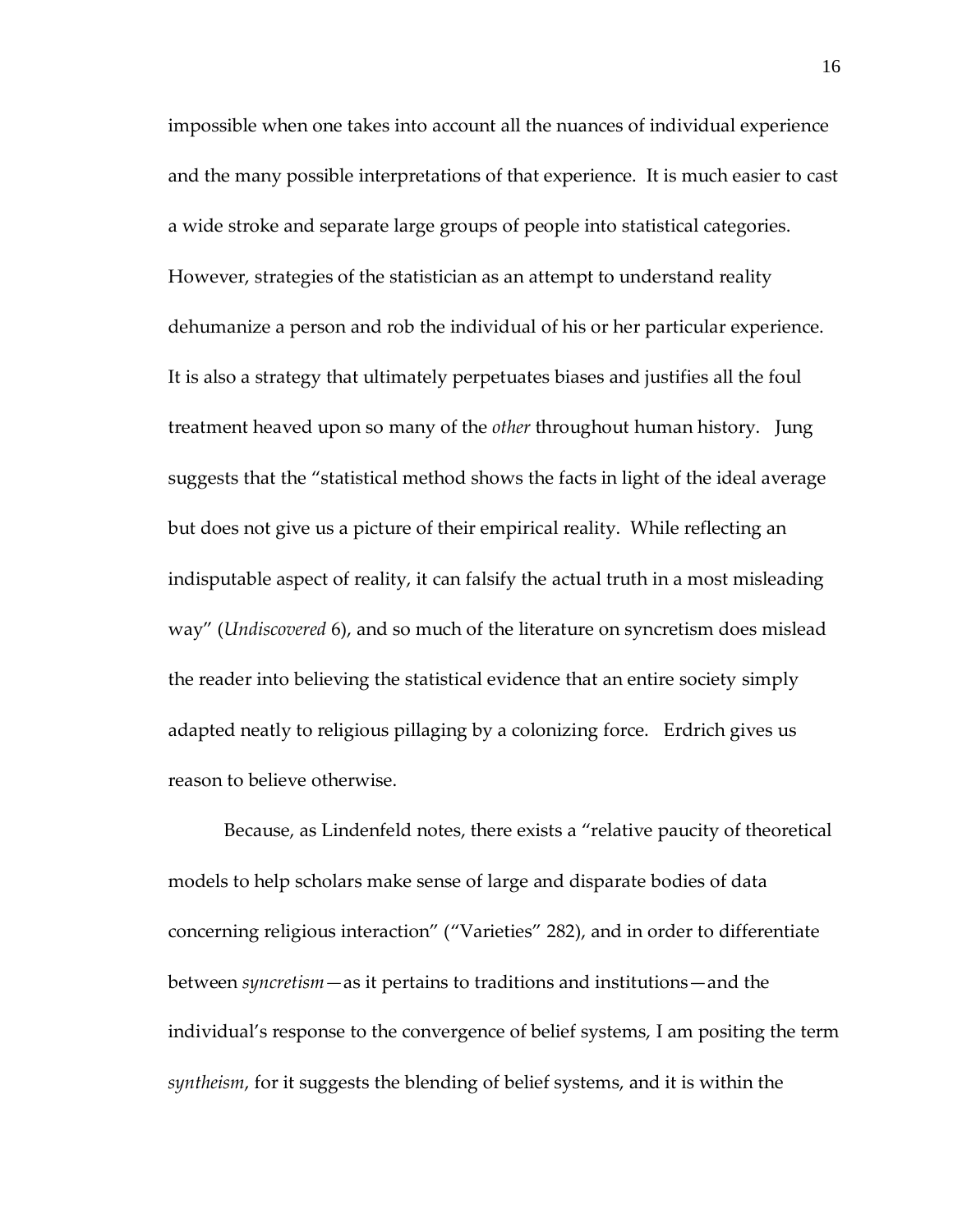individual psyche that this blending occurs. The experience of the individual gives us insight into the collective experience of a society, and although the 'individuals' discussed herein are fictional characters, they nevertheless represent the interpretation of a syntheistic continuum catalogued and transcribed through their author. The first and secondhand accounts of the Anishinaabe experience given by Edrich reveal at least one perspective—albeit semi-historical, semi-autobiographical, and semi-fictional— indicative of the individual psychological states of various respondents to a religious fracturing.

I imagine syntheism as a continuum rather than as a fixed order of steps such as those of the grieving process. As such, *syntheism* denotes the cognitive blending of two or more religious belief systems by an individual and may be characterized by convergent or divergent religious beliefs, thoughts, or ideas and by syncretistic rituals, traditions, or practices with regard to worship. Syntheism most often manifests itself among colonized peoples, practicing a traditional religion, and their colonizers, imposing a more dominant religion. Furthermore, there seem to be ascertainable benchmarks along the continuum, areas toward which individuals more or less gravitate when belief systems collide.

One extreme of the continuum I am calling *syntheism of repudiation*, which is characterized by a complete rejection of the dominant religion for the sake of traditional religious beliefs. In Erdrich's novels, the character of Moses—and to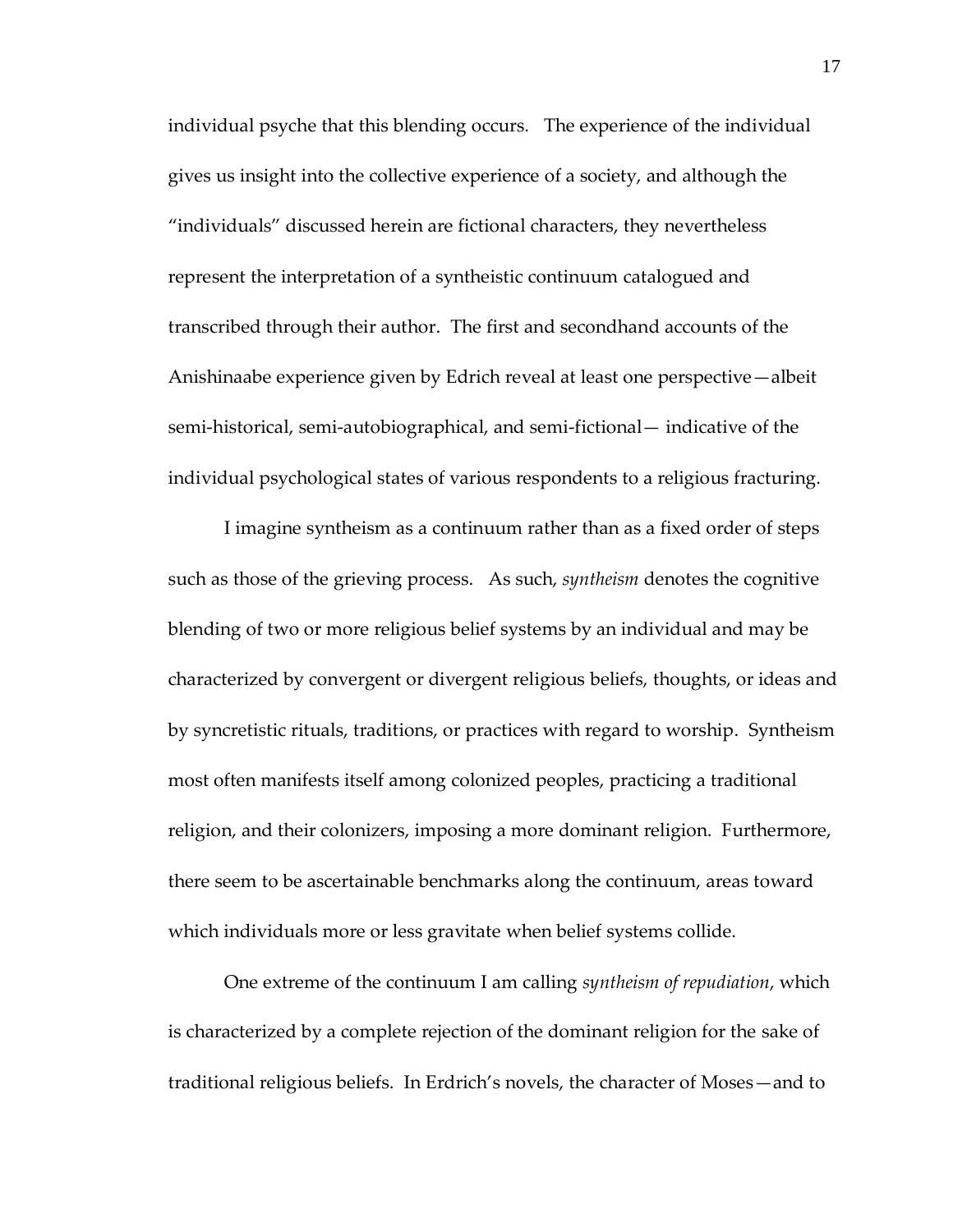some degree that of Fleur—represents an individual exhibiting syntheism of repudiation, for he is aware that Catholicism exists on the reservation, but he refuses to acknowledge those religious beliefs in any manner.

On the other extreme rests *syntheism of renunciation*, which is characterized by an individual's rejection of his or her own traditional beliefs for the sake of a more dominant religion. The character of Pauline/Leopolda exhibits this extreme shift in beliefs. In addition, Pauline/Leopolda becomes most negatively affected in terms of her psychological well-being, so perhaps Erdrich is suggesting embracing Catholicism has induced a form of madness on the reservation.

Between the extremes lies a broad arena I have termed *syntheism of acquiescence*, which consists in tolerance or even acceptance of the dominant religion and a seemingly complete or partial or superficial adherence to rituals, traditions, or practices of the dominant religion while also retaining core aspects of the traditional religion. Think Marranism, in which adherents fully practiced neither Judaism nor Christianity, but paid homage to both in part. Lindenfeld describes a dual participation among the Lakota Sioux, who 'did not merely participate as a matter of lip service, but took Christianity to heart. Yet, at the same time, they continued to perform their own religious ceremonies away from the eyes of the missionaries' ('Syncretism' 3-4). Marie Kashpaw, Pauline's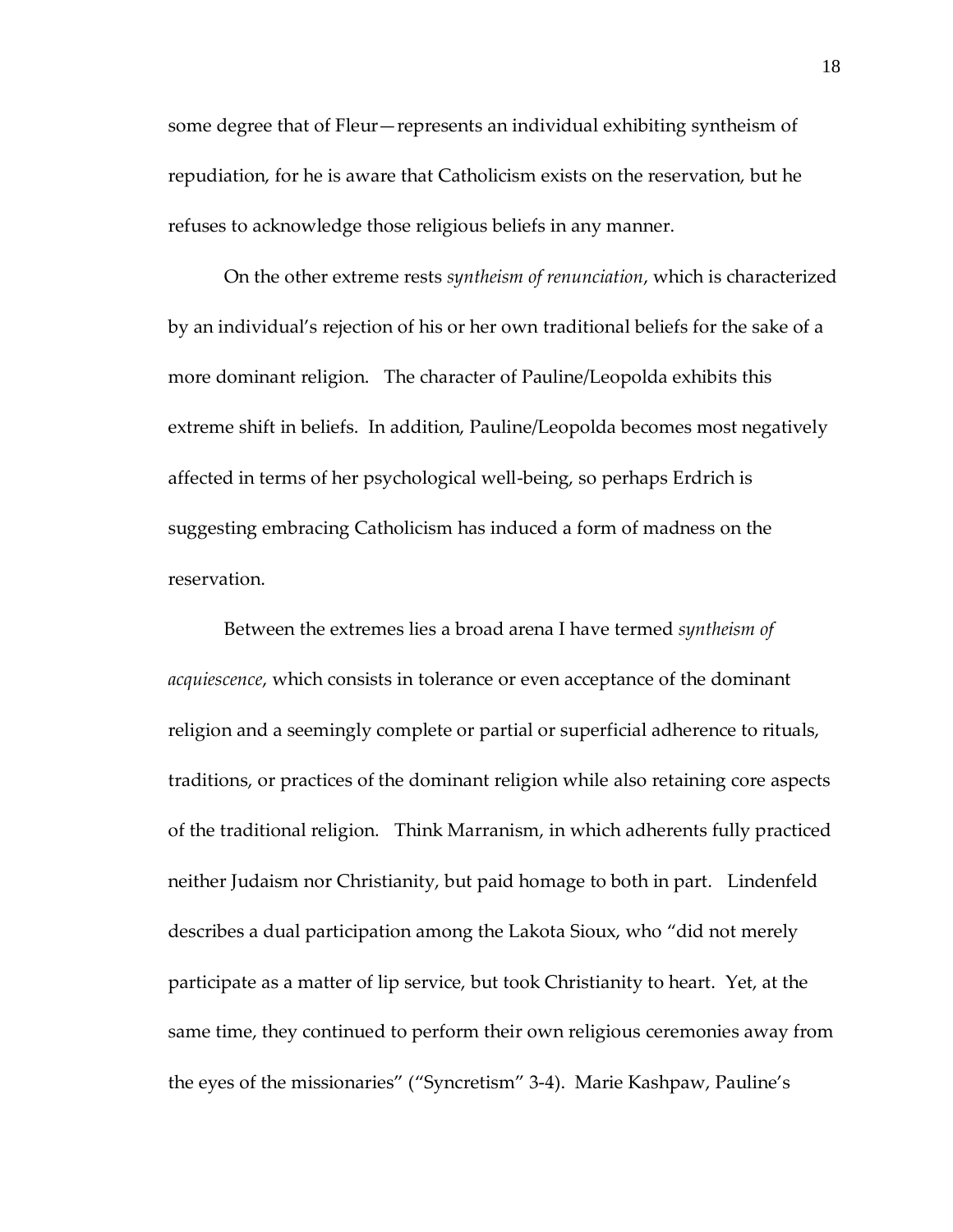daughter, represents this form of syntheism, for she is at home among the Catholic fold Sunday mornings while also applying traditional beliefs and practices at her own discretion. Ruminating on a rosary, Marie tells the reader, 'I don't pray. When I was young, I vowed I never would be caught begging God.  $[\ldots]$  I go to church only to show the old hens they don't get me down. I don't pray, but sometimes I do touch the beads. It has become a secret' (*LM* 96). In *Tracks*, Marie rows across a stormy Lake Matchimanito with Nanapush, and she both brings an offering of tobacco for the Manitous and invokes the protection of 'the Blessed Virgin and Her heart' (51). Marie more or less hedges her bets, and her response to a conflated religious environment represents a more common condition among later generations of colonized peoples. Moreover, because this type of syntheism coincides with the bulk of discussion in current research on syncretism, a discussion of the three outlying types of syntheism is more relevant to my thesis, for here the concern lies more with earlier generations of indigenous colonized individuals. Therefore, this category of syntheism is included as a matter of credence to relevant psychological responses to religious discord, but syntheism of acquiescence will not be discussed further.

Finally, as evinced by the character of Father Damien, a fourth manifestation of *syntheism of transcendence*, arises, characterized by a recognition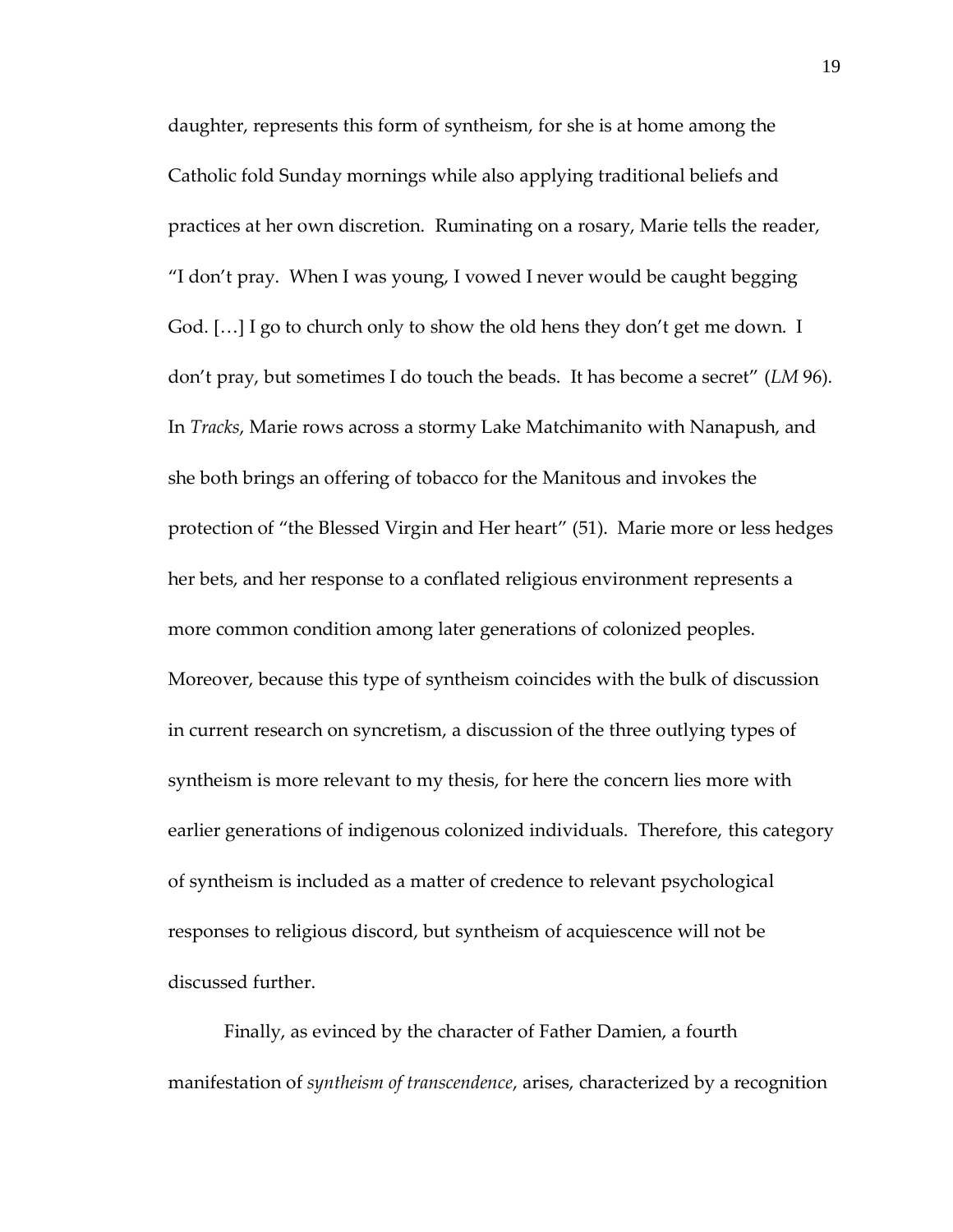of universal truth extant among all religions and a willingness to accept and internalize elements of truth despite the originating doctrine or creed. Father Damien, for example, represents the consummation of a complete physical, emotional, and spiritual transformation, for we discover in *Last Report on Miracles at Little No Horse* that this character, whom the reader has known as Father throughout four previous novels, is in fact Agnes Dewitt, who later becomes Sister Cecilia and finally Father Damien. While dutifully observing liturgical practices, Father Damien, nevertheless incorporates Fleur's medicine into his daily routine, and he begins to allow increasingly more pagan or traditionalist influence as his years on the reservation slowly blend into one long, congruent experience. He becomes both Catholic and traditional, and his understanding and wisdom grow as he continues to bridge the gap between these two religious realms. What was once dogma for Father Damien becomes subjectivism, for he begins to recognize, "[t]he ordinary as well as esoteric forms of worship engaged in by the Ojibwe are sound, even compatible with the teachings of Christ' (Erdrich *LR* 49). The missionary has become the convert, the hunter the prey. In his analysis of religion as a psychological necessity, or at the very least as a process of psychological evolution, Jung describes what perhaps Father Damien has discovered: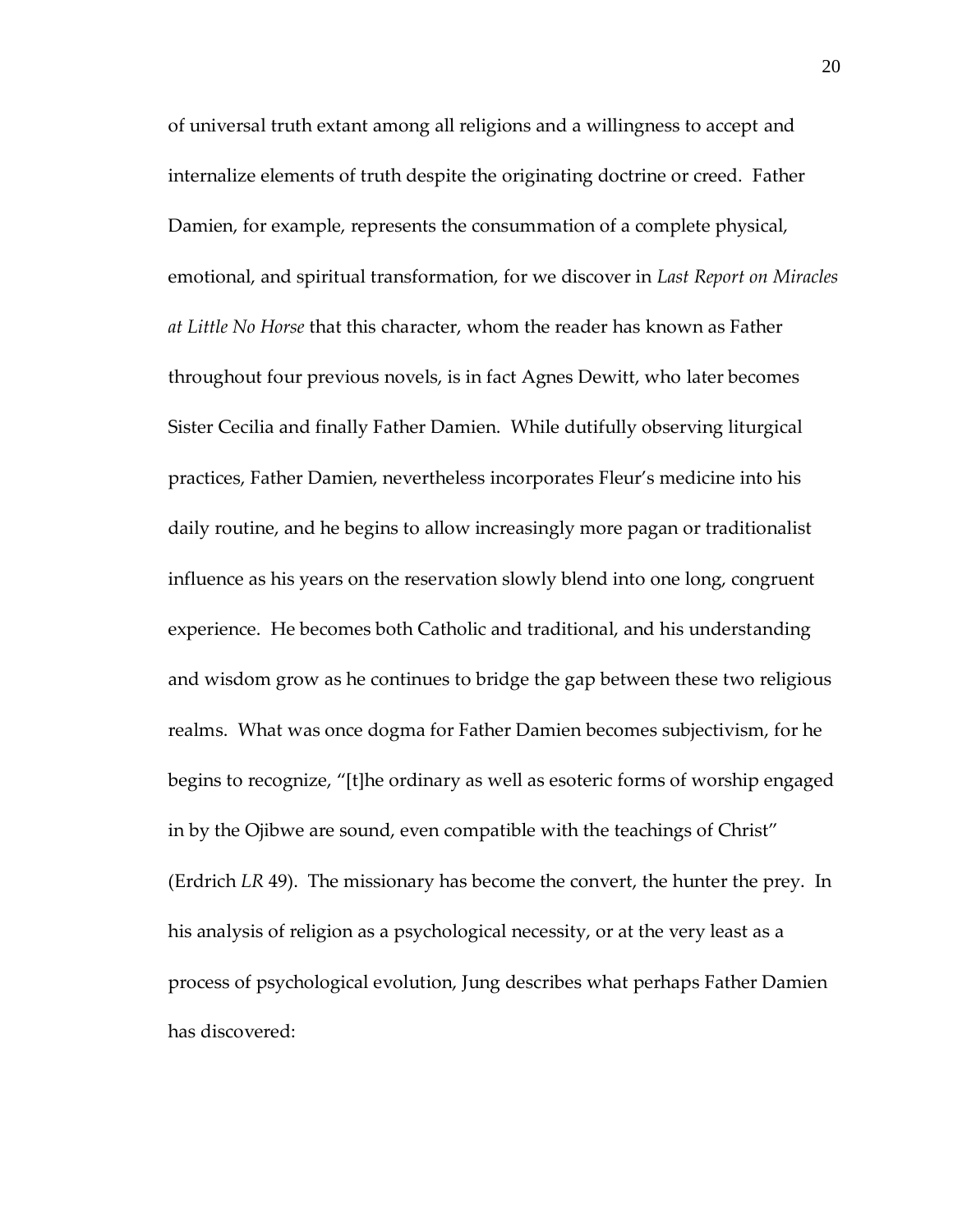[i]t is not ethical principles, however lofty, or creeds, however orthodox, that lay the foundations for the freedom and autonomy of the individual, but simply and solely the empirical awareness, the incontrovertible experience of an intensely personal, reciprocal relationship between man and an extramundane authority which acts as a counterpoise to the 'world' and its 'reason.' (*Undiscovered* 14)

Lindenfeld too suggests as one moves beyond the boundaries of orthodoxy, one can "embrace a belief in convergence of religious traditions: that different spirits and traditions are simply different manifestations of a single universal...Supreme Being" ("Syncretism" 4).

The framework of syntheism provides a schema in which Erdrich's characters provide vicarious insight into the psychological experience of religious assault. Far from a reduction of Erdrich's work to mere reflections of generations of resentment toward the Catholic Church, this schema expands the possibilities of her characters' scope outside the literary and into the broader fields of psychology and cultural history. As Jung states, 'the special significance of a true work of art resides in the fact that it has escaped from the limitations of the personal and has soared beyond the personal concerns of its creator' (*Spirit* 71), and within the schema of syntheism, Erdrich's characters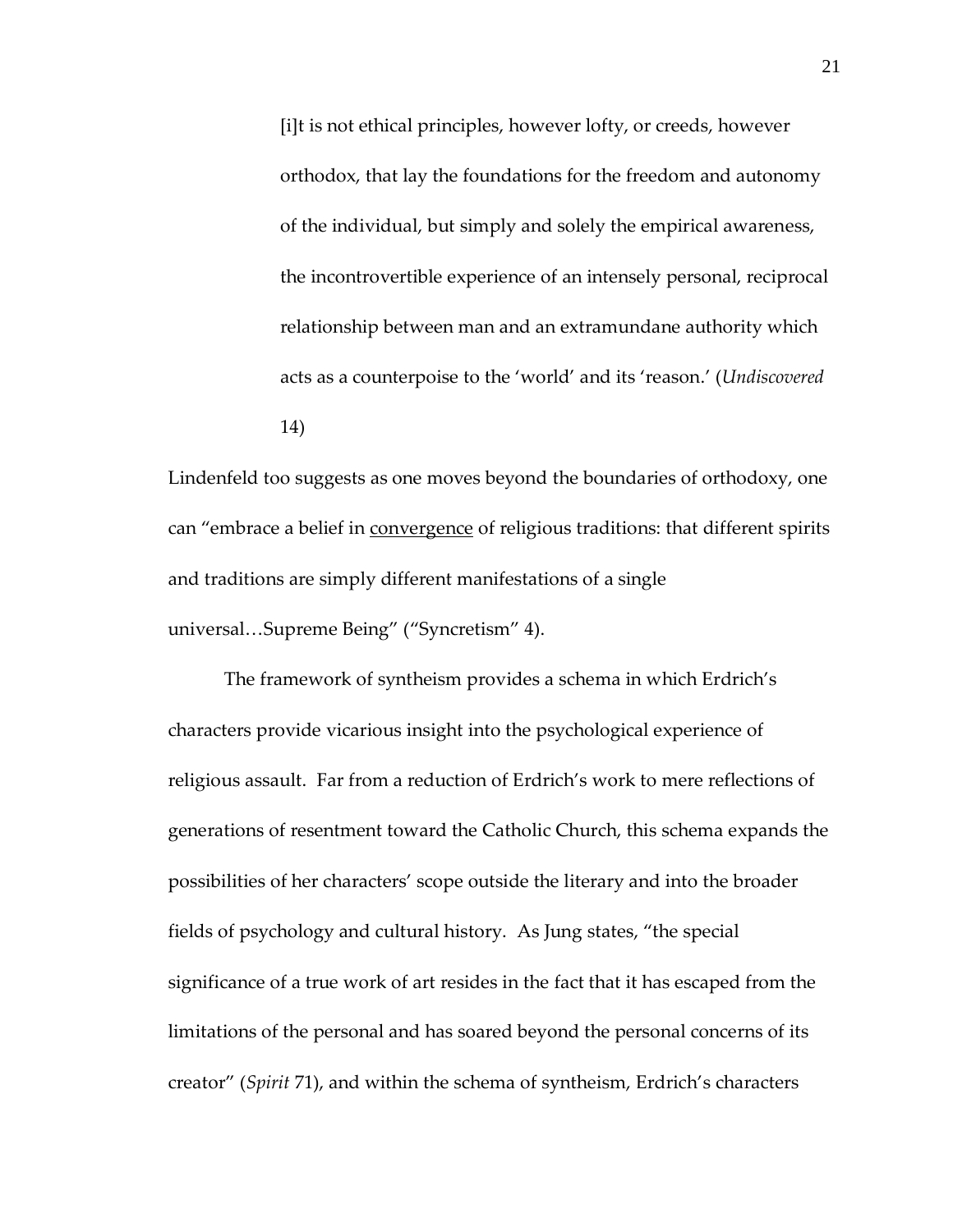discussed herein reveal complex human responses of individuals whose belief systems have become fragmented in the face of religious oppression.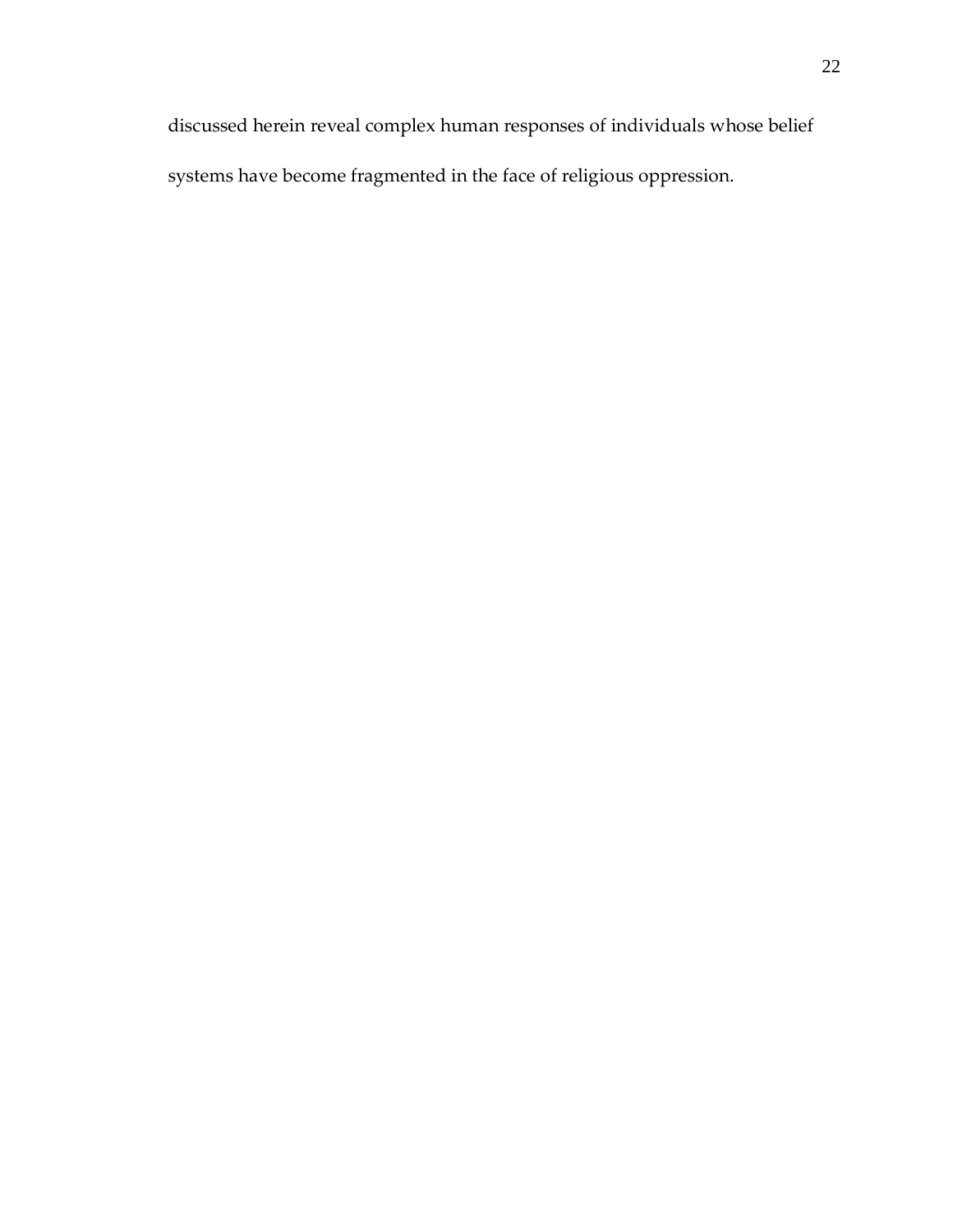#### CHAPTER II

#### MOSES: SYNTHEISM OF REPUDIATION

Major themes Louise Erdrich develops in her novels comprise cultural decimation and the resulting religious syncretism. Although much of their traditional religious practice has become diluted with Catholic doctrine, remnants of Anishinaabeg spiritual beliefs arise occasionally from the recesses of their collective memory, and one of Erdrich's more ethereal characters, Moses Pillager, represents the last remaining emblem of a tribal shamanic tradition, and his island home represents the last spiritual outpost of the tribe's ancestral psyche.

Anishinaabe mythology underlies much of the narrative in her novels, for Erdrich posits many of her characters as representatives of mythological figures. For example, through the brothers Nector and Eli, 'Erdrich is reworking the familiar Native American motif of twins as complements and competitors' (Barry 125), so these 'twins' intertwine the novels with creation stories that in turn preserve Anishinaabe society and culture. Each hero twin, according to legend, personifies either good or evil, and together they are the creators of the world as we know it. Thomas King recounts one example of a traditional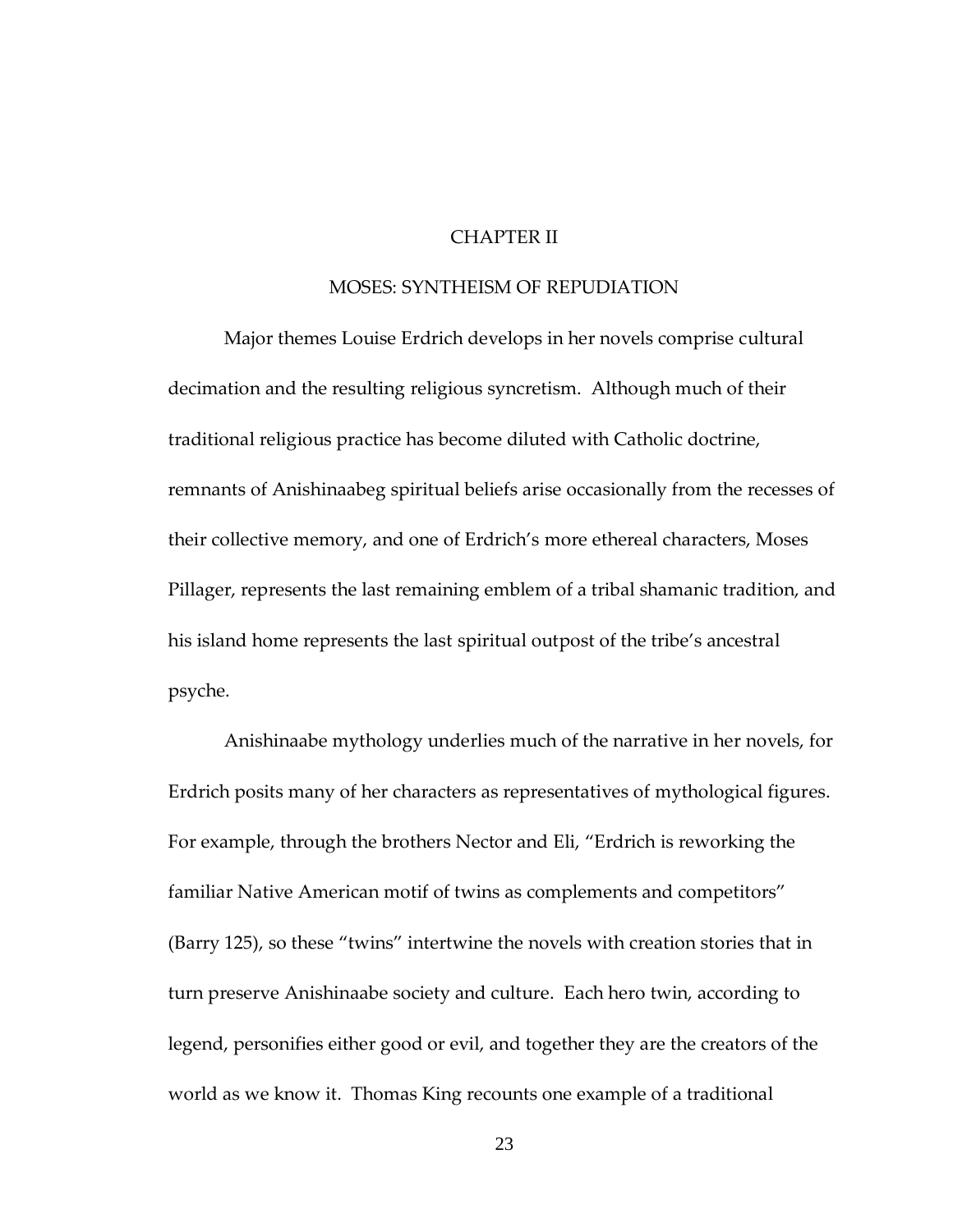creation myth in which First Woman bears twins, "[a] boy and a girl. One light, one dark. One right-handed, one left-handed' (*Truth* 18), and as soon as they are born, these twins set about shaping the terra firma and all its flora and fauna, including humans. However, in Erdrich's stories, Nector and Eli, as "twins," are not so much creators as they are navigators. Each represents a different strategy for negotiating the space between past and future, the strata between Anishinaabe heritage and Western hegemony, the social conflict between reclaiming traditional beliefs and embracing transformational influences.

In addition to the twins, other mythological figures also arise in the novels. As a representative of the trickster figure, Gerry Nanapush functions as a dynamic resistive force that thwarts the persistent attempts of White society to restrain him. His mother, Lulu Lamartine, insists, 'no white man has made a jail that could hold the son of Moses Pillager' (*LM* 285). Gerry is a notorious character who confronts White society on its own turf, so to speak. He is a maverick, creating havoc and challenging the authority of Whites in order to debunk the notion that Native Americans are happily accepting the fate Western culture has dealt them. Gerry, much like the old Indians in King's *Green Grass, Running Water*, subverts the dominance that Whites impose on Native Americans, and he becomes a cultural hero among the other characters in the novels, for his active defiance reflects their own attitudes, as well as the attitude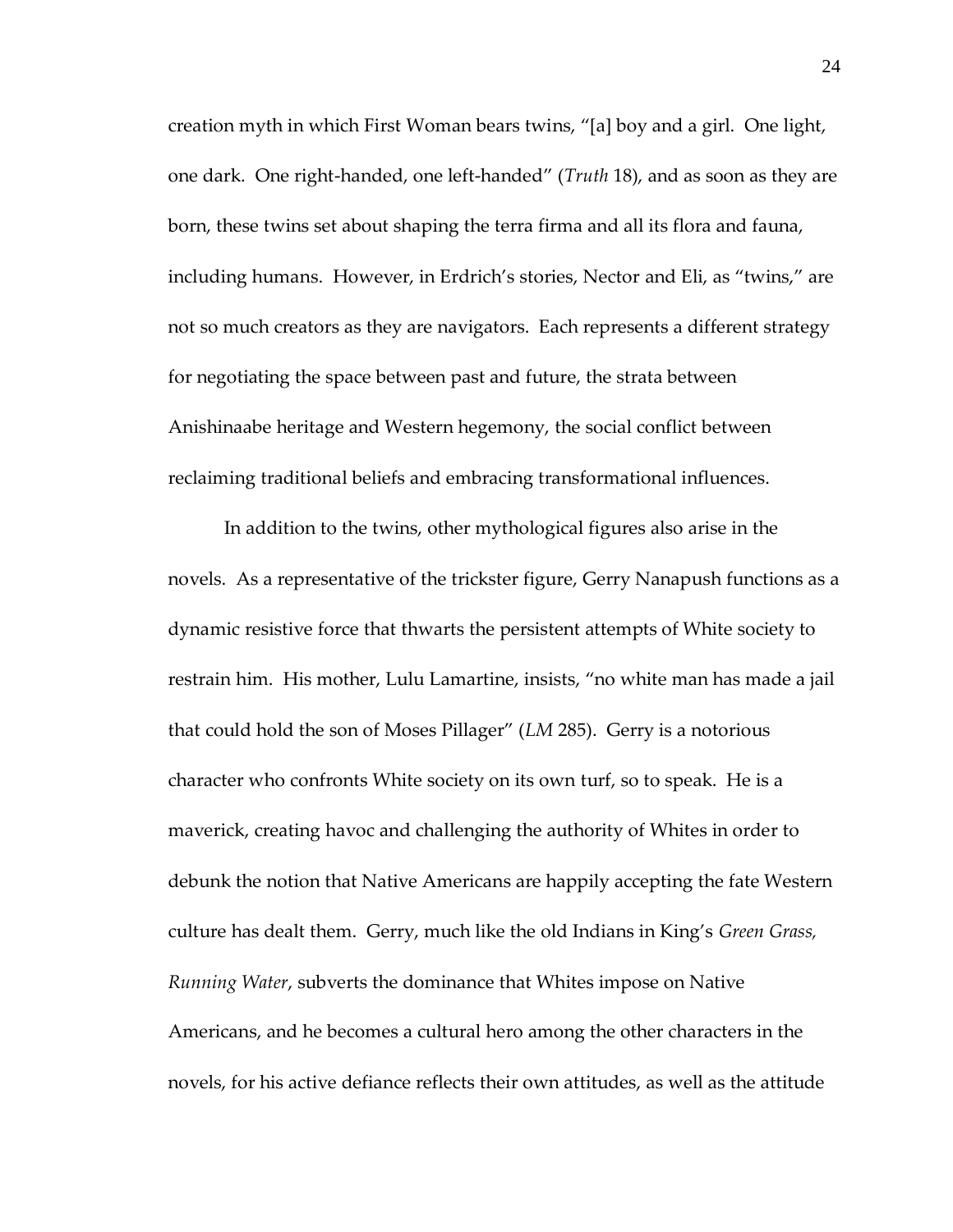of the Native American population at large. His trickster behavior is not the result of a purely personal choice, however, because Gerry's lineage suggests he is destined for this role; it is in his blood, so to speak. His mother is the daughter of Fleur Pillager who lived 'with spirits,' who 'scorned the nuns,' and who, above all else, 'knew the medicines' (*LM* 101). Fleur recalls the traditions, the old ways, and Lulu, as part of her destiny as the daughter of a Pillager, has become a rather remarkable visionary by the end of *Love Medicine*, and others in their community consider her as knowledgeable as 'an old-time traditional' (*LM* 363). Gerry's father, Moses Pillager, has also certainly passed along quite uncanny genetic influences. Even as a young boy, Moses was a survivor, one of the last two people of a family who had lived the old ways, who had courted spirits and conjured medicine, and who had haunted the woods of Pillager land after the clan's terrible demise. These were a people with a deep spiritual connection, so the son of Moses would, without question, possess mysterious inclination and insight.

Other more mysterious figures also survived the near deicide perpetuated by the Catholic Church, and despite their fragmented state, these remnants nevertheless represent powerful and tenacious forces occupying the minds of Erdrich's people and living vicariously through her characters. One such figure is the water monster, Michibizhii, lurking at the bottom of Lake Matchimanito,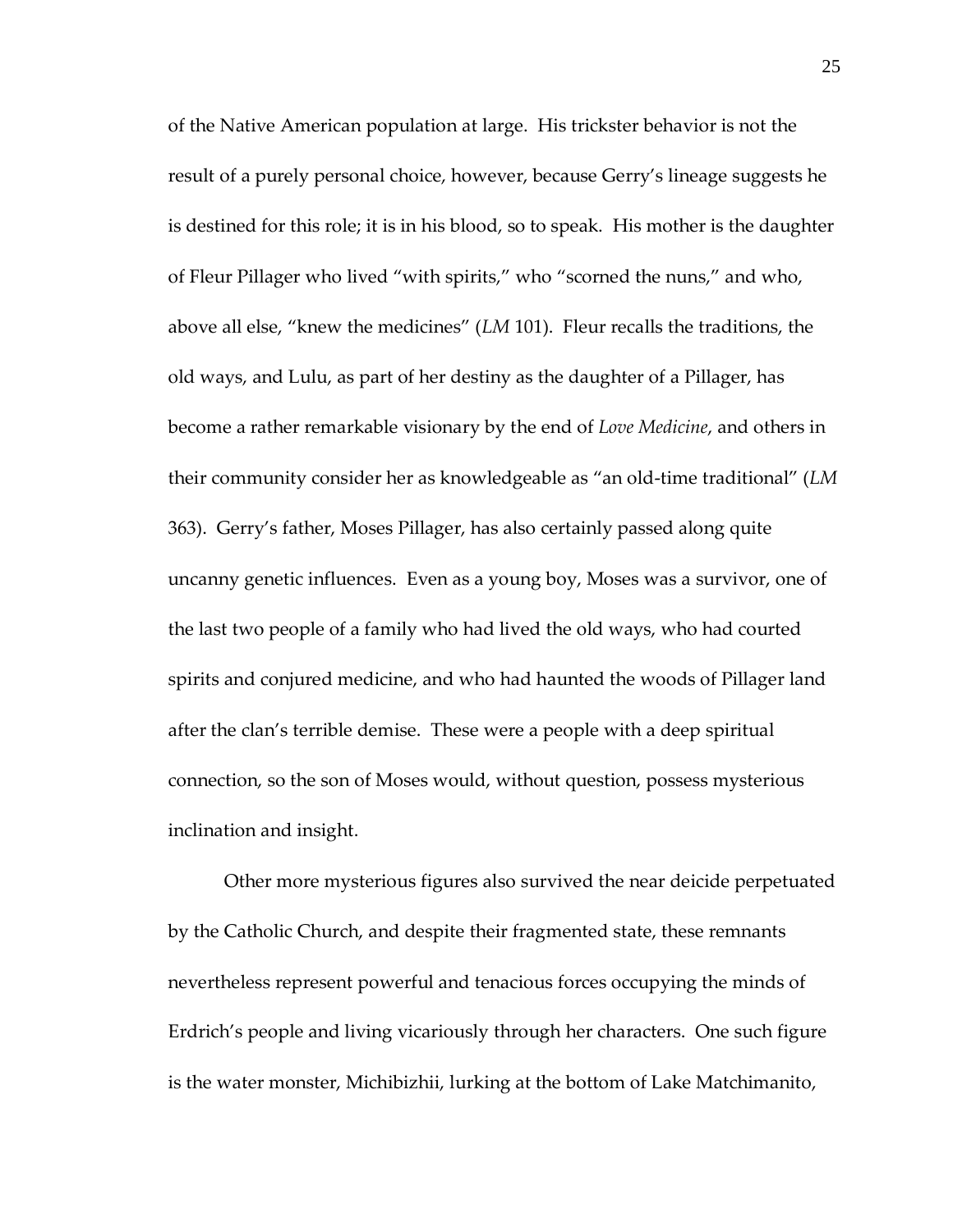the lake that occupies Pillager territory. This mythological beast is a version of the waterman who represents, according to Lawrence Gross, 'one of the most powerful manitous in Anishinaabe culture' (51). When embarking on a vision quest, 'children are especially advised to reject any offer of help from water creatures in general and Michibizhii in particular' (Gross 52), for this creature is most dangerous and cunning. Michibizhii waits in the depths of murky water to drown his victims, yet in spite of his treacherous deeds this god could be appeased with gifts and prayers, and as we read in Erdrich's work, he would even protect those in whom he found favor. It is little wonder that such a powerful mythological figure survived despite centuries of attack. As Erdrich describes him in *Tracks*, his figure represents a symbol of transcendence, so, much like the Alchemist's serpent or the Christian's fish, he encompasses the central figure of the chthonic realm; he is the master of the depths, with whom Fleur Pillager and her cousin Moses share an intimacy that frightens others on the reservation.

Moses Pillager shares a similar history with the Old Testament Moses, for, like his namesake, his character both exemplifies a version of the lost child motif and, as an adult, nurtures an uncanny relationship with his god, Michibizhii. The Moses of the Bible was exiled by his family in order to save his life; he developed a strong relationship with God; and he later became the last spiritual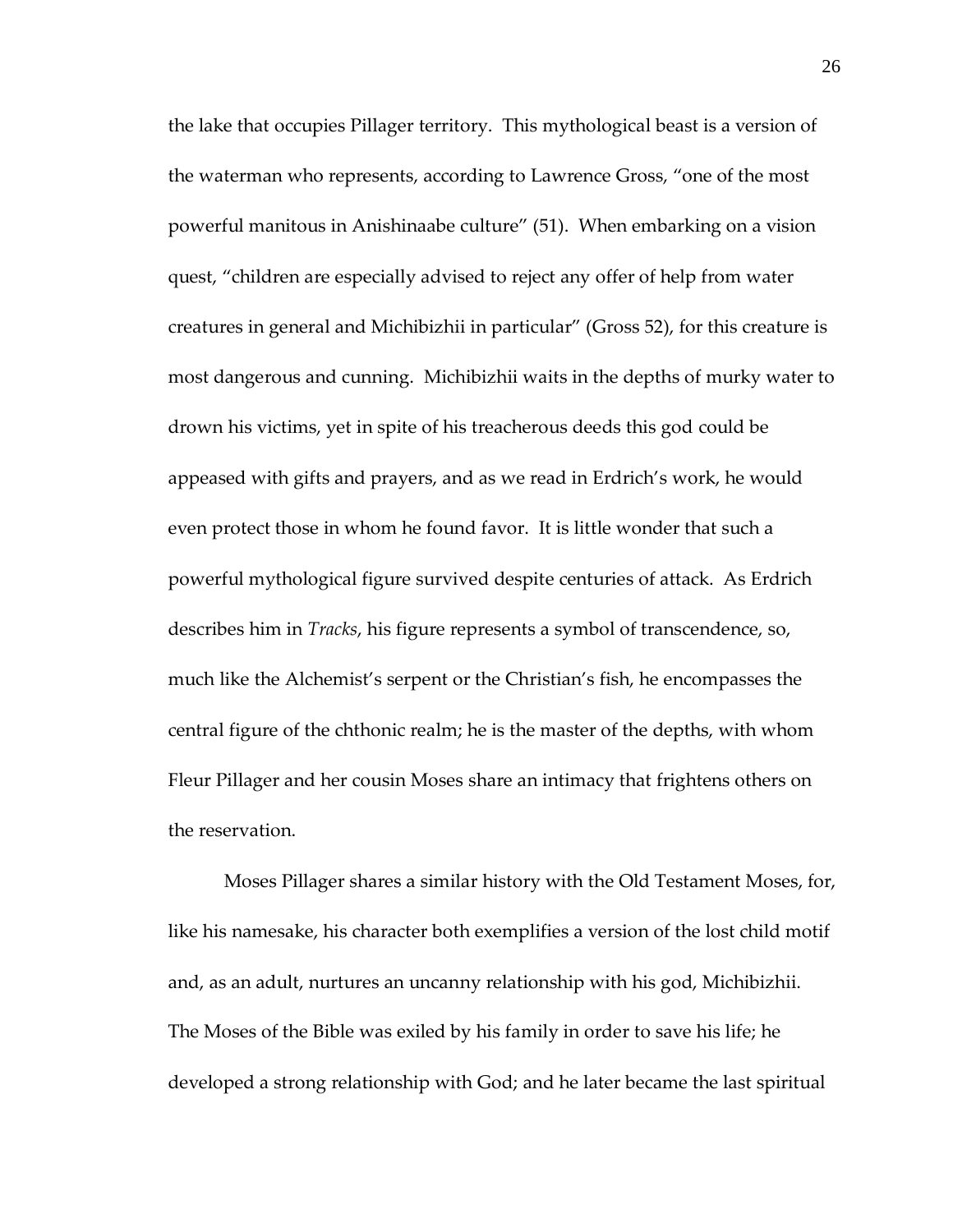connection to God, the last hope of his people who had become lost in the desert of their own indecision. Likewise, Moses Pillager experiences a form of exile when, in order to save him from illness and death, Nanapush instructs his family to pretend he has already died. His parents build a grave house, laying his clothes upon the grave, and they make offerings at his gravesite so as to fool the spirit that makes the family terminally ill. They put his clothes on backward and began referring to him as Moses, so the spirit of sickness would think 'the small boy who lived was someone else' (*T* 35-6). And, finally, they begin to talk past the boy, ignoring his presence as if he is truly gone, as if he is invisible. This lost child motif suggests Moses, as a metaphor for his tribe, has lost his connection with his origins. He attempted to reestablish this vital link when he 'took the charcoal from his mother's hand...[and] blackened his face and fasted for visions until he grew gaunt, but he found no answer' (*T* 36). In this passage we see the child trying to make sense of his abandonment, yet after unsuccessful attempts to reconnect with his former identity, he finally moves away, moves out to the island alone, where as Nanapush tells Lulu, '[Moses] gained protection from the water man [Michibizhii], the lion in the lake' (*T* 36). This event parallels the tribe's treatment of their former religious beliefs. The people tried to disguise their own religion as Catholicism spread, but at last, their inattention to the old gods caused these deities to slip away from them, to pass into the deep waters of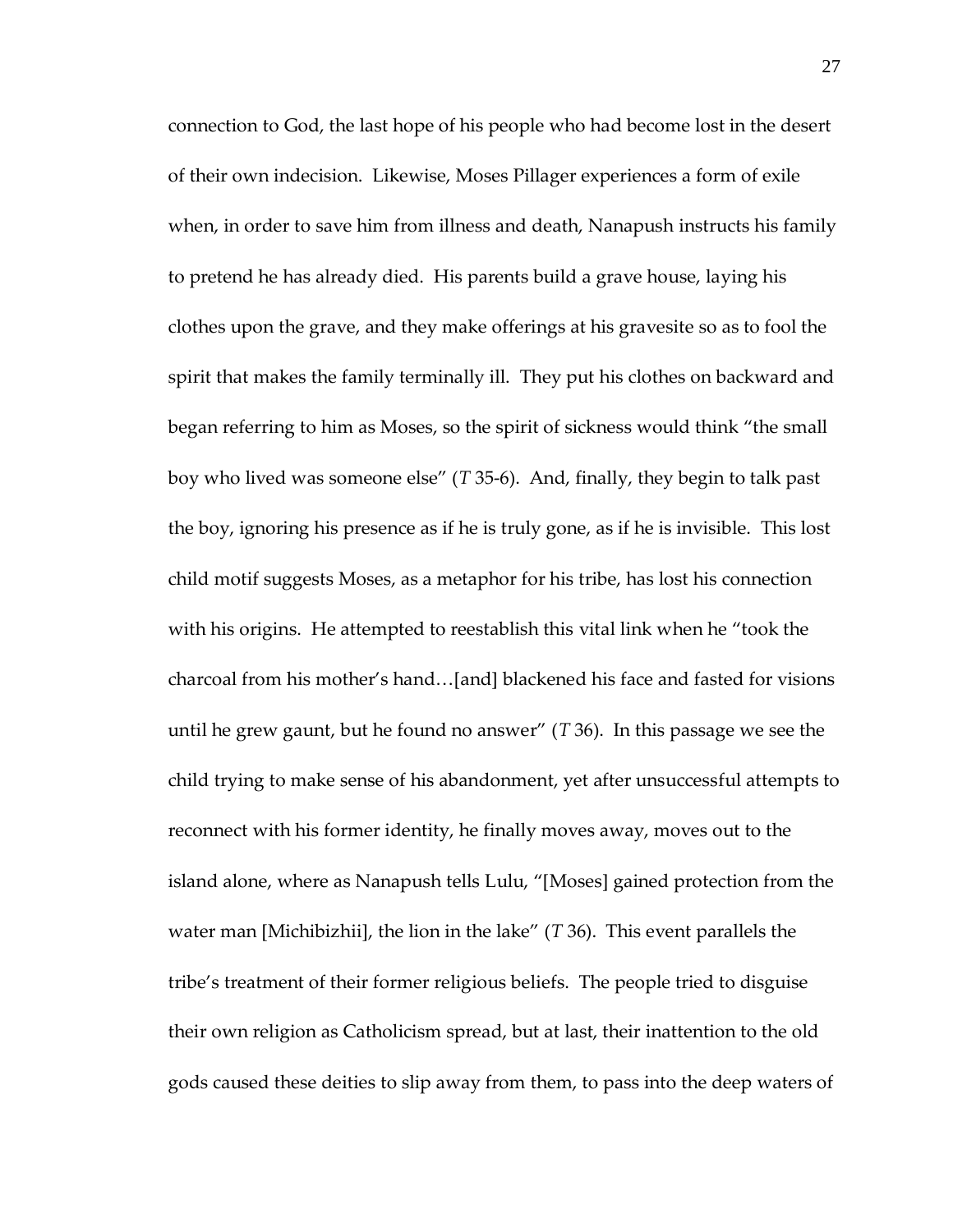unconsciousness. Moses lives alone and nearly forgotten on the island, existing almost as a memory in others' minds, yet now and then some covertly visit his lonely outpost to have him contrive medicines and invoke spirits in the old way. Although the Catholic Church dominates their daily religious practices, some of the residents remain tenuously connected through an acquiescent syntheism to their ancestral beliefs, and they maintain this connection through a secret relationship with Moses.

For all the subtlety with which Erdrich treats Moses, his character is no doubt one of the more powerful on the reservation. He is the shaman, and he embodies a syntheism of repudiation, holding fast to traditional ways. Despite what we might consider his idiosyncrasies, he is nevertheless a courageous explorer of the spiritual realm, and he is master of the traditional medicine that sustained Erdrich's people for centuries. His is a character who embodies traditional religious beliefs in direct opposition to Western influence, so, as in his childhood, his isolation ensures his survival and sustains his significance as a spiritual link to the past.

His island home, isolated from the village and even from his family's property, affords Moses the solitude that he must maintain in order to continue nurturing his kinship with the old gods. When writing on isolation, Mark Conliffe notes, 'Despite the fact that I am alone, my activities in isolation will be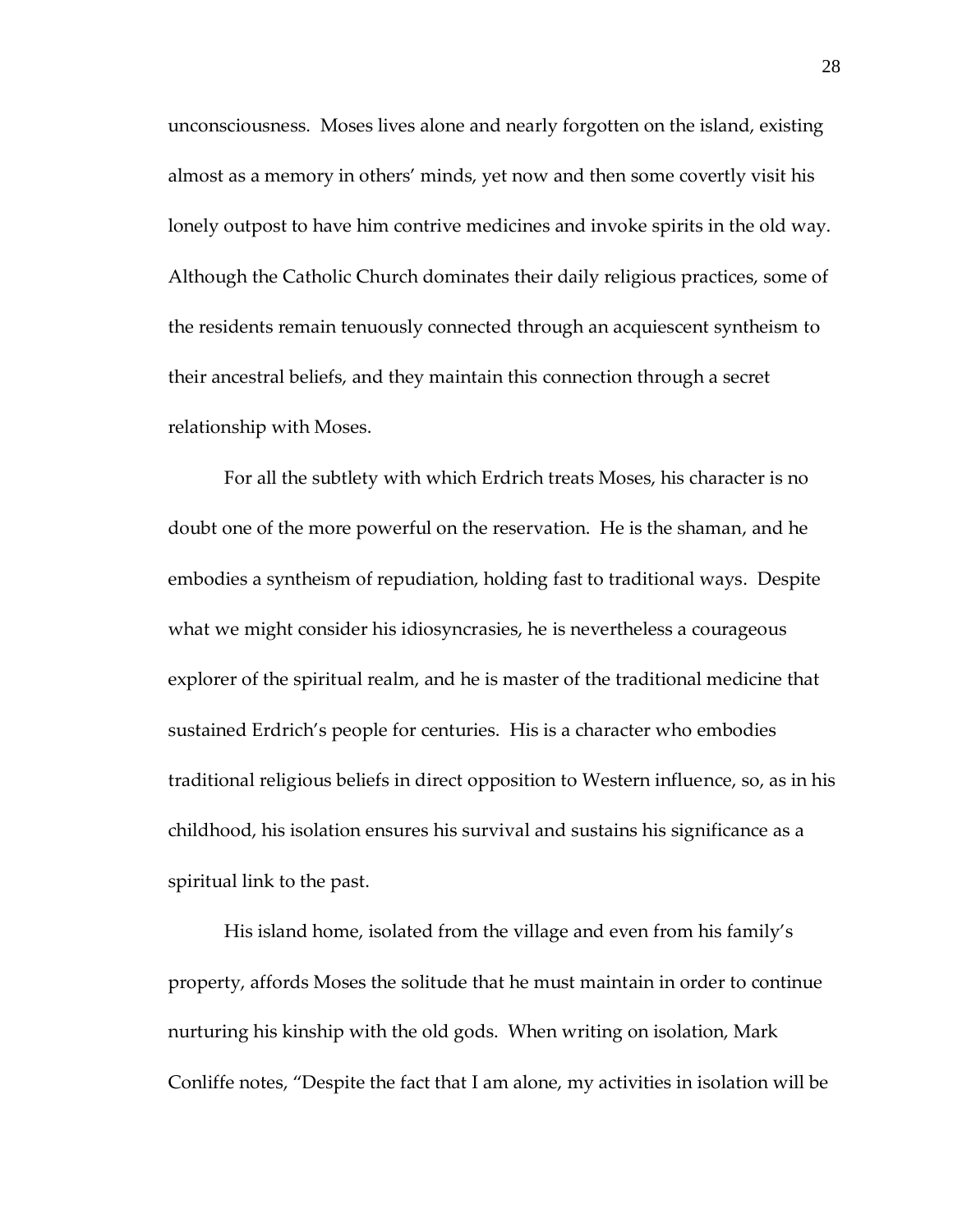conditioned by what I know, by what I take from my past or my roots, not just by my present surroundings. This spatial detachment at once marks the part as separate, but does not eliminate the fact that it shared common ground with the whole" (119). Moses lives as a hermit in his cave, as a devotee to the world of the interior, to the gods themselves. He shuns corporeality, and all his energy becomes focused on the spirit world, that 'other place, boundless, where the dead sit talking, see too much, and regard the living as fools' (*T* 8). Gaston Bachelard writes of the hermit's hut as an image that stirs within us deep recollections of our own call to isolation and devotion. As we encounter the hut in literature, it 'immediately becomes centralized solitude, for in the land of legend, there exists no adjoining hut....The image leads us on towards extreme solitude. The hermit is *alone* before God. His hut, therefore, is just the opposite of the monastery. And there radiates about this centralized solitude a universe of meditation and prayer, a universe outside the universe' (32). Moses exists at the threshold between these two realities, a psychologically tenuous position to be sure. Yet as Moses practices his shamanic medicine in isolation, he remains spiritually and somewhat socially connected to his people, and so, for the tribe at large, he represents an emblematic connection to their religious traditions.

The spiritual vigil that he keeps, however, carries a heavy price, for Moses has little opportunity to reconcile with his conflicted consciousness. He is, after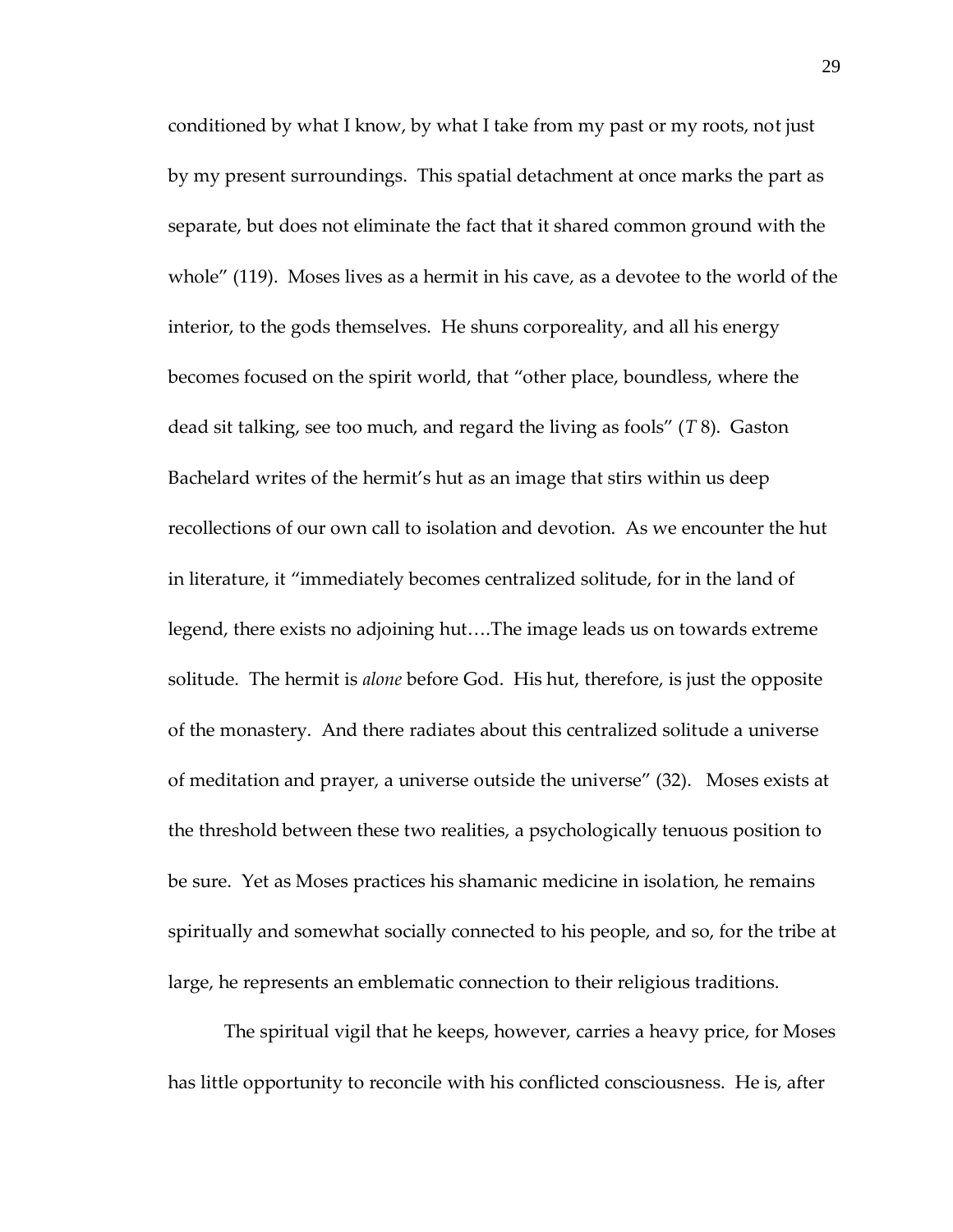all, not merely familiar with the contents of the unconscious mind, with the spirit world, he is altogether consumed, nearly drowned in the murky depths of the chthonic realm. He risks becoming completely lost, at which point the tragedy becomes twofold, for the ancestral spirits lose a means of expressing themselves in corporeality, and the tribe loses a vital connection to the healing waters of the gods. With *Love Medicine*, Erdrich provides a catalyst through which Moses is saved, for Lulu becomes the bridge between these two realities, and her union with Moses ensures the spiritual future of her people will remain connected to their religious past.

When Lulu first encounters Moses, he is, essentially, rather insane. He still imagines himself as invisible, and he has difficulty determining the nature of Lulu, for one imagines he sees her as perhaps another apparition, one of the many spirits who visit him. Lulu describes his behavior at their first meeting, as he takes from his cave a small mirror, "and put[s] it before [her] face. Quickly, lightly, he stepped behind [her] and checked both [their] images at once" (*LM* 78). After determining her physicality and assuring himself she is really there, he offers her tea and sits down with her. Like the hermit lost in his visions, or like the madman lost in his fantasies, Moses has difficulty differentiating numinous phantasms from actual people. He has suffered as a result of his isolation from the social sphere so that his shamanism has become somewhat one-sided. No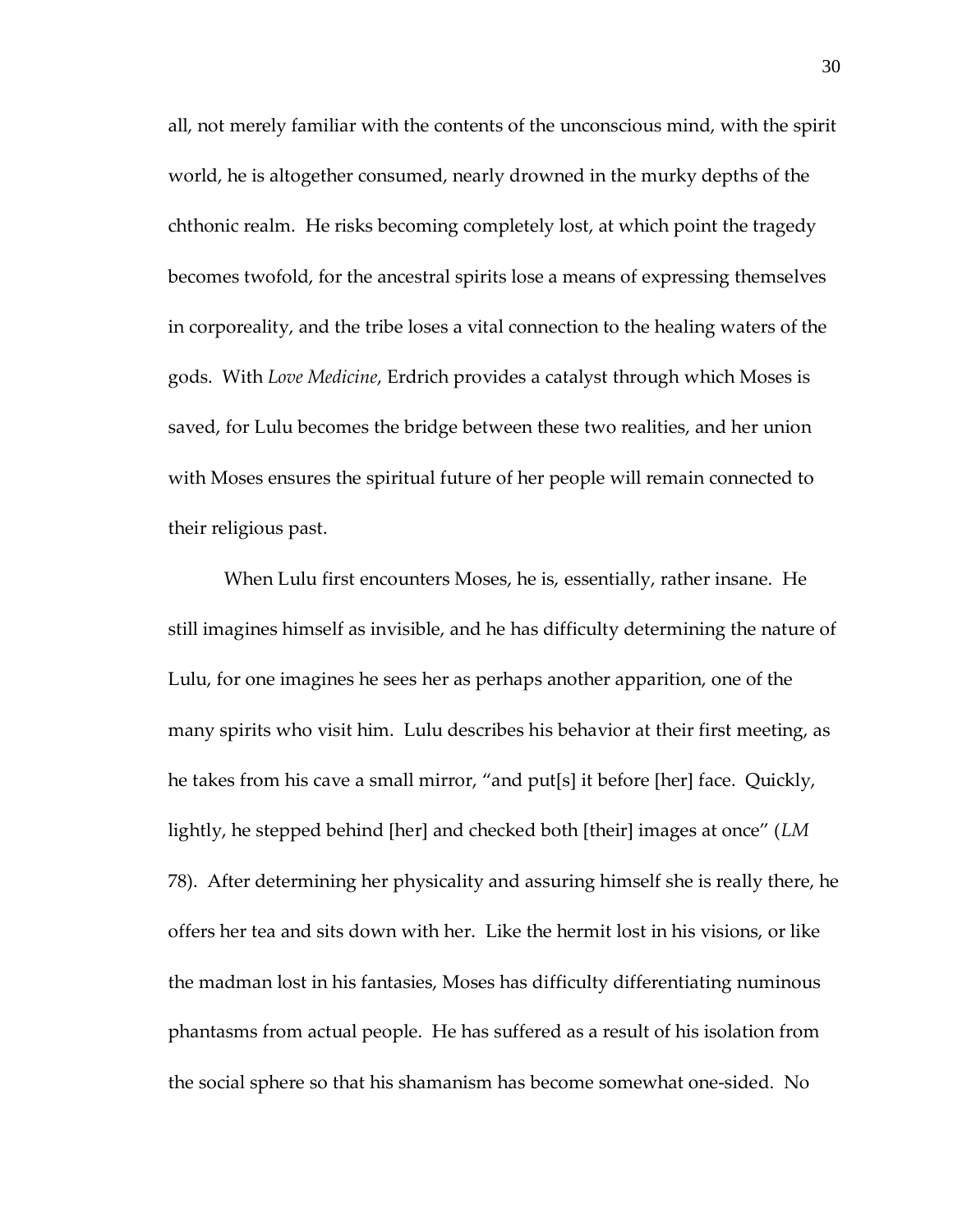longer is he the well-balanced medicine man of old, for his coordination of the two realities has atrophied into a clumsy social maladaptation coupled with an overwhelming spiritual influx. By modern Western psychiatric standards, Moses has slipped into schizophrenia. Based on the root, *schism*, this (supposed) mental disorder suggests one has lost rational contact with one's environment, and the medical and psychiatric communities insist that this deviation from the (arbitrary) norm constitutes illness. However, some suggest that pure rationality is the true insanity and that the purely rational mind suffers delusions of sanity. In *The Politics of Schizophrenia: Psychiatric Oppression in the United States*, David Hill presents evidence to suggest that the schizophrenic is no less lucid than the so-called normal person, and in fact may be more completely human in his experience than other, more "sane" persons. The distinction between sanity and insanity is, in his opinion, arbitrary, and this 'diagnosis' has arisen as a means to safeguard the social majority and its economic production (Hill 66). One recalls the film, *The Matrix*, in which, symbolically, the social majority, through the imposition of a dream world, is kept blind to its imprisonment within the hegemony and, as such, convinced of its freedom. With this image in mind, one may suggest that Moses has traded one dream world for another, yet in doing so he has positioned himself too far to one side and has lost his balance. Lulu acts to restore his balance, for by degrees she brings him back to the physical world.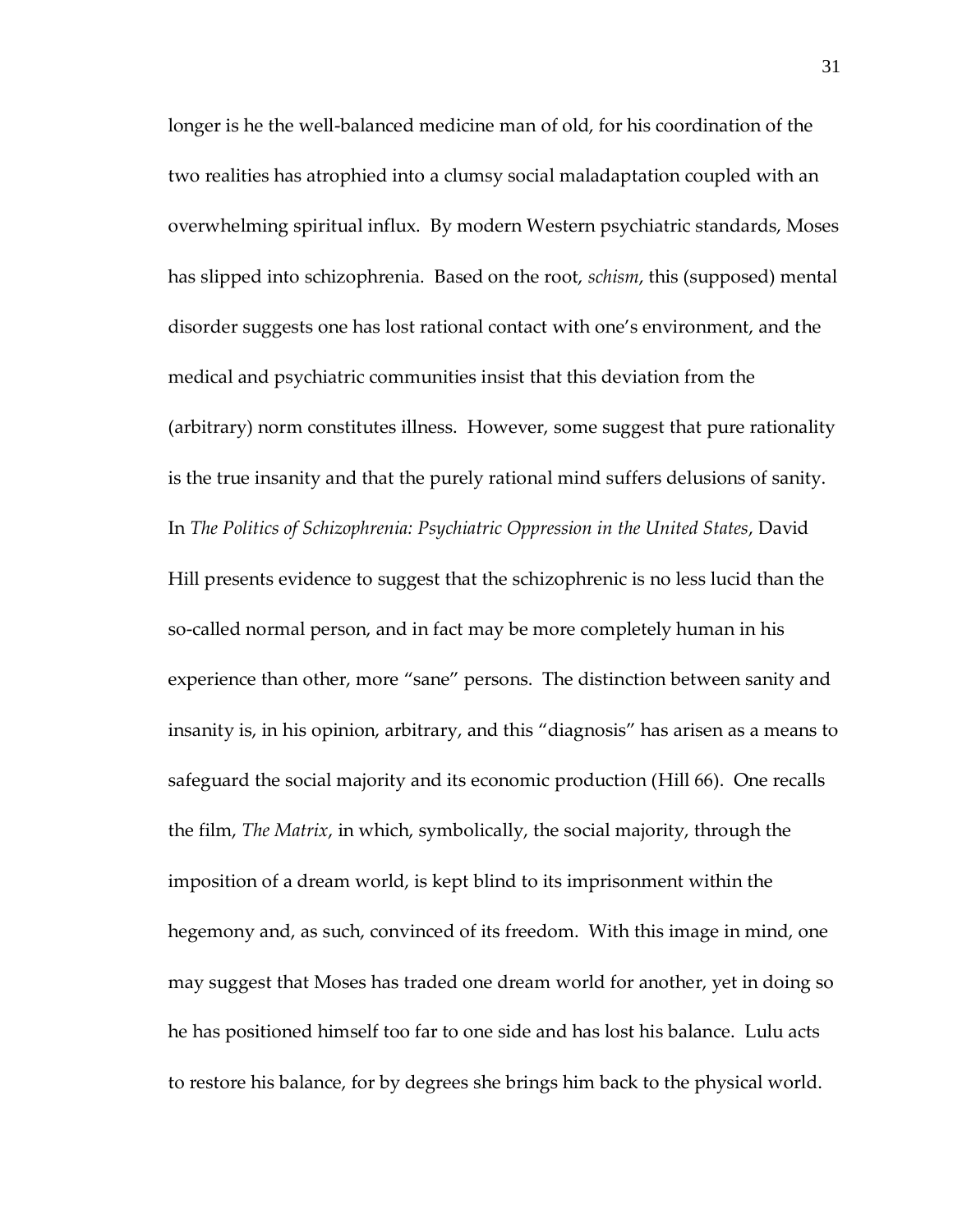Lulu draws Moses back into the circle of life with her touch. She breaks his extreme isolation and reconciles his childhood desertion, for as she describes, "[w]hen I cupped his face carefully in my palms, as though he were a child, he fell toward me with a deep, sad sound' (*LM* 80). She further explains, 'I turned him to the front with my gaze, put his clothes on right. I pulled him into the circle of my arms the way a mother encourages her child to walk. Touch by touch, I took down his gravehouse. With my kisses, I placed food for living people between his lips' (*LM* 82). Lulu brings Moses out of the darkness of the spirit world and into the light of the living, and by this act she restores her ancestral tradition and prevents a tribal loss of soul. Although Moses and the other mythological figures in Erdrich's novels represent the tenacity of the Anishinaabe spiritual tradition, Lulu embodies the tenacity of the Anishinaabe people in general, and she represents the dynamism with which her people continue to survive despite overwhelming destructive forces that plague their society and culture.

On the other hand, despite his tenuous spiritual connection with the tribe, Moses as an individual remains cut off from society at large as a result of his repudiation. He has held fast to traditional ways and necessarily become a rigid fixture frozen in time and limited in scope, and his failure to rise above the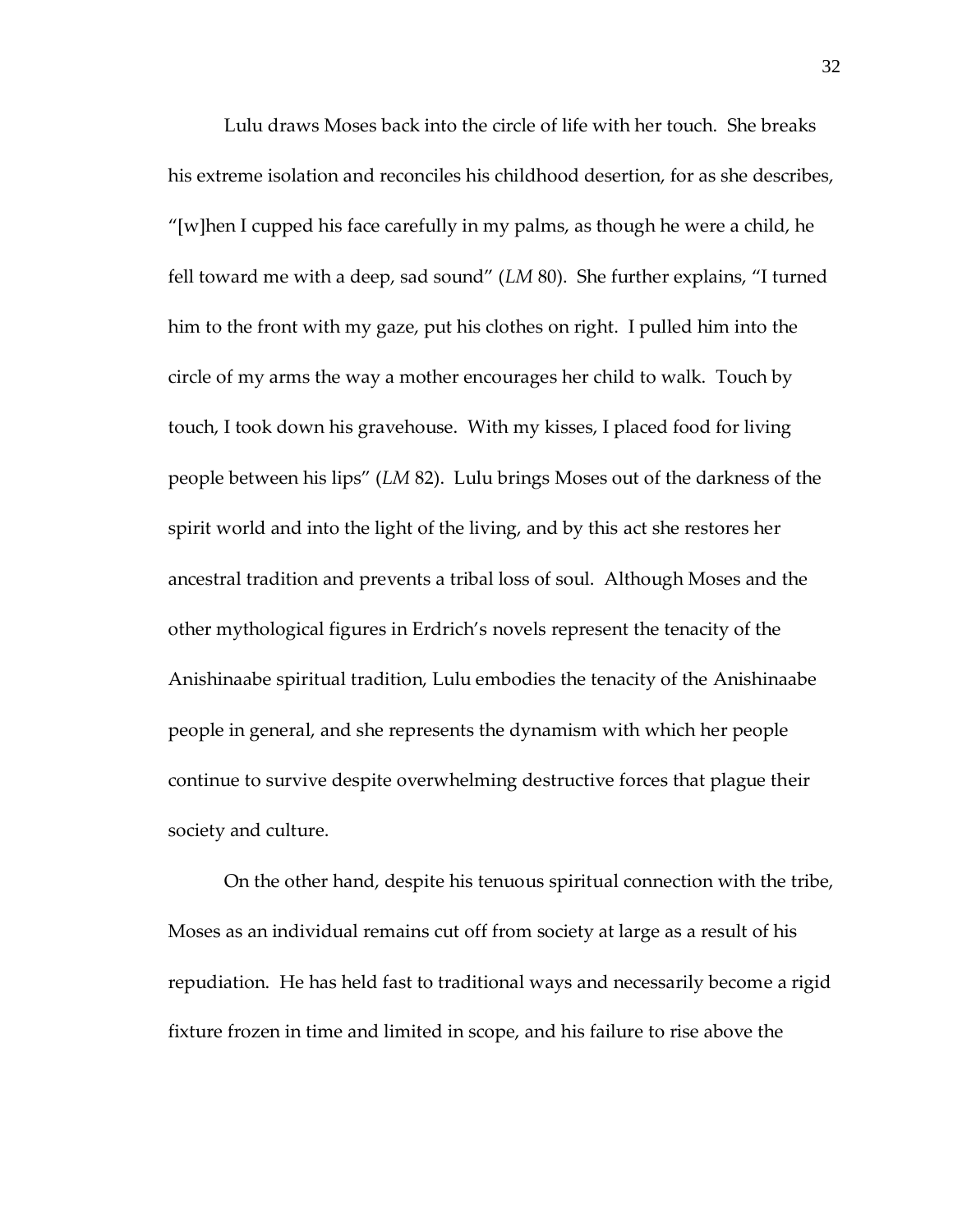religious fray has condemned Moses to a life of social isolation and spiritual obscurity.

As a means of retaining what is familiar, a syntheism of repudiation functions too as a form of denial. In the context of deicide, an assault on one's belief system may in fact arouse the grieving process, which begins with denial of the loss, and by avoiding a healthy, albeit emotionally painful, progression through the entire grieving process, an individual continues to suffer psychologically. Moses remains fixed in a state of denial, and therefore he limits his effectiveness in the shifting religious context, and as the hands of time (and the novels) progress, he becomes ever more obsolete.

It would seem, however, that Moses fails to *synthesize* the two belief systems and that *synthesis* and *repudiation* are diametrically opposed terms, yet there does exist a response to the extrinsic forces, and Moses isolates himself on his island because these forces arise. His choice to remain disengaged from the tribe at large is one that works against Moses and against the wellbeing of his people. Likewise, the term *repudiation* works against the synthesizing of belief but also functions to expose an irreconcilable tension present in a syntheism of repudiation. Moses simply cannot ignore the presence of Catholicism on the reservation and all that presence entails, and the terminology here reflects that discord.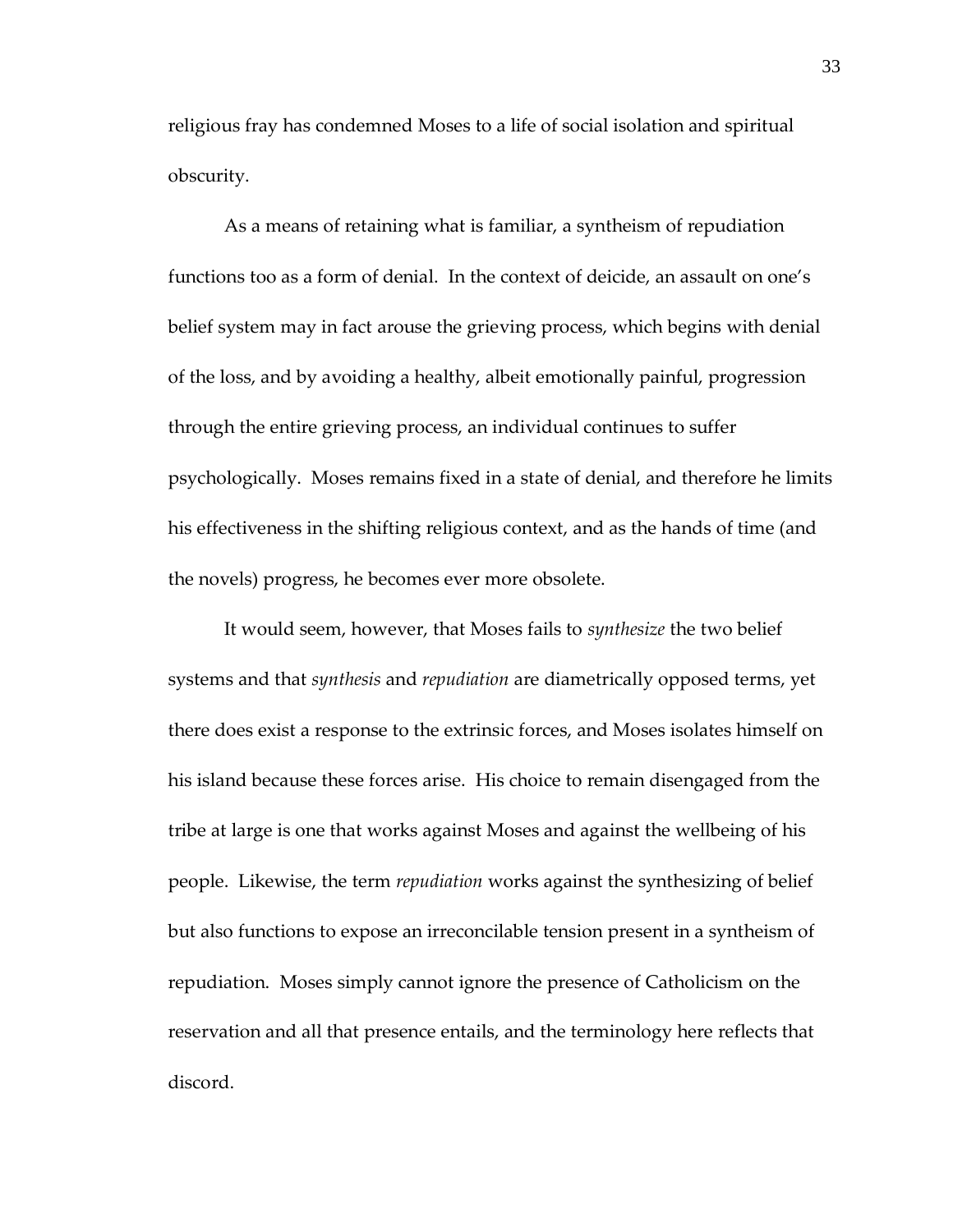# CHAPTER III

### PAULINE/LEOPOLDA: SYNTHEISM OF RENUNCIATION

Unfortunately, Anishinaabe society encounters destructive forces not only extrinsically but also intrinsically, for the tribal soul is further threatened by a corrosive element represented in the character of Pauline/Leopolda. Pauline Puyat believes that by embracing the dominant white society she may 'be like [her] mother, who showed her half-white" or "like [her] grandfather, pure Canadian' (Erdrich, *Tracks* 14). As she transforms herself into the nun, Leopolda, she believes that by immersing herself into Catholicism she may help God cast out the 'devil' that hinders her people's full conversion to Christendom (11). Her character casts the shadow of a religious schism that develops among those succumbing to the hegemonic pressures of a more dominant religion, those for whom exile is impractical or impossible and so must concede to the Papal ultimatum to convert or else. This schism becomes evident as her story progresses through the novels and as her identity and her behavior shift from an adolescent rejection of her family to a complete self-denial. Her duplicitous character embodies a syntheism of renunciation, for as Pauline, she shuns her heritage and seeks to separate herself from her own Indianess, and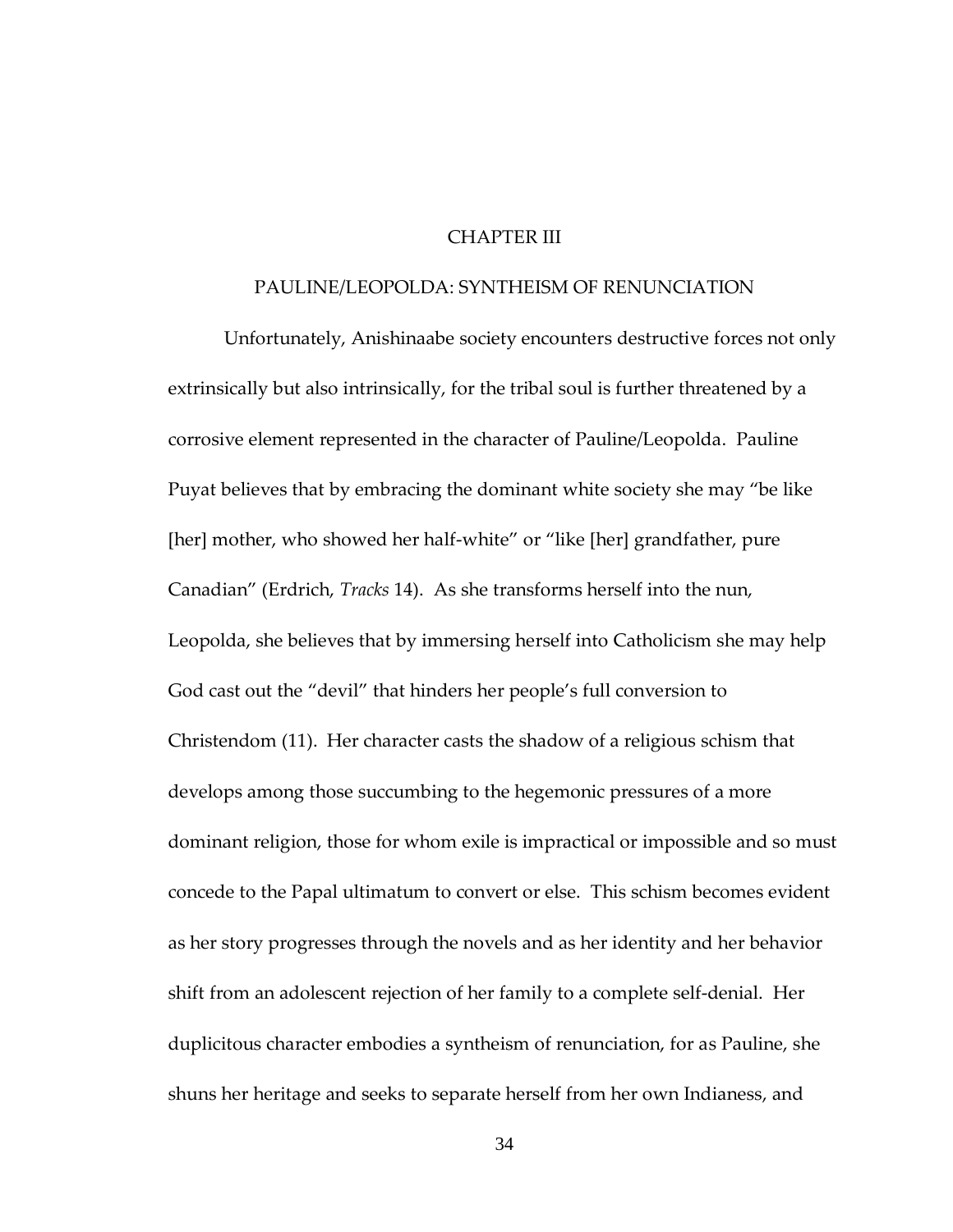later as Leopolda, she projects her self-hatred onto others of the reservation and so keeps "track of [Satan] and [knows] his habits, minds he burrowed into," specifically the minds of Anishinaabe children and particularly Marie Lazarre, who is in fact her illegitimate daughter (*LM* 45). In the words of Ben Kingsley's Mohandas K. Gandhi character, 'the only devils in the world are those running round in our own hearts, and that is where all our battles ought to be fought" (*Gandhi)*, yet Leopolda never seeks to identify the devil in her own heart, the devil she created out of her hatred for all things Anishinaabe, especially herself. Pauline's denial of her people and Leopolda's projection of her own self-hatred, her seeing in others the evil she cannot accept in herself, set in motion a series of events that suggests despite her efforts, her heritage has not forgotten *her*, for her origins come round time and again to meet her head-on.

As one of the many characters adrift in the liminal space between two cultures and awash with syncretistic tension, Pauline grasps desperately for the landfall of her identity. She is neither quite white enough nor quite Indian enough, for her social and physical awkwardness and her mixed-blood genetics forestall her acceptance by either society. Her identity crisis begins in her childhood, for she remarks, 'even as a child I saw that to hang back was to perish. I saw through the eyes of the world outside of us. I would not speak our language' (*T* 14). As Susan Stanford Friedman suggests of Pauline,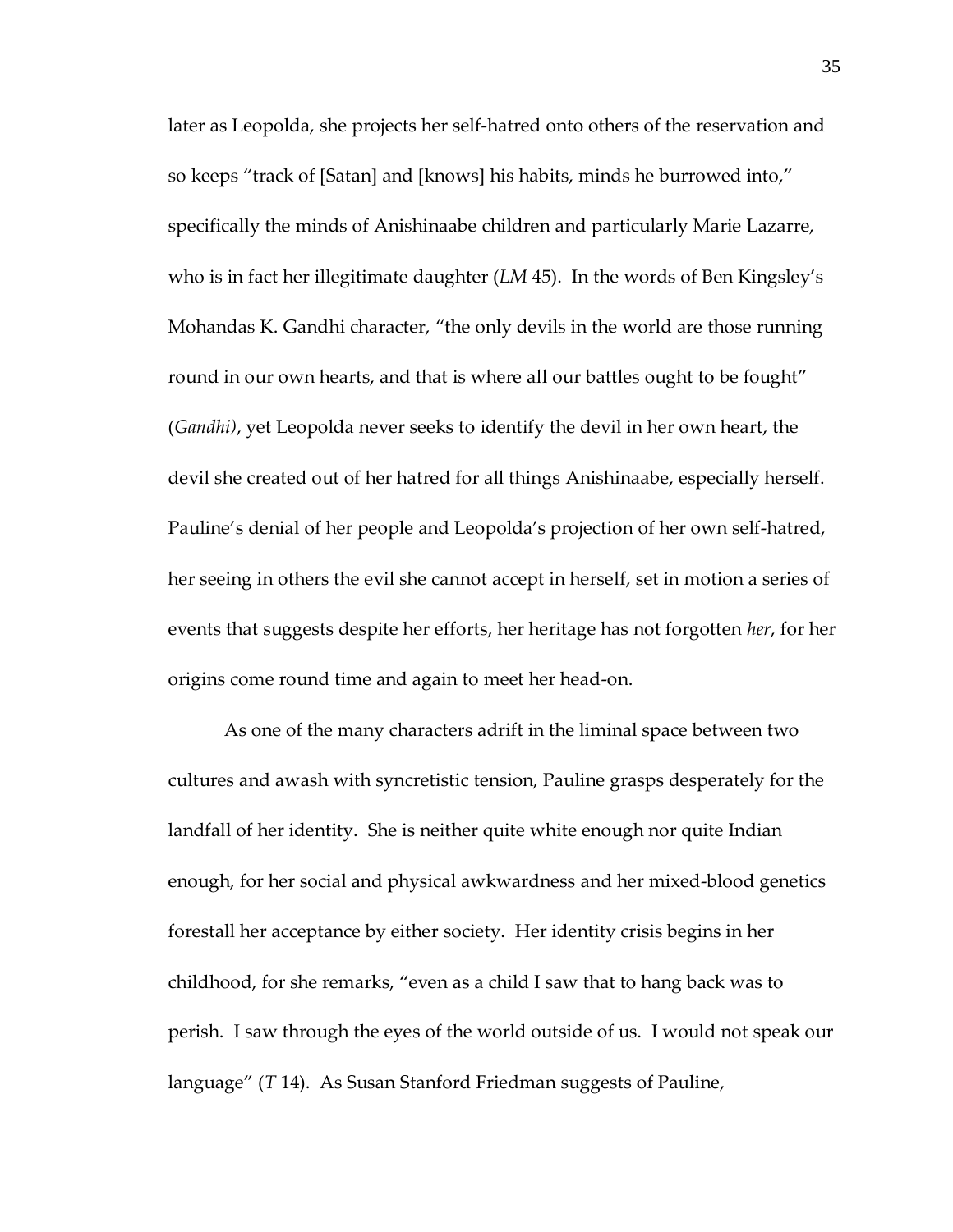"[p] erformatively exposing the self-hatred of the colonized subject" (112), she believes the hegemonic stereotype that those on the reservation are uncivilized and that she was 'made for better' (*T* 14). Pauline willingly devours this deception, never recognizing that she is in fact another victim, that the government has "stuffed the English language in [her] mouth" (*LM* 326), and because she is blinded by the promise of rebirth in the afterlife, she attempts to leave her heritage behind like 'a crumbling skin' (*T* 205).

Pauline leaves the reservation in pursuit of her 'whiteness' and travels to Argus in order to 'learn the lace-making trade from the nuns' (*T* 14). Lace is of course white, intricate, and delicate, and Pauline seems to imagine reshaping herself this way, but perhaps she has not remembered that often lace is found along the fringes of finer material. She wishes to lace for herself a new white identity, which Friedman, summarizing Franz Fanon's *Black Skin, White Mask*, notes among colonized people is the result of a 'racial neurosis and psychopathology. This colonization of the mind produces a desire—often expressed symptomatically—to be white as a response to the racist imperative to 'turn white or disappear'' (112). Lindenfeld makes a similar argument regarding the Sioux and their experiences of 'cultural genocide,' and he cites the Native scholar George Tinker, who writes the following: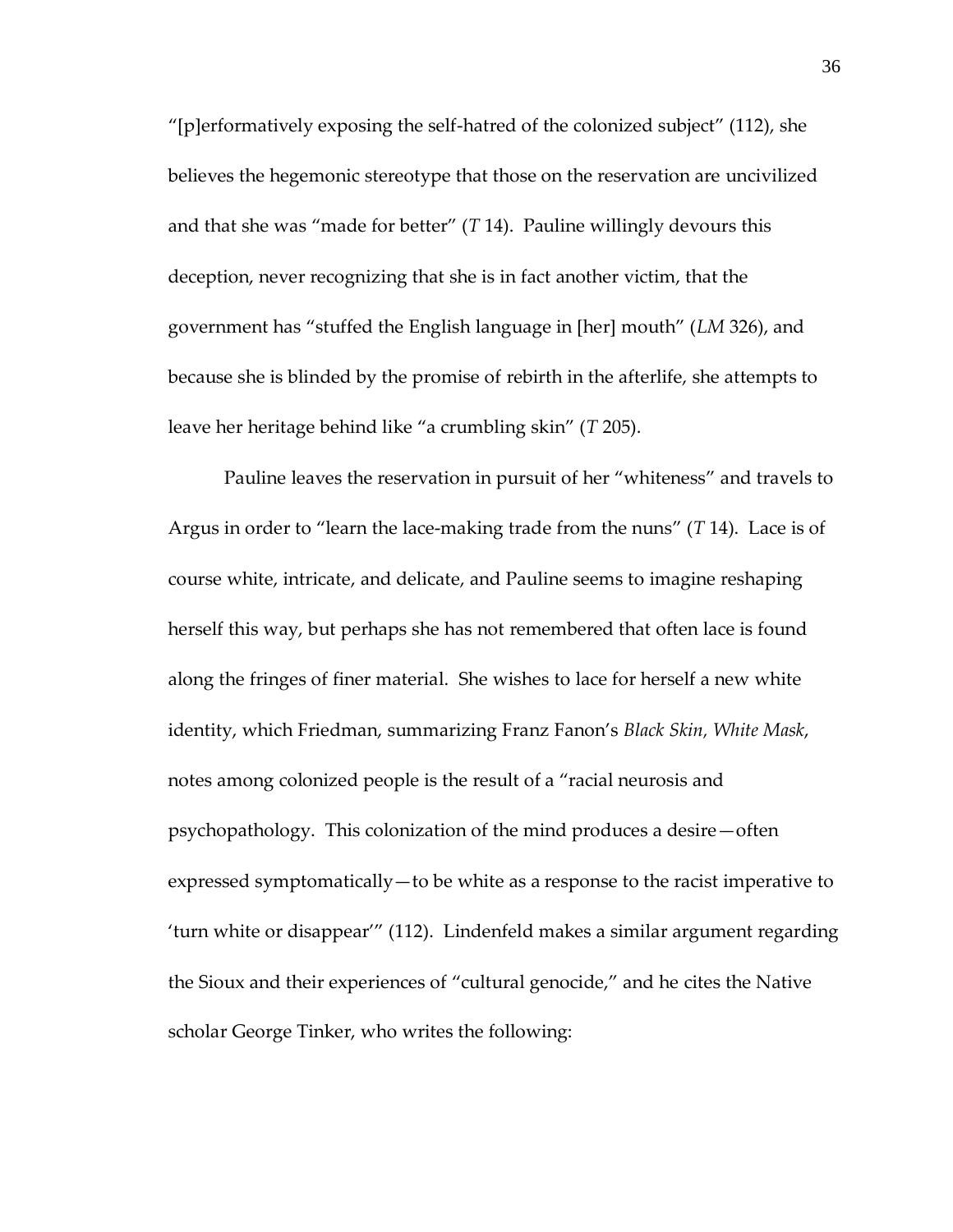the process of Christianization has involved some internalization of the larger illusion of Indian inferiority and the idealization of white culture and religion... [which] surely results in a praxis of selfhatred....Just as an abused child slowly but inevitably internalizes a parent's abuse as a consistent demonstration of the child's own shortcomings. (qtd. in "Varieties" 287)

Pauline has succumbed to this cultural abuse and has turned full force against her own heritage and against her people and against herself.

Instead of hooking fine lace, Pauline finds herself sweeping dusty floors in a butcher shop, in a place consumed by death and filled with hooked flesh. While there, she begins to feel the first pangs of rejection, for as Nanapush says, 'she was unnoticeable, homely if it must be said' (*T* 39), and the men who patronize the meat market barely notice her. As far as the whites are concerned, Pauline does indeed 'fade out' as her father warns (14). So much so that she "tried to stop [herself] from remembering what it was like to have companions, to have [her] mother and sisters around [her]'' (15). Pauline seeks to distance herself from her heritage and to find acceptance among the whites, but her social awkwardness, her lack of confidence, and her uncomely features—and surely her evident indianness—prevent her assimilation. She realizes too she will find no female companions there in Argus either, for she 'hardly rinsed through the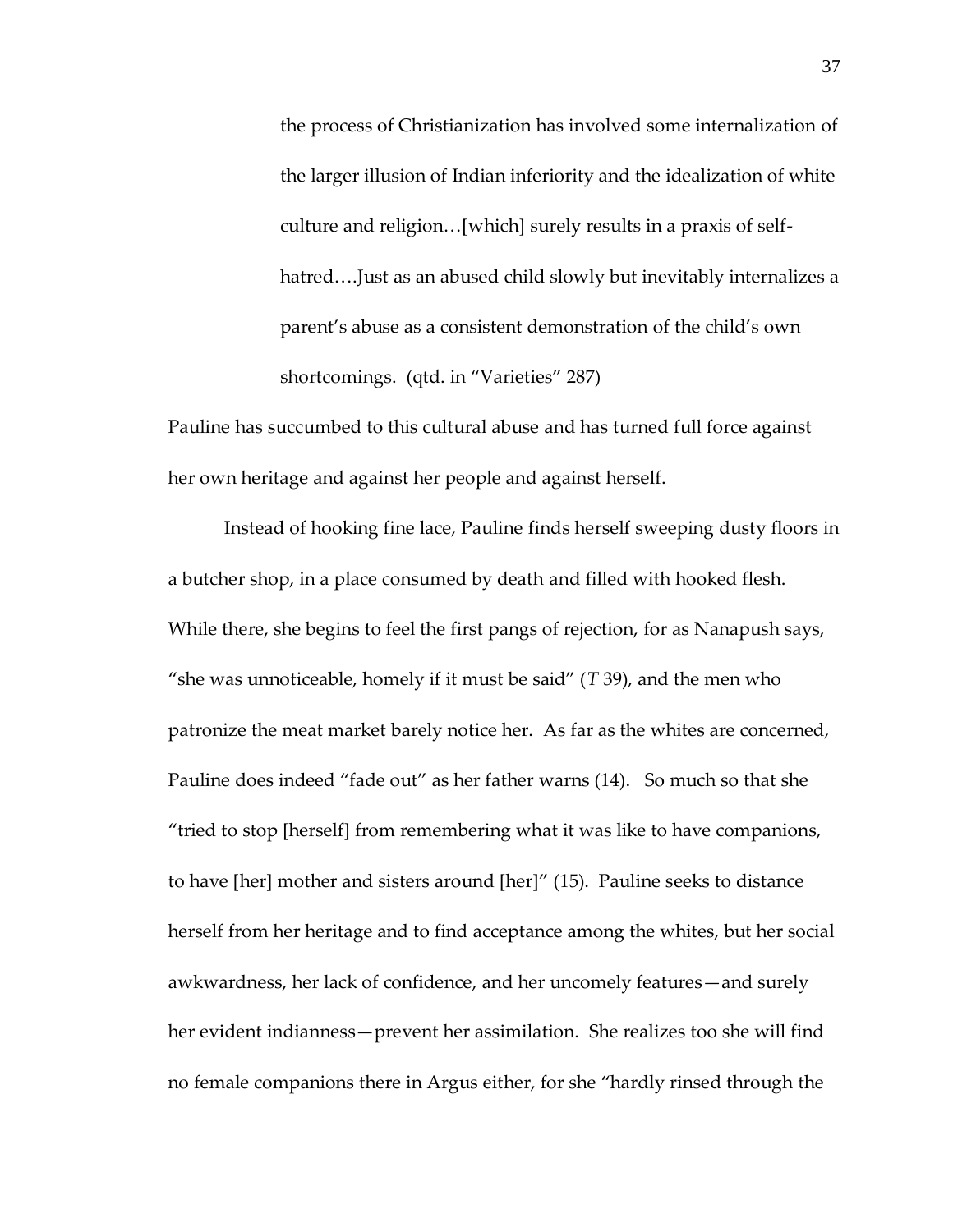white girls' thoughts' (15). Because she believes that 'to hang back [is] to perish,' Pauline shuns the reservation and seeks to weave for herself a new self image, but among the whites she encounters only rejection, and she remains relegated to the fringe.

That winter a sickness sweeps across the reservation, and Pauline's mother and sisters, among many others, perish (*T* 15). She is at this time completely cut off from her family and home, and Pauline receives the severing of ties she seeks. However, when Fleur arrives in Argus, Pauline's behavior suggests she in fact longs to maintain some sort of connection to her heritage, for she begins to cling to Fleur because, perhaps as representative of a strong, matriarchal figure on the reservation and a bastion of tradition, Fleur reminds her of home. Awash in uncertainty and tossed about by her own naïve understanding of the socio-religious atmosphere, Pauline seems to be grasping for a savior or for a mother, someone unto whom she can submit and at last find solid ground, so to speak, on which to stand. Initially she looks to Fleur as her surrogate. However, Fleur too ignores Pauline, for she tells Nanapush, 'the Puyat lies' (38). Pauline's deceit is renowned among those of Fleur's circle, and they therefore 'tried to ignore her,' because she 'schemed to gain attention by telling odd tales that created damage' (39). Pauline is desperate for acceptance from the very people she attempts to reject.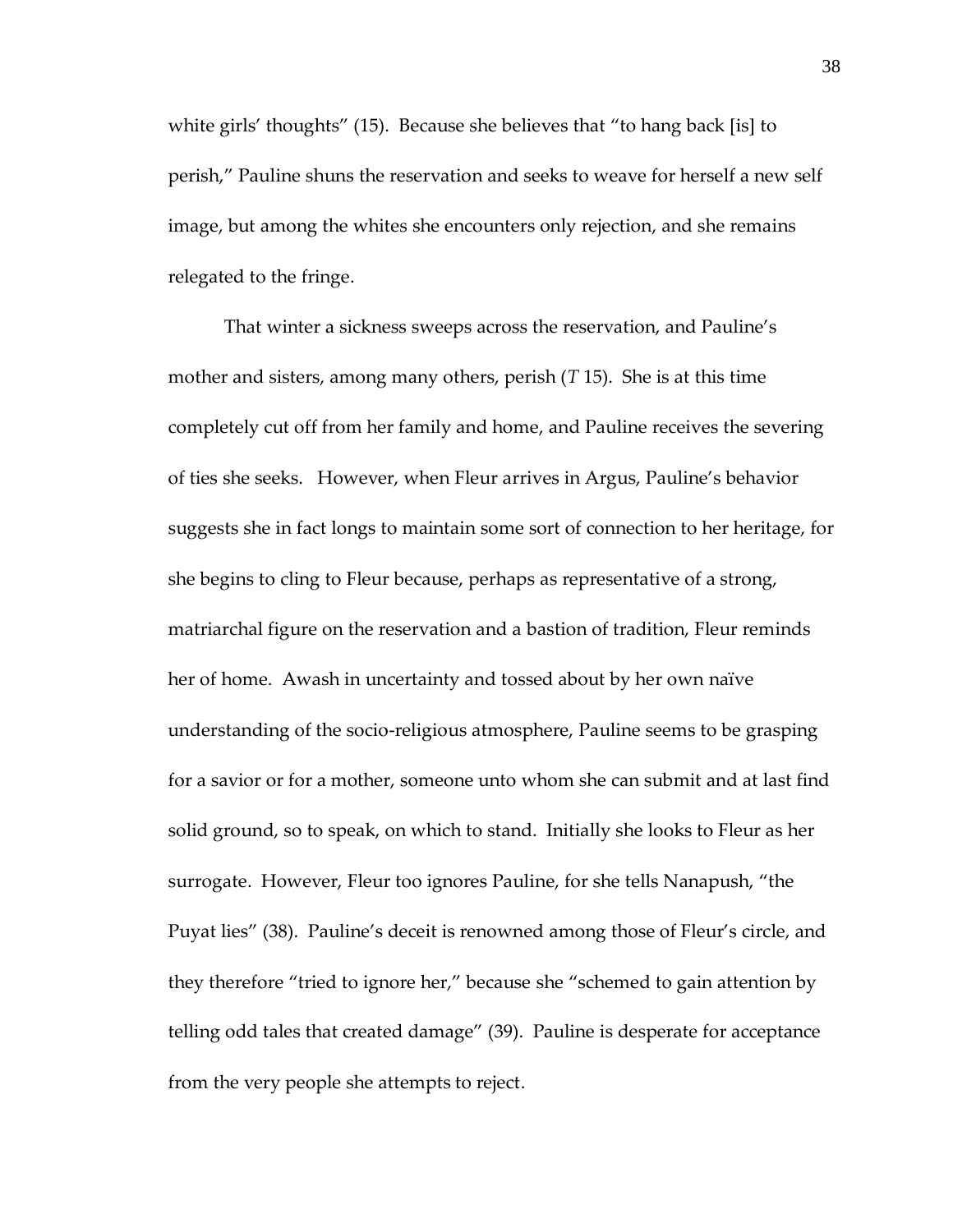During a long poker game at the butcher shop, Pauline falls asleep in a 'mound of swept sawdust,' and she later awakens as she is 'lifted, soothed, cradled in a woman's arms and rocked so quiet that [she] kept [her] eyes shut while Fleur rolled' her into a quieter resting place atop old ledgers in a closet (*T* 20). Because Fleur even briefly attends to her as a mother would, Pauline, although a teenager, responds as a child. Later in the narrative, as Pauline begins to wear the habit and assume her identity as a Catholic nun, she again encounters this mothering from Fleur. Pauline arrives at Fleur's during a long winter having not bathed in quite awhile, as one of her many masochistic penances, and Fleur runs a bath for her. Fleur and Lulu proceed to bathe Pauline, and she tells the reader, 'I gave myself up then, closed my eyes and decided not to question Fleur's habit of sudden tenderness. It was like that night she carried me to Fritzie's closet and lay me among the ledgers. I gave in' (154). Pauline aches for a mother's affection, yet because she cannot have this puerile need fully satisfied, she resents the entirety of her people, finding instead a figurative mother in the Virgin Mary.

In her analysis of *Love Medicine*, Karla Sanders suggests Pauline is 'attracted to Catholicism because of the Virgin Mary' (133), for as Maroney suggest "saint veneration is a major route for syncretism" (166). For Pauline, Mary is the catalyst that sets in motion her transformation into the aberrant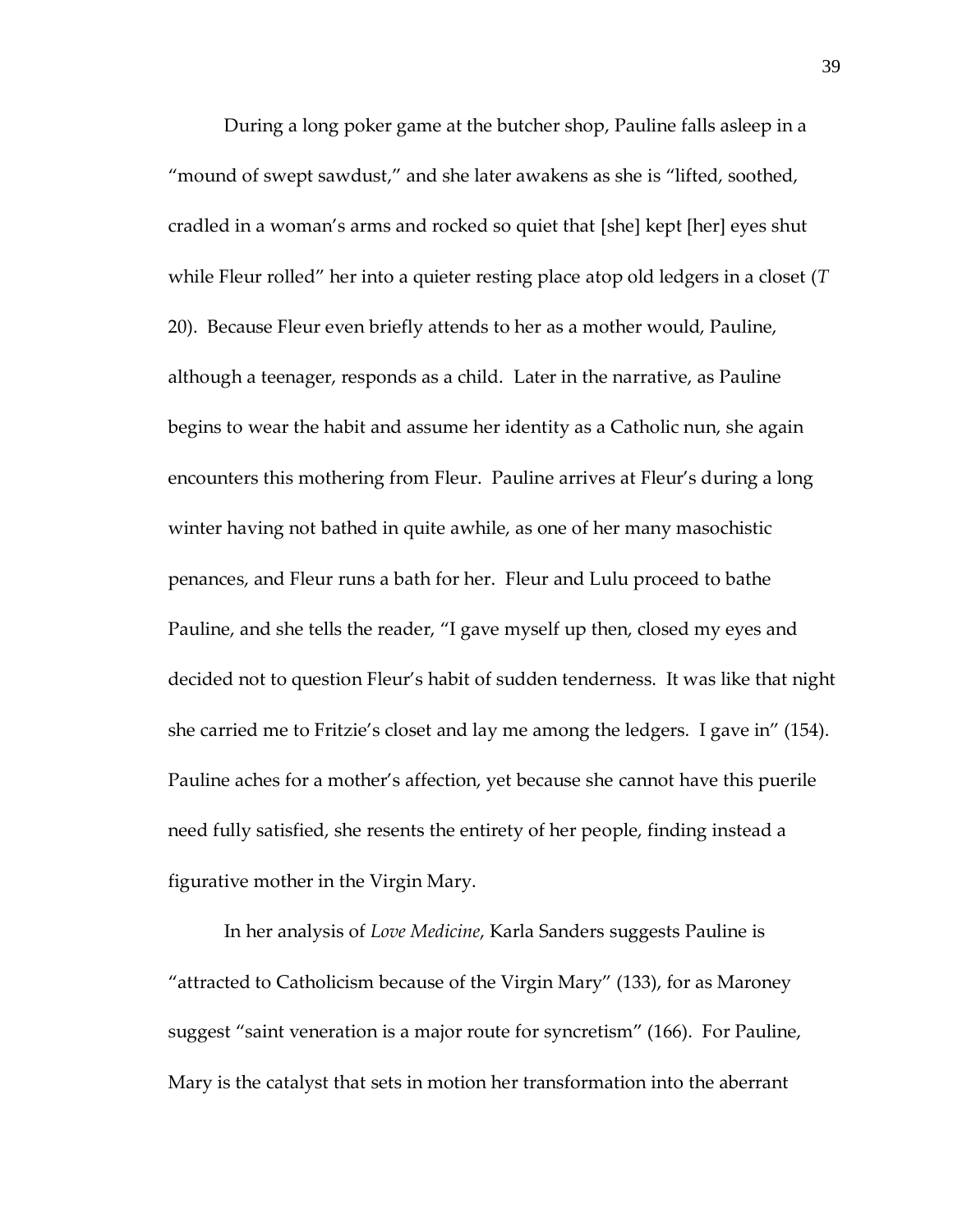abbess. Because of her need for a mother figure in her life, Pauline naturally latches onto the supreme mother, the Virgin Mary, who in Jungian terms symbolizes the Great Mother archetype, of which there are two aspects: the good and nurturing mother and the terrible, devouring mother (*Archetypes* 82). At one point in her religious evolution, kneeling before Her statue in feigned postulancy, Pauline describes in great detail the Virgin Mary, yet she remains more attuned to Her physical features than to the loving and nurturing aspects the Virgin Mother symbolizes (*T* 94), for Pauline is more concerned with appearances. Growing up a homely girl, she accepts not her God-given humility and develops not an intestinal fortitude worthy of her ancestry, but she instead becomes narcissistic and develops delusions of grandeur as God's Navy Seal on a covert mission to oust evil on the reservation. Although in other parts of her narrative she reflects on the good nature of the Virgin and the significance of Her life-giving qualities, Pauline nevertheless identifies herself as an active agent of God, identifies with a more or less masculine role, and so she begins a slow transformation into what Nanapush describes as the 'crow of the reservation' (*T* 54), the harbinger of death. Because, as Jung writes, 'death is quite commonly regarded as an entry into the mother's womb' (*Symbols* 238), the crow or the 'vulture' (Erdrich *FS* 100), and its capacity as a carrion devourer, connotes an evil 'mother significance' (Jung *Symbols* 238). As Pauline becomes better and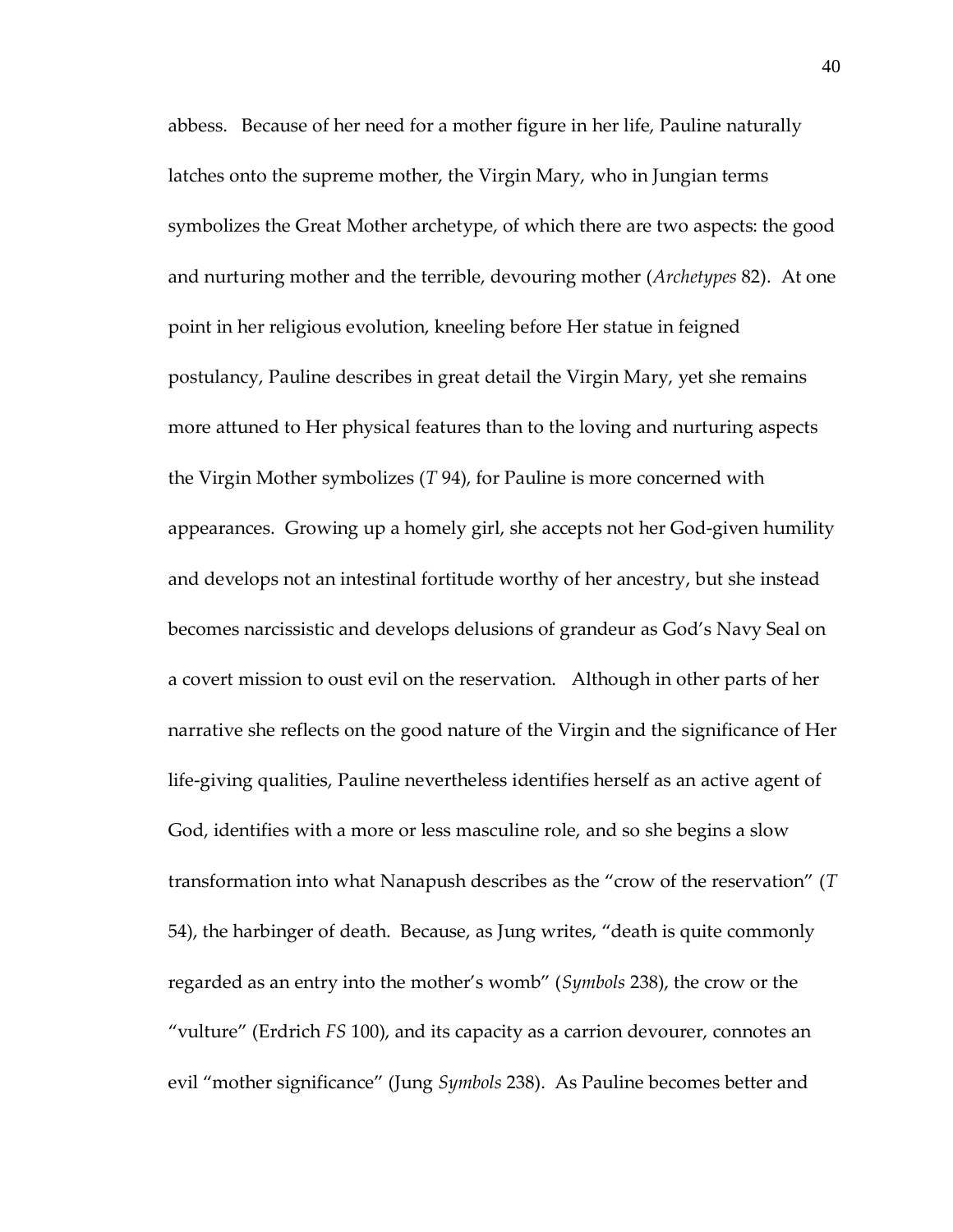better at 'easing souls into death' (*T* 57) through her work as a more or less door-to-door mortician, she seals her fate as a 'scavenger' (189), and she furthermore comes to believe death will pass her over "just as men did," and she will "live a long, strict life" (75). Pauline not only rejects the nurturing capacity of her heritage but also rejects the nurturing capacity in herself, and she rejects her own sexuality and therefore too her life-giving capacity. As Nanapush tells us, she is 'afraid of life in fact, afraid of birth' (57), and she therefore becomes the antithesis of Mary.

Pauline is a murderer. With her character, Erdrich makes it very clear that she sees the Catholic Church as having devastated her people ever since 'those first priests who came to steal Ojibwe souls' (*FS* 5). Pauline's first murders take place in Argus when she traps the perpetrators of Fleur's sexual assault in the meat locker. Michelle Hessler suggests Pauline murders these men 'to soothe a troubled conscience' because she had refrained 'from assisting Fleur as the three butcher shop assistants—Lily, Tor, and Dutch James—raped her in retaliation for losing a high-stakes poker game' (41). However, one may also conclude Pauline murdered these men because they, in essence, chose Fleur over her. Perhaps she murders them out of jealousy because 'Fleur's stunning physical beauty readily attracts men—even white men—[and] Pauline...considers her companion a rival' (Hessler 41). Much like a displaced Electra complex, Pauline battles for the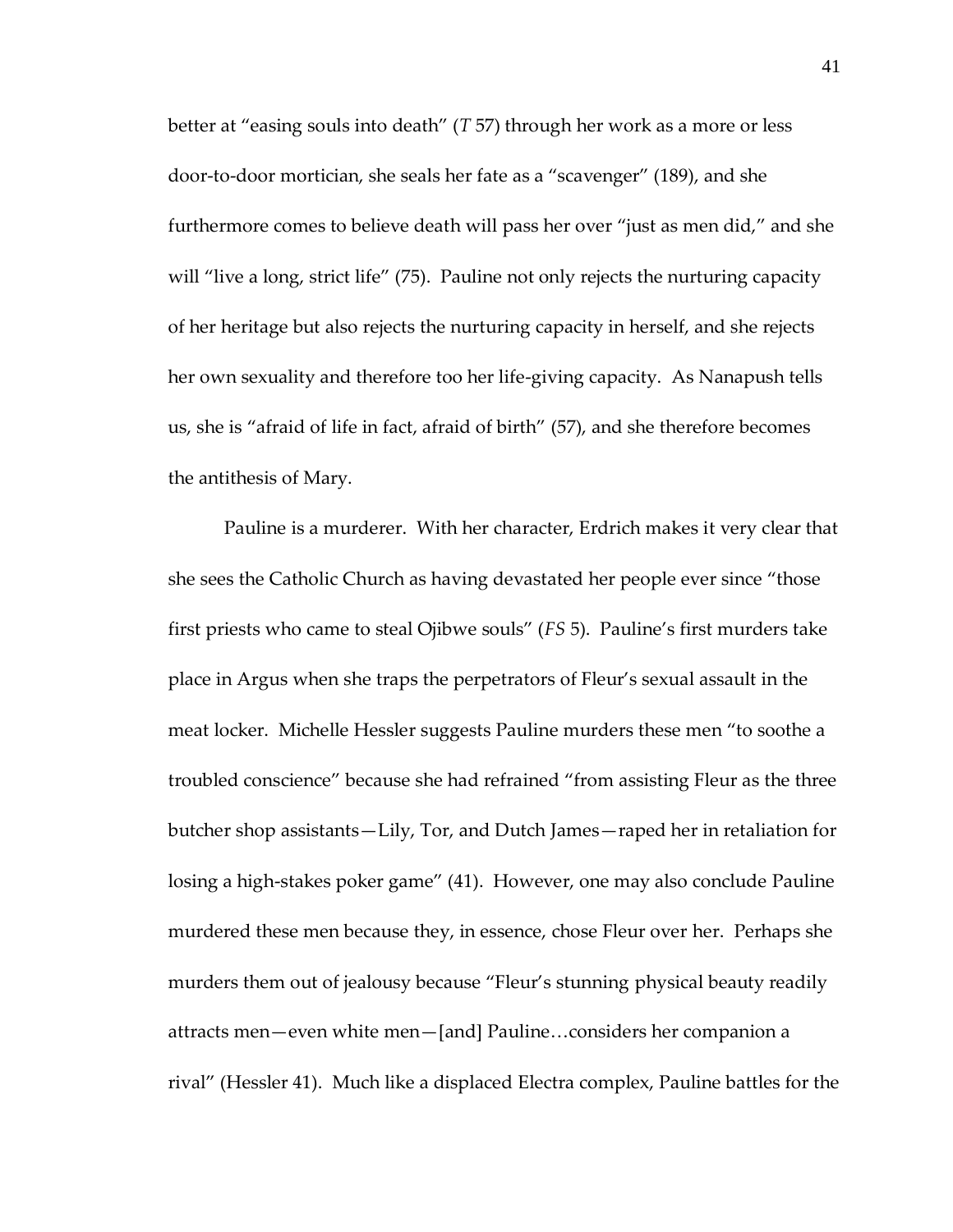favor of God (the father), and she sees Fleur—and all her 'old time traditional' affiliates (*LM* 363)—as the embodiment of a powerful mother whose undeniable spiritual gifts threaten her chances for victory. She is willing to kill, or at least willing to withhold vital aid, in order to conquer what she begins to project as "the devil."

During the birth of Lulu, Fleur's daughter, Pauline is present, for she cannot resist her obsession with Fleur and as part of her 'mission' interjects herself among Fleur and her cohorts whenever possible (*T* 141). As Fleur suffers through a trying transitional labor for two days, she finally reaches a critical moment, 'and then, it was as if the Manitous all through the woods spoke through Fleur...[and] perhaps the bear heard Fleur calling, and answered" (*T* 59). A drunken bear stumbles 'into the beaten grass of Fleur's yard' (58) and then makes its way into the cabin where Fleur lies in labor. The bear frightens Fleur so much so that she raises herself "on the mound of blankets and [gives] birth' (60). Nanapush tells the reader that, then 'Pauline took down the gun and shot point-blank, filling the bear's heart. She says so anyway. But she says that the lead only gave the bear strength, and I'll support that... [for] it could have been a spirit bear' (60). Pauline saves them by shooting the bear. However, the bear is synonymous with Fleur, for according to 'Ojibwa ontology and the concept of 'soul dualism,' each person possesses two souls which can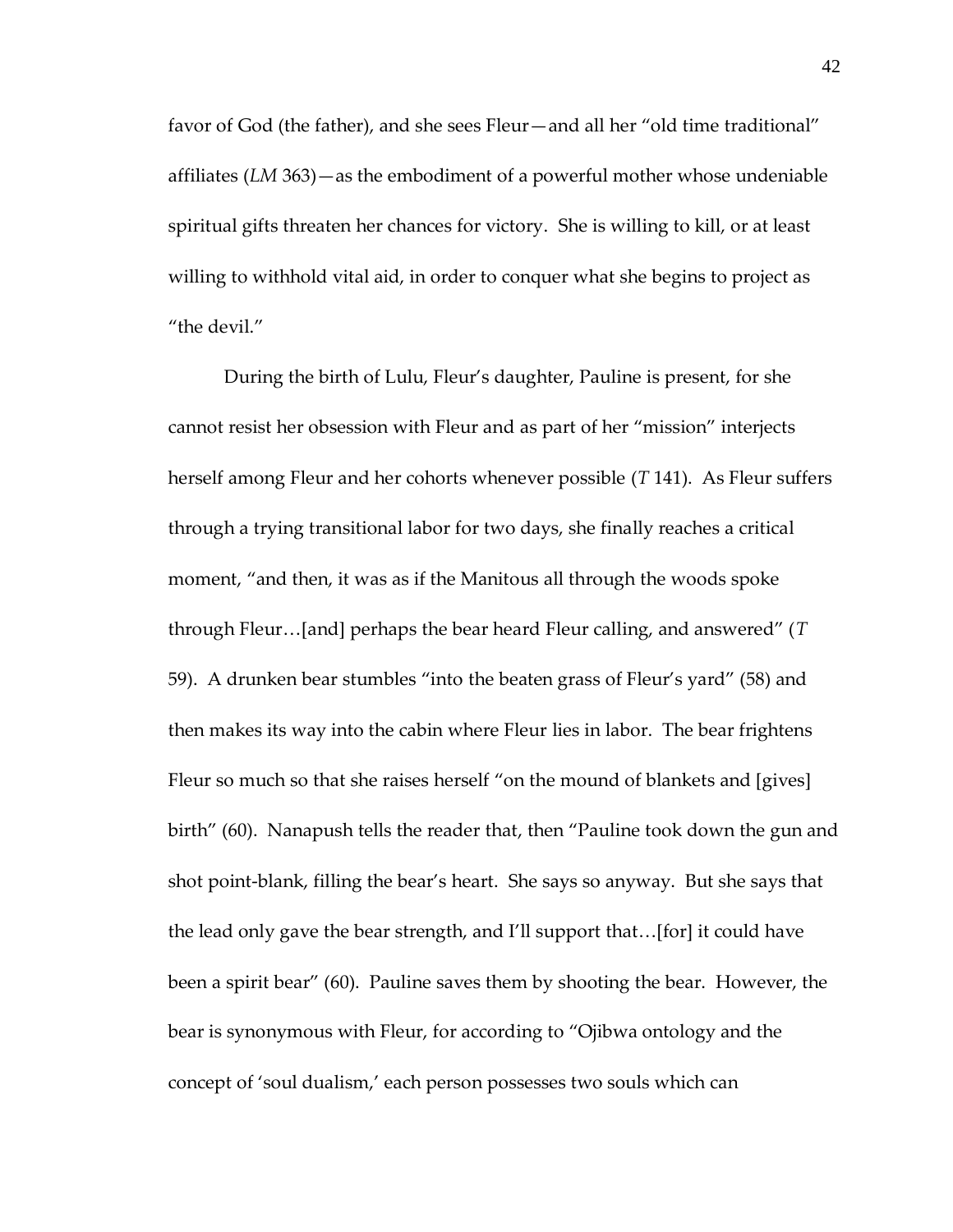metamorphize into other animate objects as they travel,' and Fleur's soul, because 'the Pillager's clan marker consists of four crosshatched bears...transforms into a bear'' (Hessler 41-2). Legend has it that Fleur traveled at night in the form of a bear, for Pauline tells the reader, 'we followed the tracks of her bare feet and saw where they changed, where the claws sprang out, the pad broadened and pressed into the dirt...we heard her chuffing cough, the bear cough' (*T* 12). Therefore, Pauline's shooting of this bear, this spirit bear, represents her figurative attempt at killing a symbol of the traditional religion and thereby also killing an aspect of Fleur and her spiritual influence in Pauline's effort to "save" her. Like the Jesuits before her, Pauline is "killing them with belief' (*LM* 45).

Pauline, however, is willing not only to perpetrate symbolic murder but also to commit actual murder. According to Catholic doctrine, abortion is akin to murder, yet when Pauline discovers she is pregnant with Napoleon's child, she first denies herself food, nourishment for the fetus, then attempts to push 'the handle of an axe against [her] stomach" in an effort to terminate her pregnancy (*T* 131). She considers cinching her stomach with ropes or jumping off the roof in order to end the life inside of her, for she believes the child is the product of sin, the result of Satanic influence  $(132-3)$ . She even tries to clench "around [her] child so that she could not escape' while in the throes of labor (135), but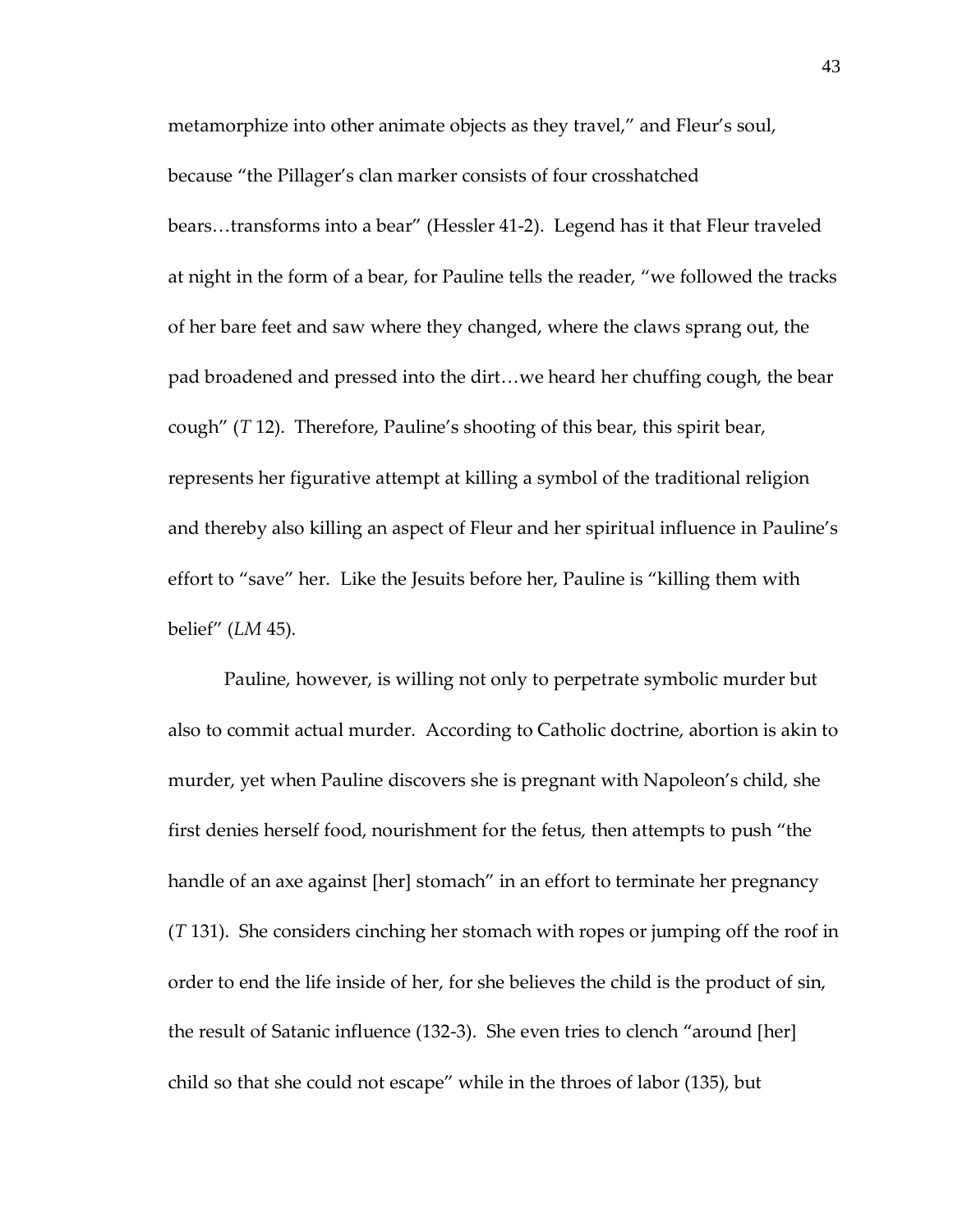Bernadette restrains Pauline and fashions forceps out of iron spoons in order to deliver the baby, Marie, into the world. Pauline resists every nurturing and loving instinct of a mother, and she chooses instead to become the evil, devouring mother figure, the agent of evil and death in the guise of a nun.

Traditional religion consists in not only spiritual health but also physical health in the form of traditional medicines and herbs, yet Pauline carries with her a spiritual sickness that proves too tenacious for even one as strong as Fleur. After helping Pauline bathe, Fleur begins the miscarriage of her second child, so she asks Pauline to fetch from the storage shed certain herbs that will stop the bleeding. However, Pauline feebly attempts to gather the herbs and then sits idly by fascinated more with Fleur's suffering than dedicated to her health. Lulu, still a young child, has to run through the frozen woods to find help for her mother, for Pauline proves 'useless' in this situation either by disregard of her tradition, by her own morbid design, or perhaps, as she intimates, by divine will (*T* 157). Pauline sits 'paralyzed' watching Fleur dying despite 'all the prayers [she] had lifted"  $(158)$ , for she assumes that one may disentangle oneself from active responsibility by appealing to God through inert prayer. Her passivity and her ineptitude cause the death of Fleur's baby and nearly allow Fleur's death as well, if not for Margaret's intervention in the last hour.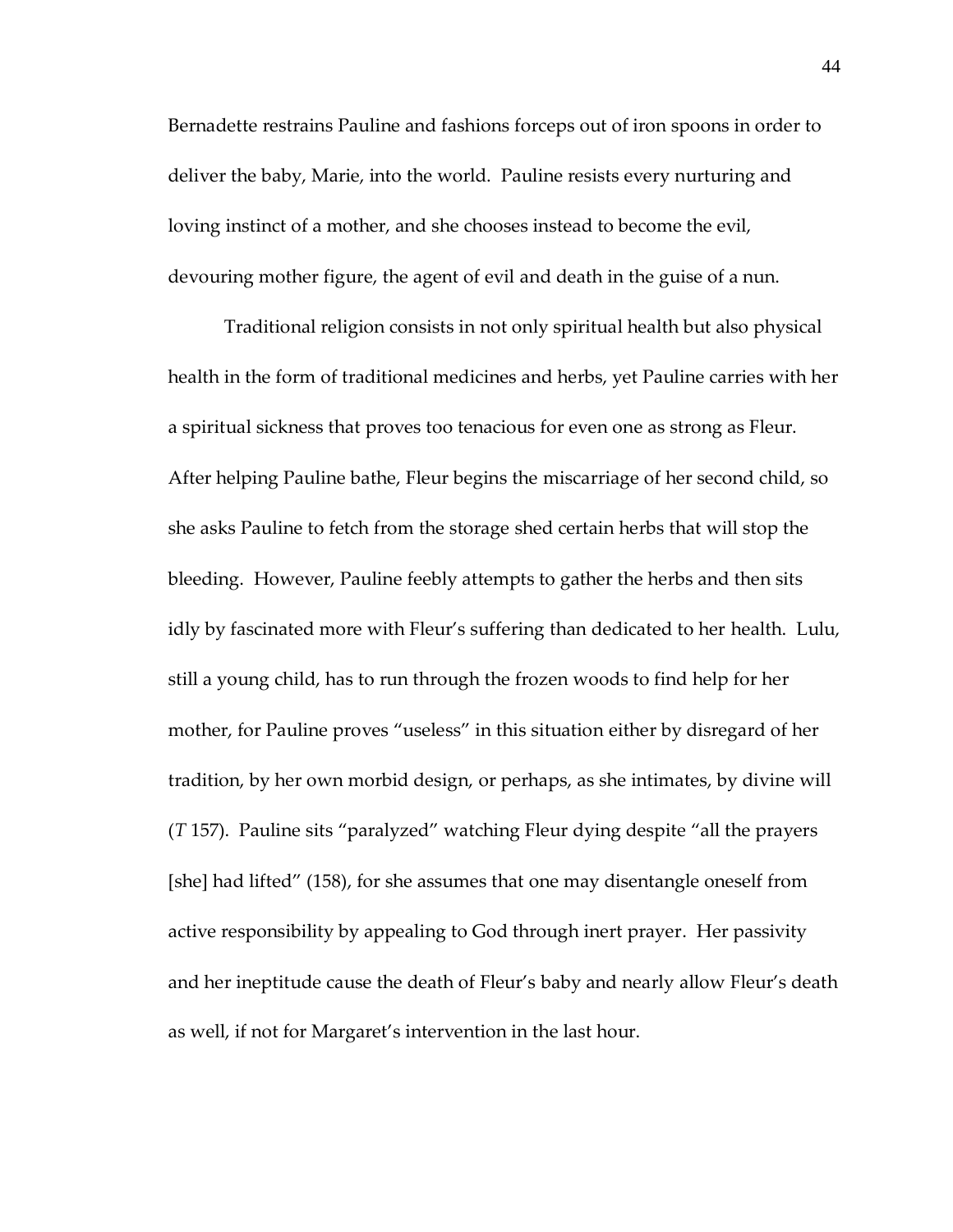Toward the end of *Tracks*, Pauline's spiritual sickness seems to progress to nearly complete mental illness, for she sees Napoleon near Lake Matchimanito and, in a hallucinatory fit, she murders him. She perceives Napoleon as the devil incarnate, rising from the lake, and fashions her rosary into a noose and strangles him to death. Pauline tells the reader, "I...pushed him down into the sand and then fell upon him and devoured him, scattered myself in all directions, stupefied my own brain in the process so thoroughly that the only things left of intelligence were my doubled-over hands' (202). She loses her mind in a fit of panic and kills the father of her child, yet Pauline convinces herself she 'had committed no sin. There was no guilt in this matter, no fault. How could I have known what body the devil would assume?' (203). With this act, Pauline completes her transformation from a confused girl into a hardened and soulless imposter among cloistered nuns. She changes her name, leaves 'Pauline behind' and utters the syllables, "Leopolda," and the sounds "cracked in [her] ears like a fist through ice' (205). Ironically, in the guise of a Catholic nun, Leopolda comes to employ the 'dark mind of the savage' against her own people (*LR* 36).

For all this, her schism represents a mindset that is most dangerous, for rather than separate from the traditional religion altogether, Pauline remains on the reservation as an insipid and disjointed amalgam of traditionalist half-truths and fundamentalist narrowness. Like Moses, Pauline is estranged from her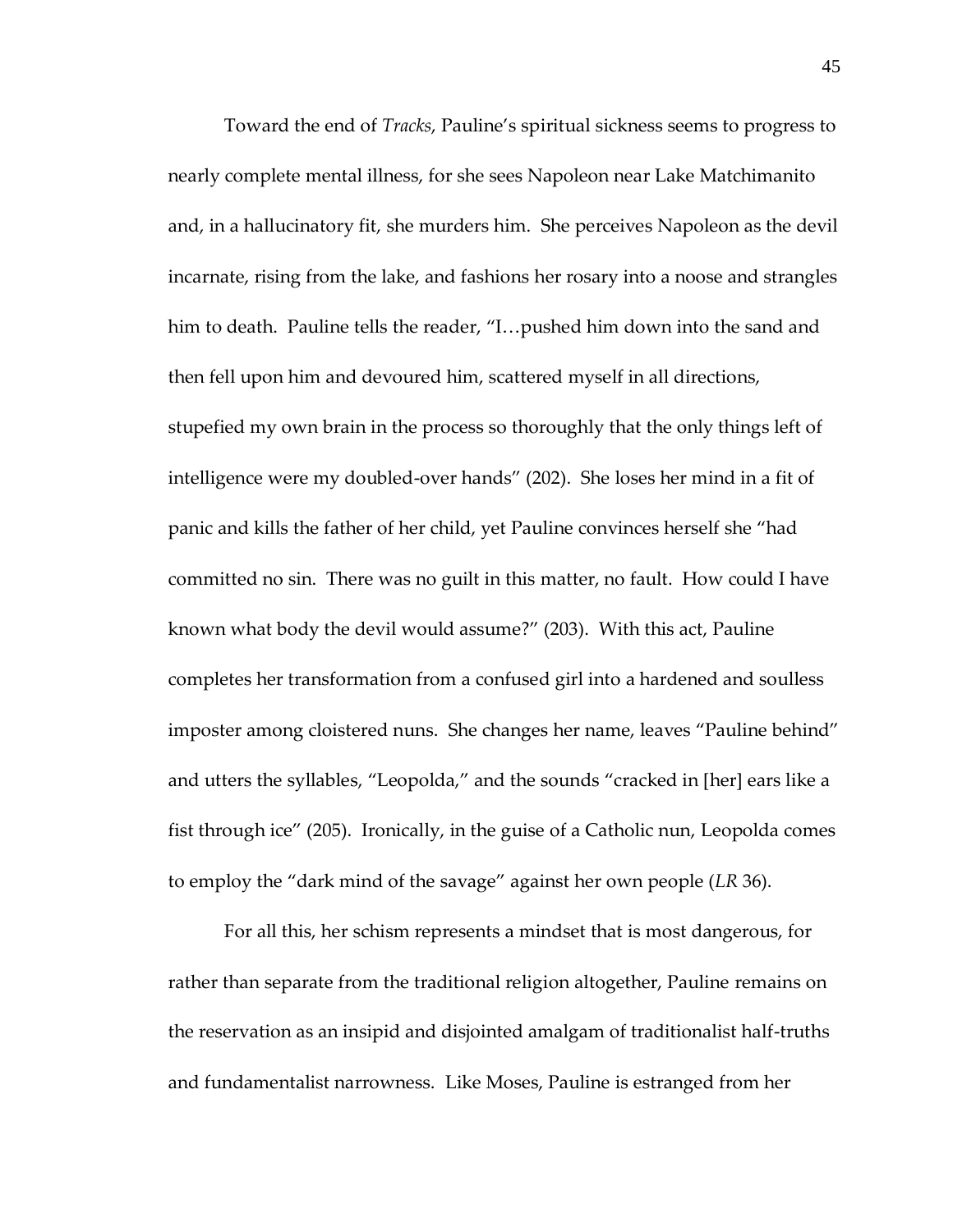family and forced to confront reality on her own, yet Moses, the introvert, turns inward to find guidance in the deeper waters of his past, while Pauline represses her ancestry and seeks solace in a sprinkling of Catholicism to shroud her vengeance and hatred.

Pauline has renounced her traditional religion and developed a syntheism that projects onto her own people the identity of her spiritual enemy to be overcome. Her decision has left Pauline, like Moses, a stranger among her family, but she is also a stranger among the whites. Confronted with the onslaught of religious ambiguity, Pauline chooses to identify with the hegemony, and in doing so she reflects an anecdote of the baptized Indian in John Tanner's narrative. Tanner had been captured by the Anishinaabe as a child and lived among them well into his adulthood. The story of Tanner's captivity is recounted in his autobiographical narrative, *The Falcon*, and Erdrich cites his book as 'a family touchstone' and inspiration (xi). An old Indian, Wah-ka-zhe, tells Tanner the story of a baptized Indian:

> who, after death, went to the gate of the white man's heaven, and demanded admittance; but the man who kept watch at the gate told him no redskins could be allowed to enter there. 'Go,' said he, 'for to the west there are the villages and the hunting grounds of those of your own people who have been on the earth before you.' So he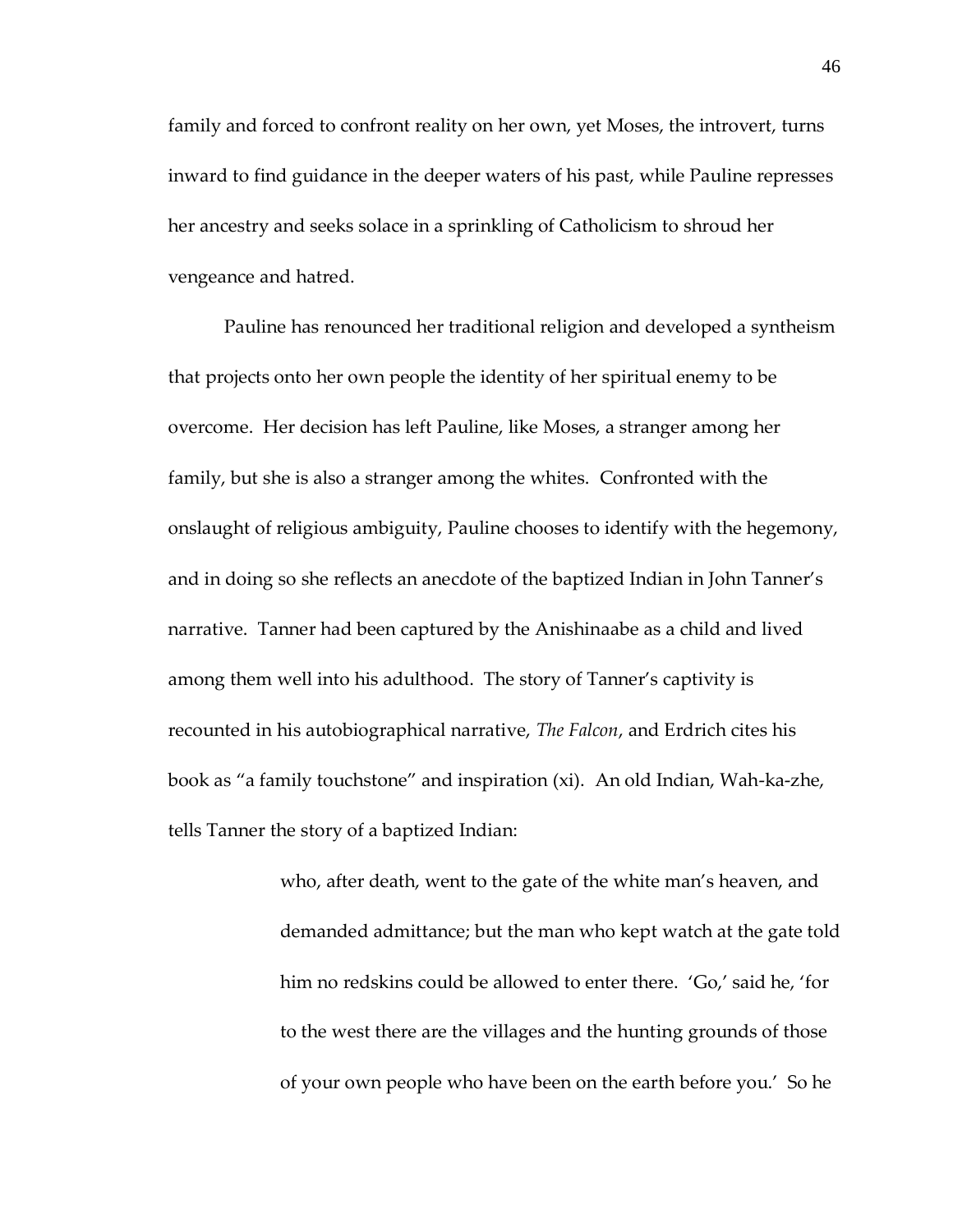departed thence, but when he came to the villages where the dead of his own people resided, the chief refused him admittance. 'You have been ashamed of us while you lived. You have chosen to worship the white man's God. Go now to his village, and let him provide for you.' Thus he was rejected by both parties. (Tanner 162)

If a syntheism of repudiation corresponds to a stage of grieving, then a syntheism of renunciation represents the more heinous act of murder. One is not grieving the loss of one's deities but instead holding the gods under water. Pauline not only attempts to kill the traditional gods but also commits actual murder in her projecting all that she has grown to hate about herself onto others, and in so doing, she has identified with evil. The temptation to adopt a syntheism of renunciation consists in a cowardly sense of self-preservation, which ironically results in a loss of self and a loss of soul. Pauline's native heritage is a part of her she cannot literally deny, but she rationalizes her way into believing she can, and by doing so, she becomes socially and emotionally isolated, and because she murders the gods, so to speak, Pauline in turn comes to embody evil, for in the context of Erdrich's fictional world a syntheism of renunciation results in a state of godlessness.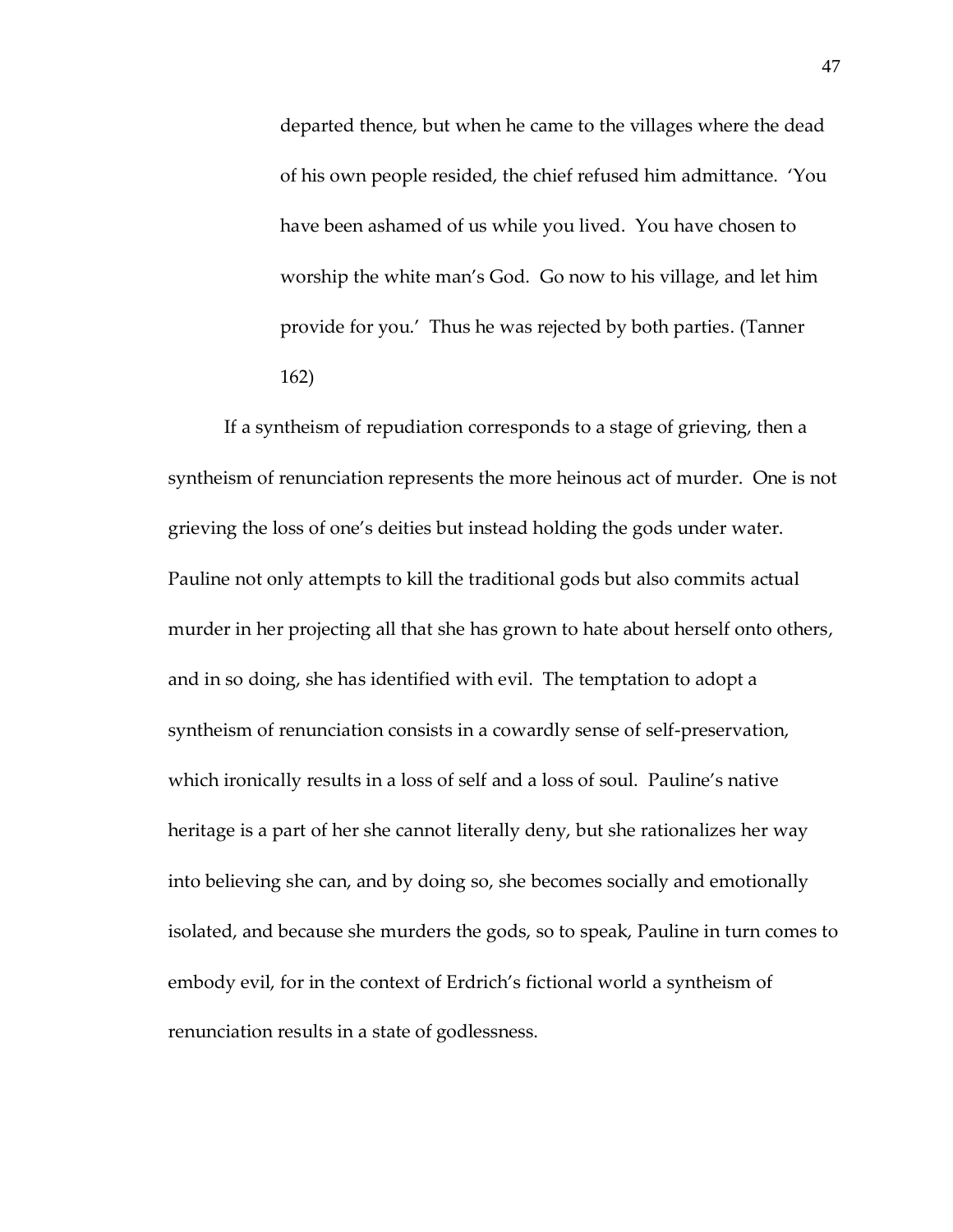### CHAPTER IV

#### FATHER DAMIEN: SYNTHEISM OF TRANSCENDENCE

*This is my commandment, that you love one another as I have loved you. Greater love has no one than this, than to lay down one's life for his friends. (John 15.13)*

One could hardly imagine a more complicated character than the triune Agnes DeWitt/Sister Cecelia/Father Damien Modeste, but for the sake of clarity and readability, and because my topic lends itself more precisely to a discussion of the latter third of this character, I will refer to him simply as Father Damien and will also use the masculine pronoun. However, a brief synopsis of Damien's evolution precedes the discussion in order to establish the nature of this multifaceted character.

Throughout the four earlier novels, the reader is familiar with this character only as Father Damien, so it comes as quite a surprise in *The Last Report on the Miracles at Little No Horse* to discover he is actually a woman. Jung notes in *The Red Book,* "[a]s a man you have no soul, since it is in the woman; as a woman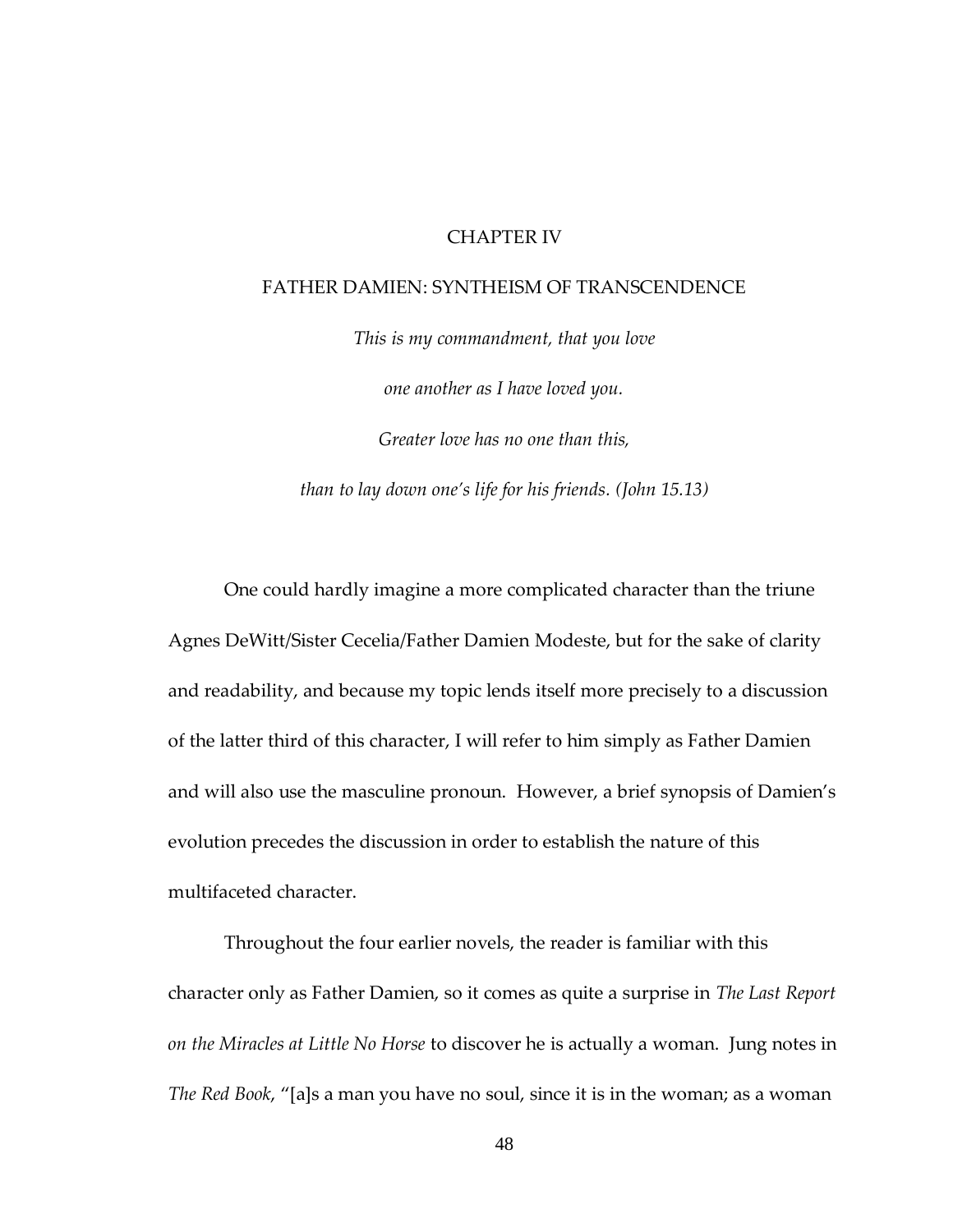you have no soul, since it is in the man. But if you become a human being, then your soul comes to you' (264). Here Jung suggests one find the opposite in oneself in order to achieve full human capacity; otherwise, "[i]f you remain within arbitrary and artificially created boundaries, you walk as between two high walls: you do not see the immensity of the world" (264). Father Damien has assumed the role of the opposite and therefore creates a synthesis, a union of body and soul, and his capacity for seeing the immensity of the world becomes evident as the novel progresses.

In the exposition of *Last Report*, the reader learns Sister Cecelia grew up Agnes DeWitt in rural Minnesota but changed her name upon joining a cloister of nuns. While there she taught music, piano specifically, and when she was unoccupied with teaching, Sister Cecelia played. She played Brahms, Debussy, Bach, Shubert, and Beethoven, and all these she played with appreciation and reverence for these masters; however, "when it came to the Chopin...her playing was of the utmost sincerity. And Chopin, played simply, devastates the heart" (*LR* 14). The Mother Superior began to take issue with Sister Cecelia's playing, for the other Sisters were so moved emotionally that 'a pause between the piercing sorrows of minor notes made a sister scrubbing the floor weep into the bucket where she dipped her rag so that the convent's boards, washed in tears, seemed to creak now in human tongue" (14). Soon after, the young nun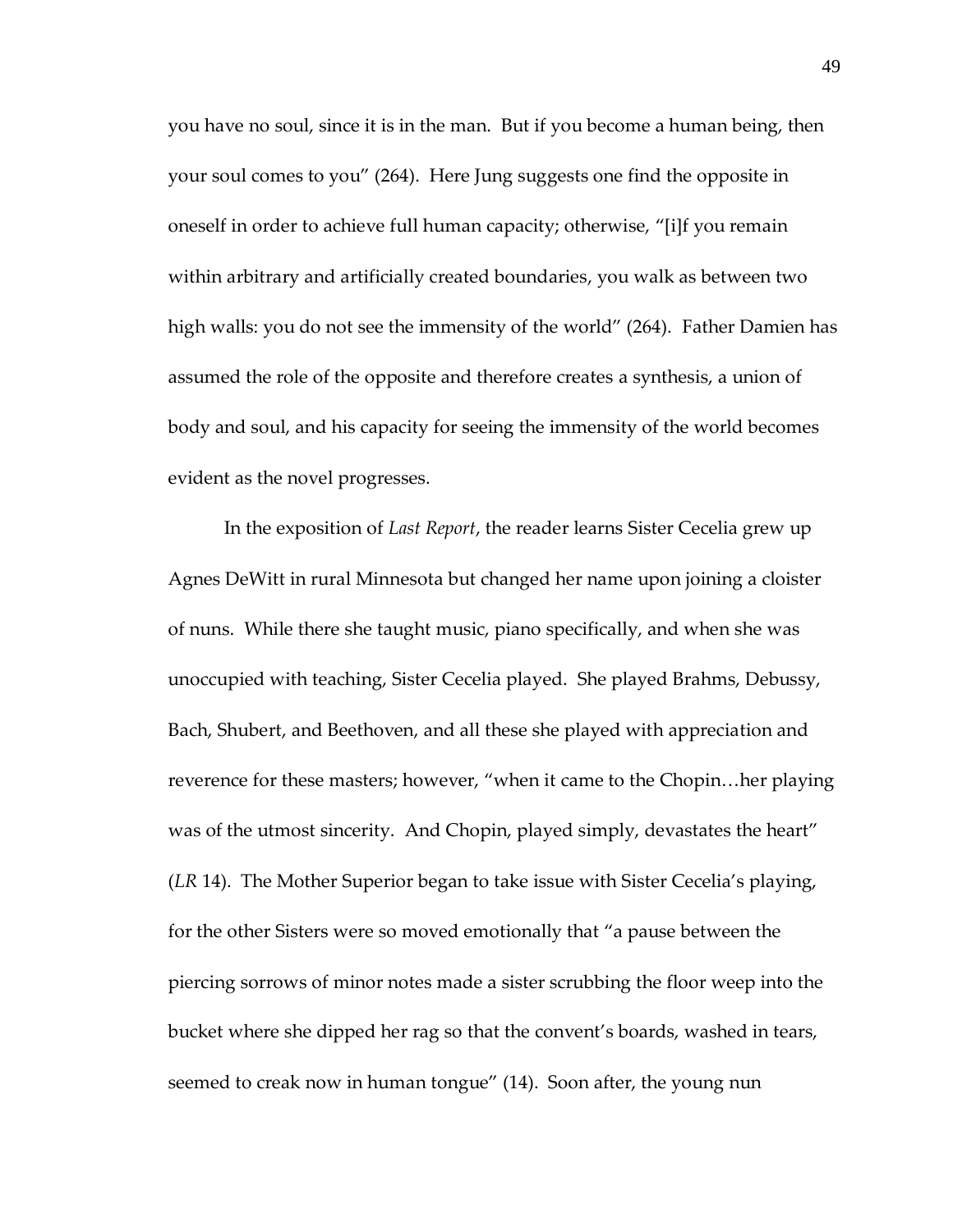'dismantled her habit' and left the convent 'stripped down to her shift' (16). Agnes "walked away from the convent...and [from] the music, her music, which the Mother Superior would keep from then on under lock and key as capable of mayhem' (17).

Agnes wanders onto the farm of Berndt Vogel, a simple man, a veteran, who purchased his farm with the sweat of his brow. When he sees Agnes in that sheer muslin shift standing barefoot in his yard, it is all up for Berndt. He is smitten. After feeding her, Berndt gives Agnes his bed, and he sleeps in the barn, and this sleeping arrangement continues for quite some time. Agnes eventually asks Berndt for a piano, and he agrees to purchase it for her, but asks for her hand in marriage in return. She refuses. He buys the piano anyway. And not long afterward the two of them, rapt in the bliss of musical ecstasy, consummate their relationship in mutual harmony.

Their relationship flourishes for a time, but a turn of fate divides the couple when a notorious bank robber kidnaps Agnes, and Berndt rides to her rescue only to be fatally wounded in his attempt to save her. Agnes is once again alone, and she suffers tremendous grief at the loss of Berndt. The townspeople worry that Agnes has lost her mind a bit, and even her music students tell stories of Agnes's strange behavior in dealing with her sorrow. So much so, that when Agnes misses church one Sunday, a visiting priest, Father Damien Modeste (the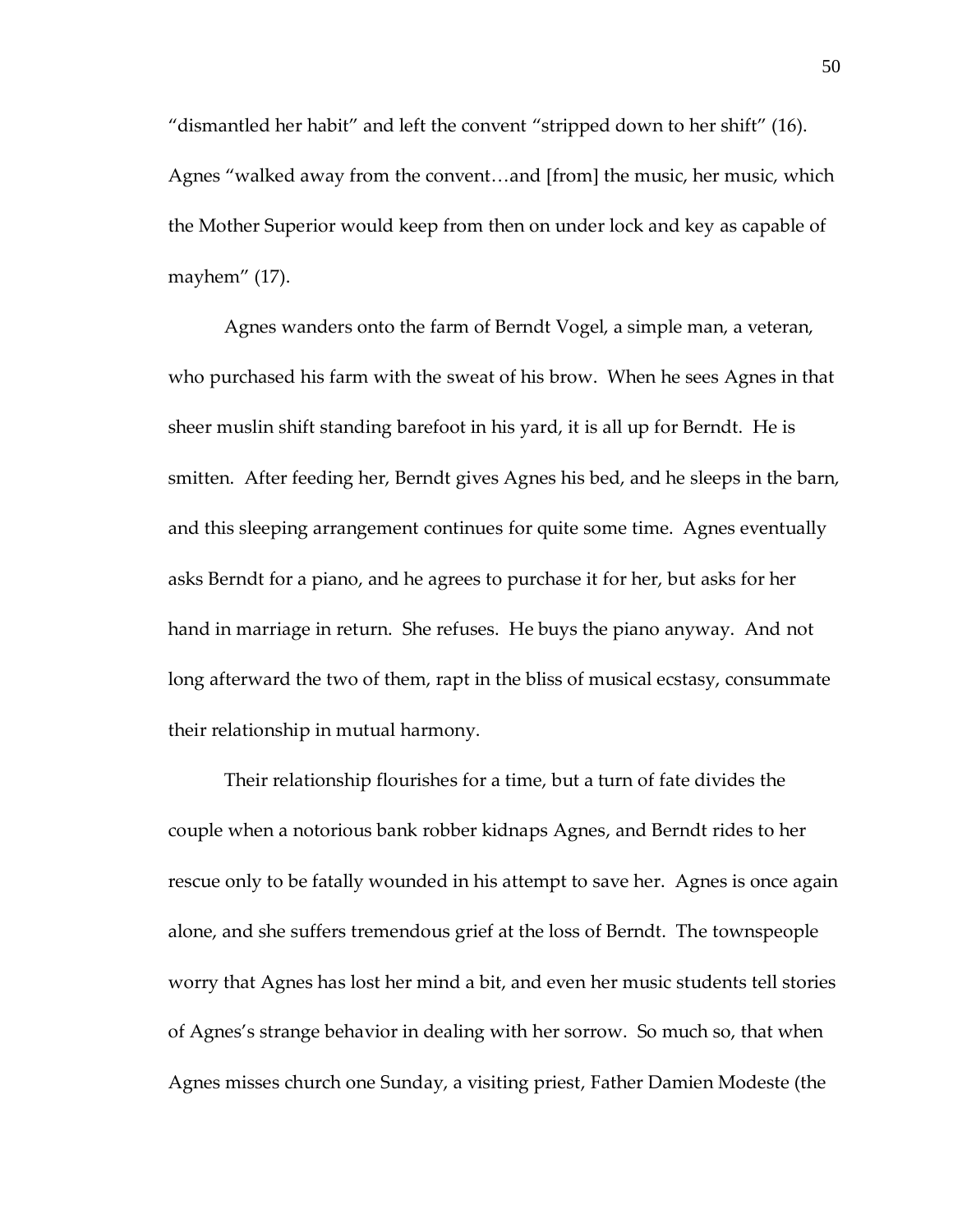first), makes a trip out to see her. During their conversation, he tells Agnes he is going north to the reservation to serve as the new priest there, as the former Father had passed on as a result of illness. Soon after this meeting, the river swells and a great flood takes Agnes's farm and her blessed piano. In shock, Agnes again wanders away from her home, and along her way she finds the priest hanging from a tree, drowned in the great flood. Agnes takes his clothes and begins the journey north in the guise of Father Damien Modeste.

As a woman, Agnes apparently searches for her identity, first as a nun, then as a wife, and this search leads her to sorrow and loss. She finally assumes the identity of a man and at last discovers her calling, for she becomes the perfect blend of womanly nurturing and manly stubbornness in her role as Father Damien. Even her identity suggests a penchant for seeing beyond the arbitrary boundaries of gender long before she becomes the old wise man on the reservation, and she therefore possesses the mindset necessary for transcending the hindrances of religious dogma and seeing instead the truth in all its vicissitudes and plurality.

Having met in the past people whose spirits are quite obviously well tuned, for their mere presence affects a calming energy in a room, one imagines the nature of Father Damien much the same way. Although, like Leopolda, he too is an impostor, Father Damien nevertheless rises to the higher calling of his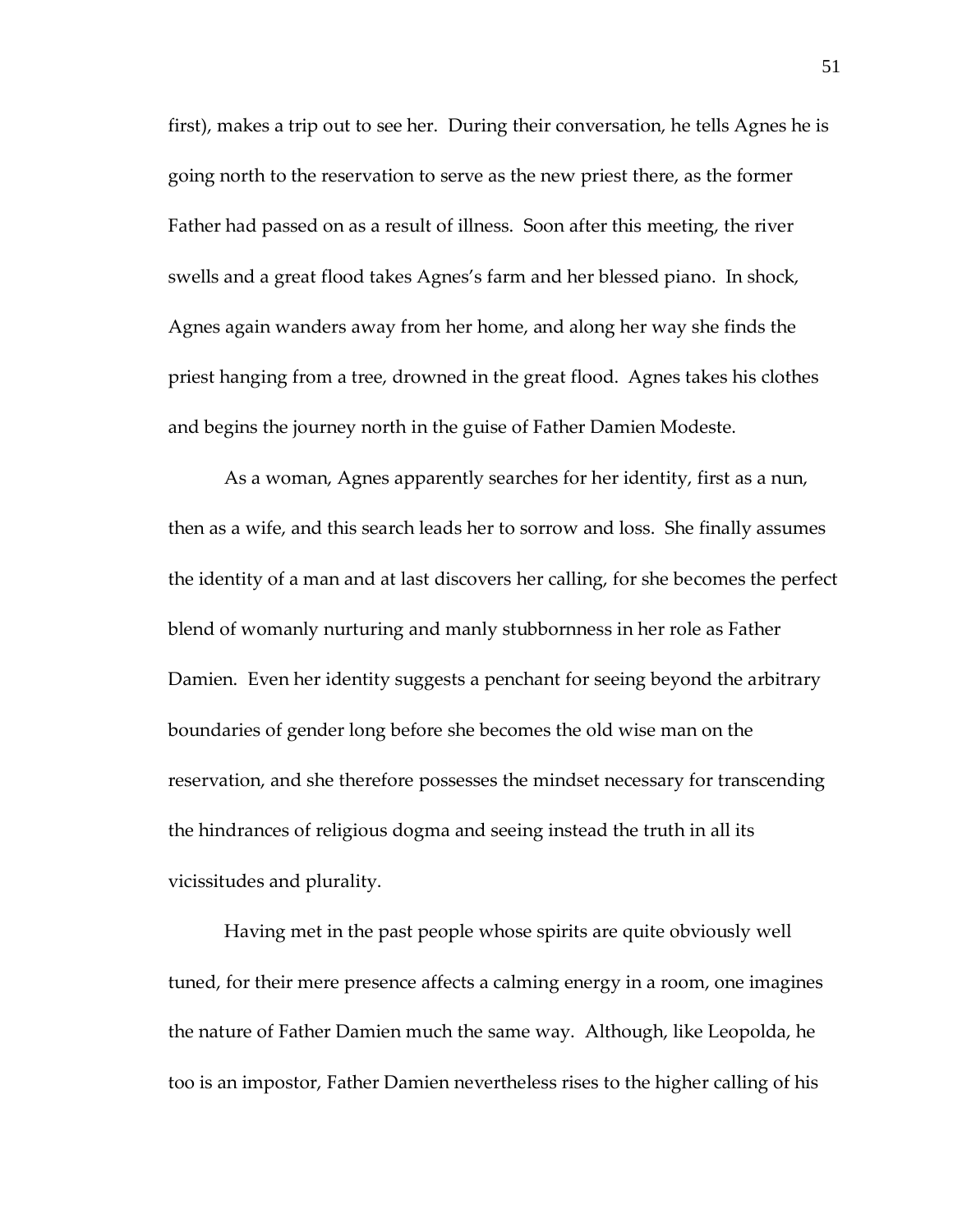office with a genuine loving, nurturing, and selfless spirit, and he maintains 'a neutral, kind, meditative watchfulness that had in it no hint of impatience' (*LR* 82). From his experience of both the flutter of highest joy and the pangs of deepest sorrow, he has developed an inner vision that shapes his outlook. Father Damien sees the divine in all its vicissitudes, for he engenders Maroney's description of "men of superior religious gifts [who] reach identical conclusions about divine matters because divine matters are fixed and stable across cultural boundaries, despite the shifting contexts' (183). It is this acute vision that fosters in Father Damien a syntheism of transcendence, by which he earns the respect and admiration of both the nuns in the convent (excluding Leopolda) and the traditionalists on the reservation such that "[h]e was welcome where no other white man was allowed' (*LR* 276).

His first crucial act as priest unfolds as Father Damien sets out to visit Nanapush. After an arduous journey through deep snow, he arrives at the cabin only to confront a bevy of resistance in the form of spirits whose intent seems to be dissuading his interference, for Nanapush and Fleur are inside the cabin and lingering at the threshold of starvation and death. This 'mutter of presences, rustling and arguing on all sides...crushed toward" the priest, and only one sensitive and attuned to matters of the spirit would pass through a doorway so closely guarded as this (*LR* 79). Father Damien finds the 'two beings, hollow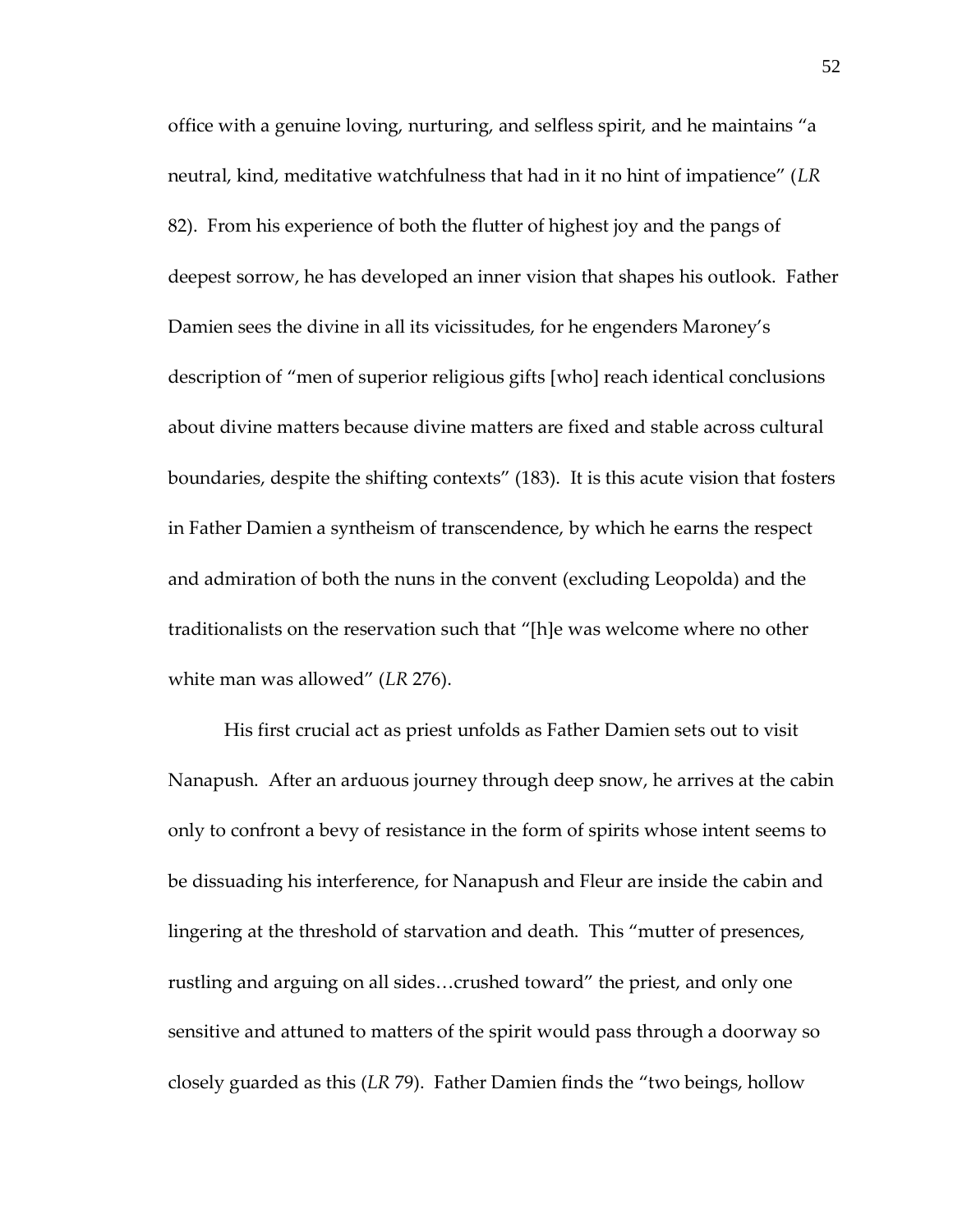and strange' (79), clinging to their last moments on Earth, yet 'the girl and the old man were annoyed,' for 'some of the dead came back and waited outside the door, urging them to follow...and just as they had weakened and slid into a state somewhere between death and life...here came this priest" (80). Father Damien draws them back among the living, in essence restoring the religious balance on the reservation in much the same way Lulu did with Moses. Despite his affiliation with and devotion to a Christian God, Father Damien suggests 'gods are not required to be consistent—in fact, gods aren't required to be anything at all. There are no requirements for gods' (239), and in this vein he eventually recognizes religious principles as guidelines relative to a cultural perspective. He employs an interpretive strategy that resists a myopic and dogmatic implementation of Christian values and instead adopts a more universal recognition of truth, for his "bedrock [becomes] aggregate" (266), and he 'was exploring worlds inhabited by both Ojibwe and Catholic' (211).

Although Fleur describes the white man's god as greedily gathering up Annishinaabeg spirits, which may appear to be the case given the behavior of previous 'black robes' (*LR* 81), Father Damien displays a different purpose, for when Kashpaw asks, "what makes you walk behind this Jesus?" he answers, "it is love...that is the sole reason. Love" (99). And it is this kind of love, this *agape*, this selfless love, that is difficult not only for Kashpaw and his clan to accept in a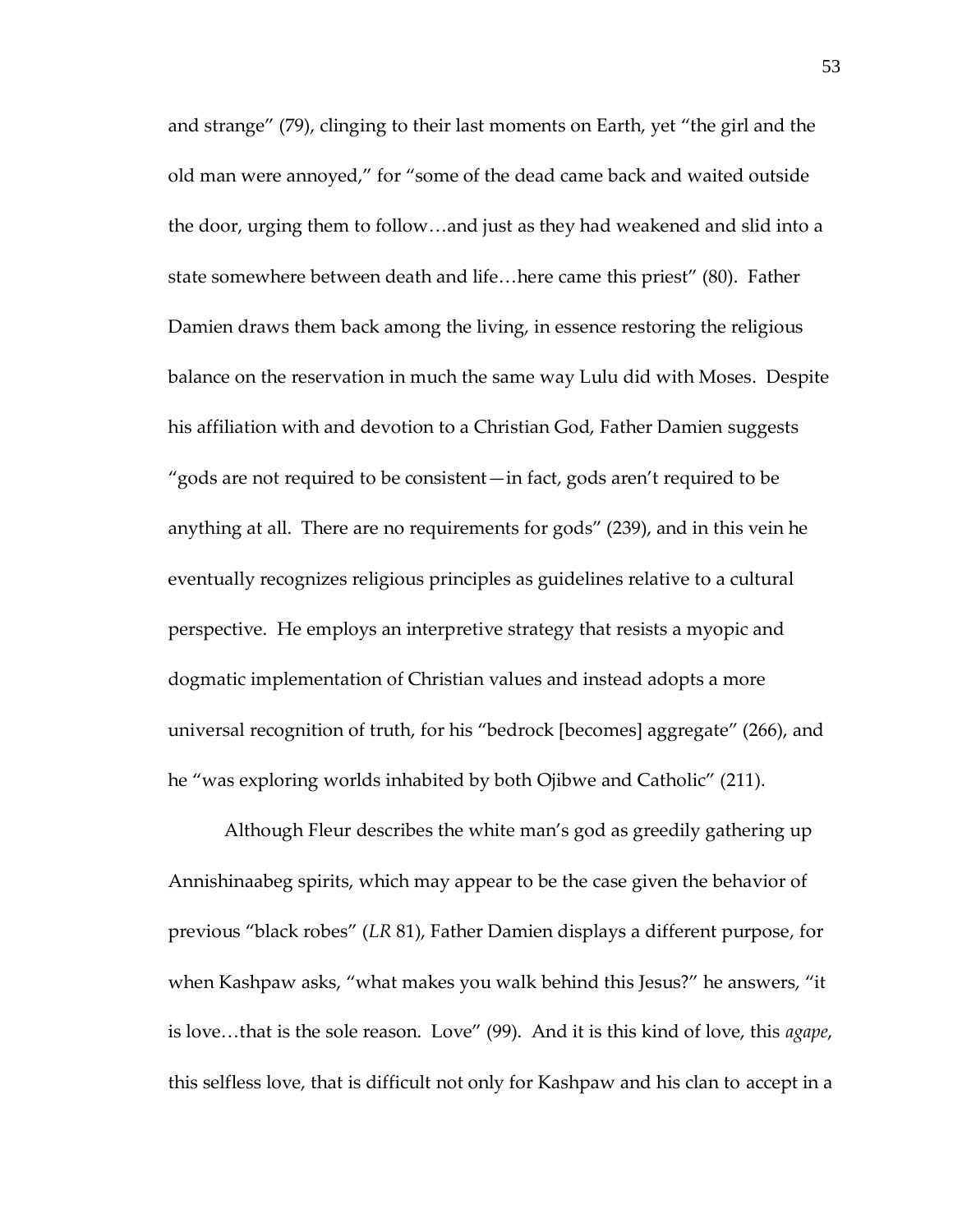white man but also for most missionaries of Christendom to fully materialize or even internalize. Father Damien, on the other hand, does exhibit a capacity for this kind of love, and thus he gives himself up to the physical and spiritual needs of his flock, even if that means reinterpreting Catholic doctrine. In a letter to the Pope regarding his flock, Father Damien tells him, 'the closer I draw, the more of their pain do I feel' (209), and in order to better understand their emotional pain, he also enmeshes himself further into their religious practices, the means by which they attempt to quell that pain.

Marie Kashpaw tells the reader Fleur 'was living back there with no lights, she was living with spirits.... [n]ow she wore hide slippers, moccasins, let her braids grow long, traveled to town on foot... visited the priest. She made no confession, though some said Father Damien Modeste confessed his sins to her' (*LM* 101). While Moses remains on his island throughout the novels, only visiting town now and again for provisions, Fleur inhabits Pillager land on *this* side of the dark Matchimanito waters. She maintains her connection with the rest of the reservation more closely than does Moses, yet she nevertheless limits her contact with the outside world as much as feasible. Fleur survives in the old ways, yet she also recognizes the need for selective compliance with the hegemonic society at large, for she knows the traditional medicines and practices these arts, and she uses this knowledge to manipulate white society whenever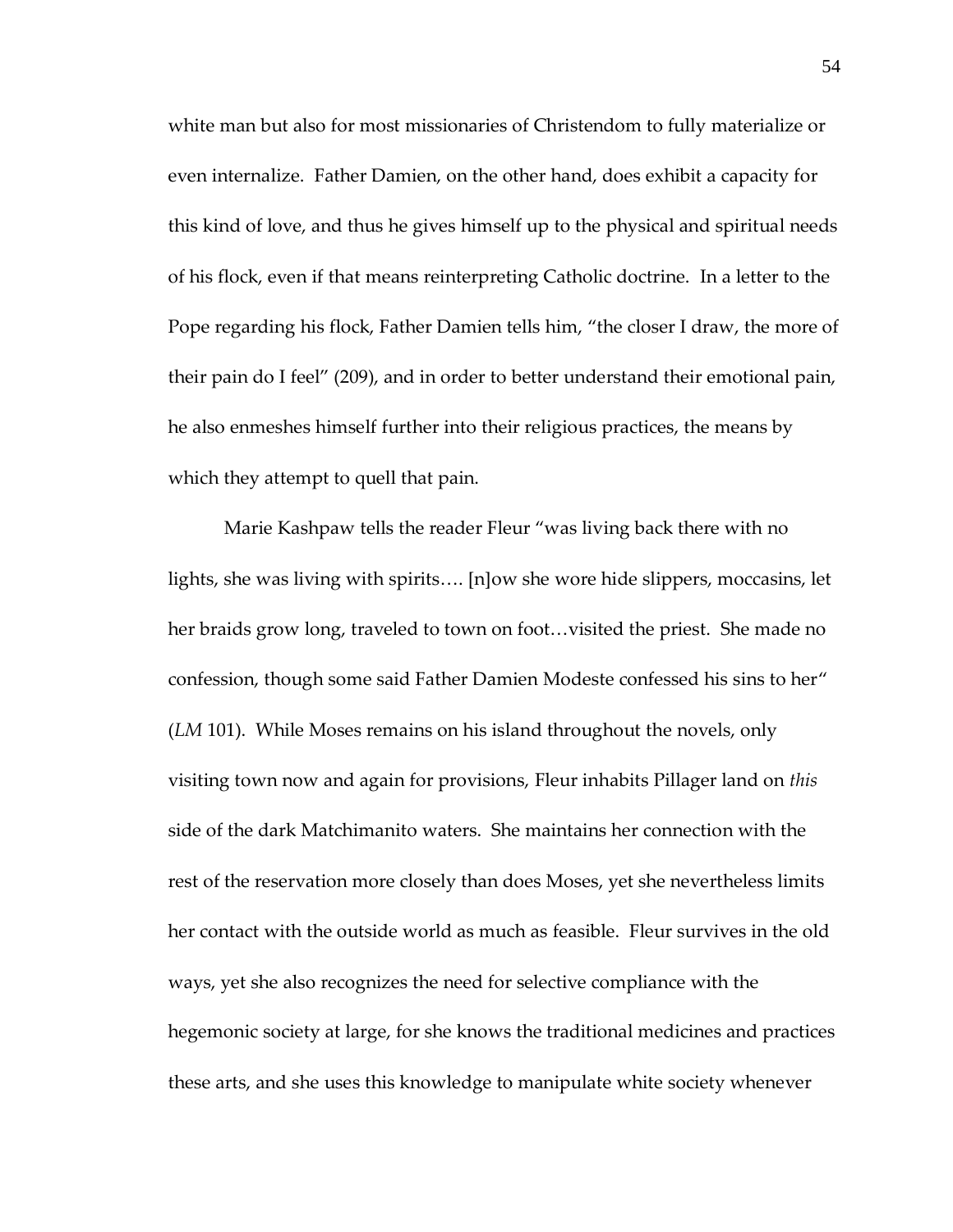necessary. Fleur represents, in the truest sense, the shaman, the master of two worlds, and her respect for Father Damien derives from his similar practice of selective compliance with the dominant religion, and, as time passes, Father Damien 'practiced a mixture of faiths, kept the pipe, translated hymns or brought in the drum, and had placed in the nave of his church a statue of the Virgin—solid, dark, kind eyed, hideous, and gentle' (*LR* 276). Father Damien's syntheism seems in part a type of conversion, "a change in sensibility that occurs within an individual" (Lindenfeld "Varieties" 282), but his practices transcend mere ritual and instead exhibit an effort to answer the question, "are we loved" (227). In his sermon to the snakes, Father Damien tells the serpents, 'Like you, I poise alertly and open my senses to try to read the air, the clouds, the sun's slant, the little movements of the animals, all in the hope I will learn the secret of whether I am loved' (227).

Perhaps because, as she does with Fleur, she develops his character as religiously far-sighted, Erdrich extols Father Damien as saintly, the best possible representative of Catholicism on the reservation. Father Damien sees beyond the dogma, beyond the ritual, to the heart of religion as a means to an end, a means by which one reaches a higher mode of being, and he recognizes the subjectivity of the means to this end. For example, Father Jude, a young priest who goes to the reservation to interview him, questions Father Damien about 'immoral'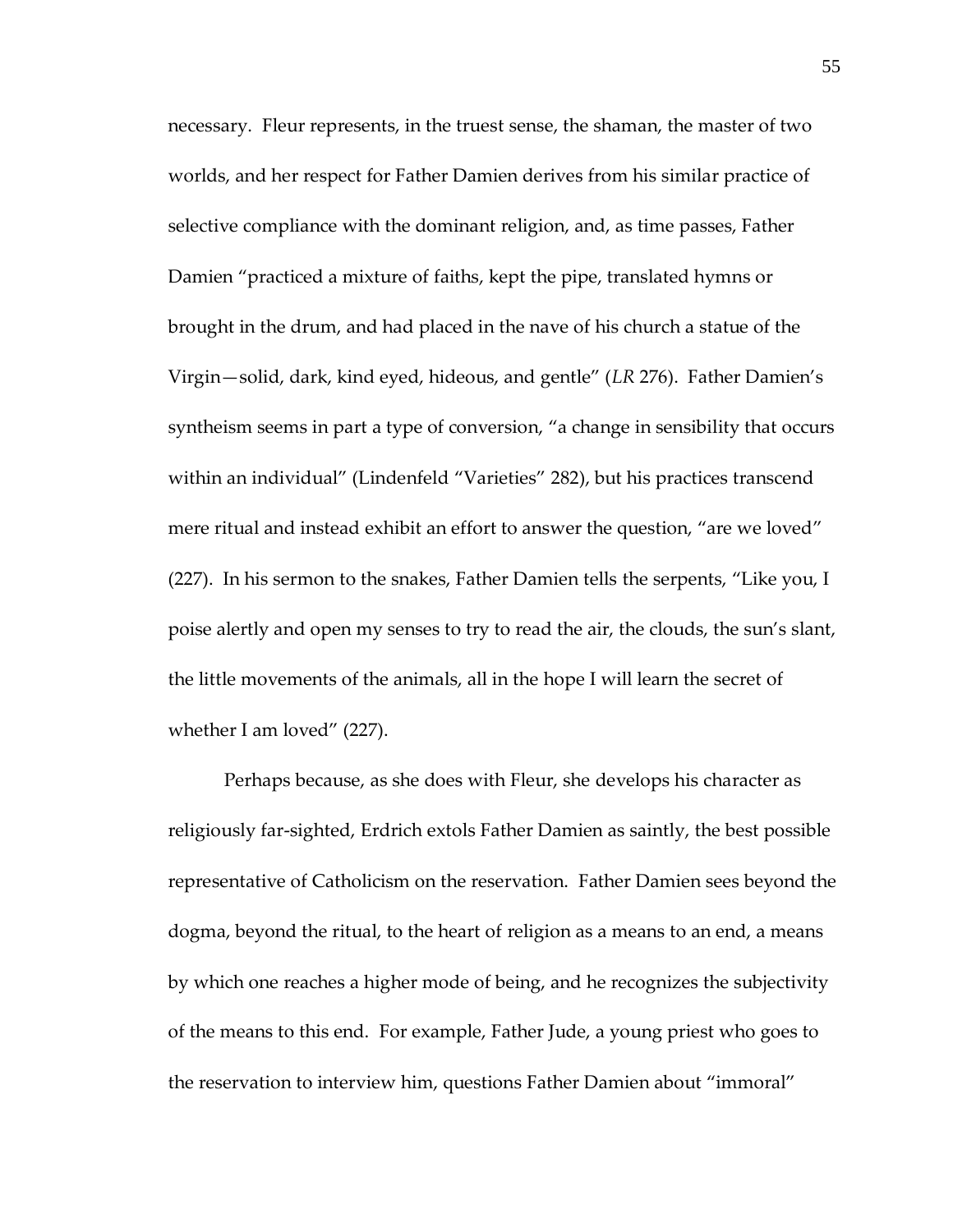relationships (*LR* 135). When Damien tells Father Jude he cherishes those relationships the way he looks 'fondly upon a child's exuberant compulsion to play,' Father Jude suggests his principles have become 'diluted' (134), and he insists that 'certain norms of behavior are taken for granted. Right. Wrong. These are simply distinguished. Black is black and white is white' (135). Father Damien remarks, the "mixture is gray...I've never seen the truth...without crossing my eyes. Life is crazy' (135). Here, Father Damien expresses his sincere love for his flock and the extent of his patience with and his understanding of them, and he also hints at his appreciation of their religious beliefs. This appreciation has been fostered by the intimacy of his experiences with those of his parish and also by the visions he too has had. Father Damien has seen, in the throes of a pernicious fever, the kind of manifestations of the spirit world his Anishinaabe parishioners hold sacred.

In another of his many letters to the Pope, Father Damien conveys to the 'Eternal Father' a brief narrative of his numinous experiences when he writes, "[t]he people to whom I have carried the faith believe there is a spirit behind or informing all that exists on earth. In dreams, they tell me, these spirits communicate with them. I thought it a harmless and empty fancy until I myself was visited' (192). While suffering with a high fever, Father Damien has seen a demon in the form of a black dog, a demon with whom he bargains for the life of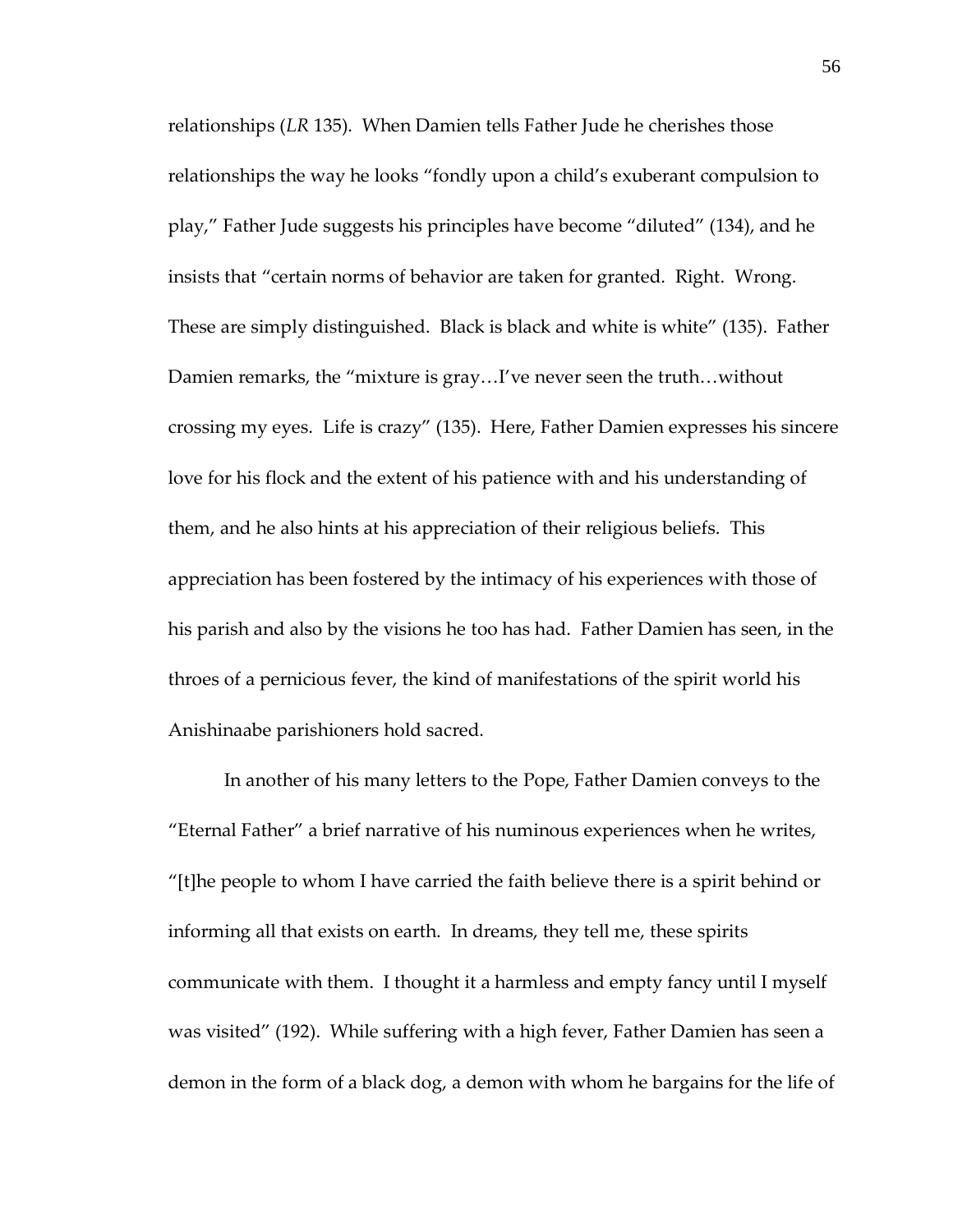Lulu. Damien had seen this apparition once before at a distance, but this time the dog was in his cabin, menacing and threatening Lulu's life. The demon tells Damien, "I will spare Lulu if you come with me instead," and the Father replies, a 'priest puts the welfare of his flock above all else, for they are entrusted to him by the author of the world, and so even in this lonely and unspeakable moment, my duty is clear' (191). Damien sacrifices his eternal life in place of the child's and with this act demonstrates the absolute depth of his commitment and his love, a love that surpasses all dogma, all doctrine, all creed, and elevates Father Damien to the fullest of human capacity.

Syntheism of transcendence in essence rejuvenates a familiar religion by viewing it through the theological lens of another and synthesizing the two into a cohesive whole that exceeds the sum of its parts. Erdrich recognizes the value in transcending dogma, for in an interview with Allan Chavkin, she says:

> [r]eligion is a deep force, and a people magnetize around the core of a belief system. It is very difficult for one individual to remain loyal to both although my own grandfather managed the trick quite well...by refusing to see the distinctions between the embodiments of spirit. He prayed in the woods, he prayed in the mission, to him it was all connected. (231)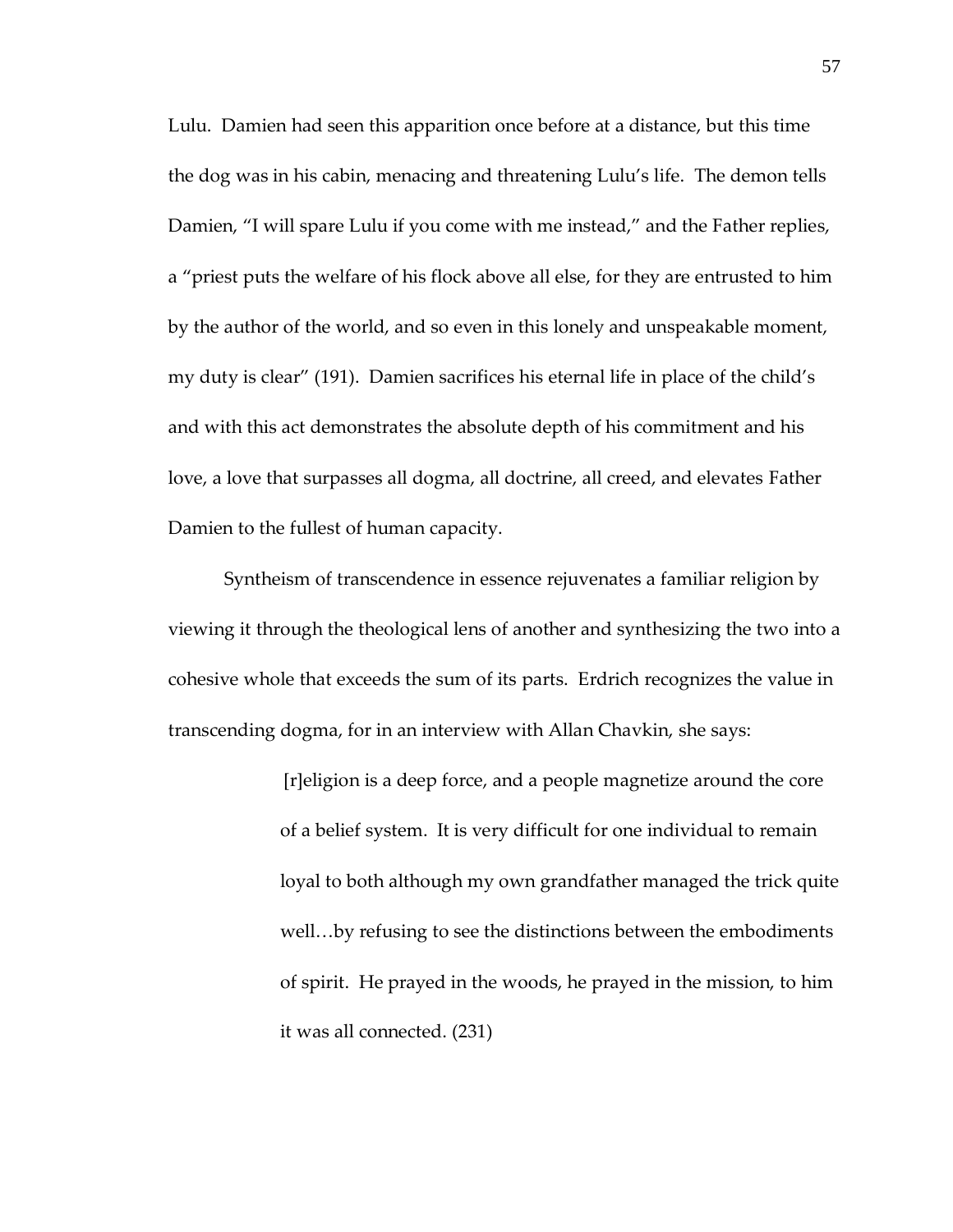This element of interconnectedness, a rising above the personal or cultural aspects of religions and instead grasping at a spiritual homogeneity among belief systems manifests itself both in the pages of Erdrich's novels and in the author's experiences. An analysis of the syntheism continuum extant in her work, shows that Erdrich promotes a syntheism of transcendence through the character of Father Damien, for he exemplifies genuine and selfless love for his parishioners, and his tendency to transcend boundaries—gender, cultural, and religious seems to elevate his status in the novels to that of a saint.

Contrary to Pauline, who believes she can put on the lamb's clothing to cover her true nature, Damien exhibits genuine saintliness. Pauline was drawn to Catholicism through the image of the Virgin Mary, and image she worshipped rather as an idol than as a model of morality and selflessness. As Agnes, Damien left behind the trappings of the material church and came to embody all the traits of sainthood. In fact, Father Jude arrives on the reservation to ratify the beatification of Leopolda (Pauline), but after much investigation, he finds the character of Leopolda wanting and that of Father Damien most worthy of recognition as a representative of biblical teachings.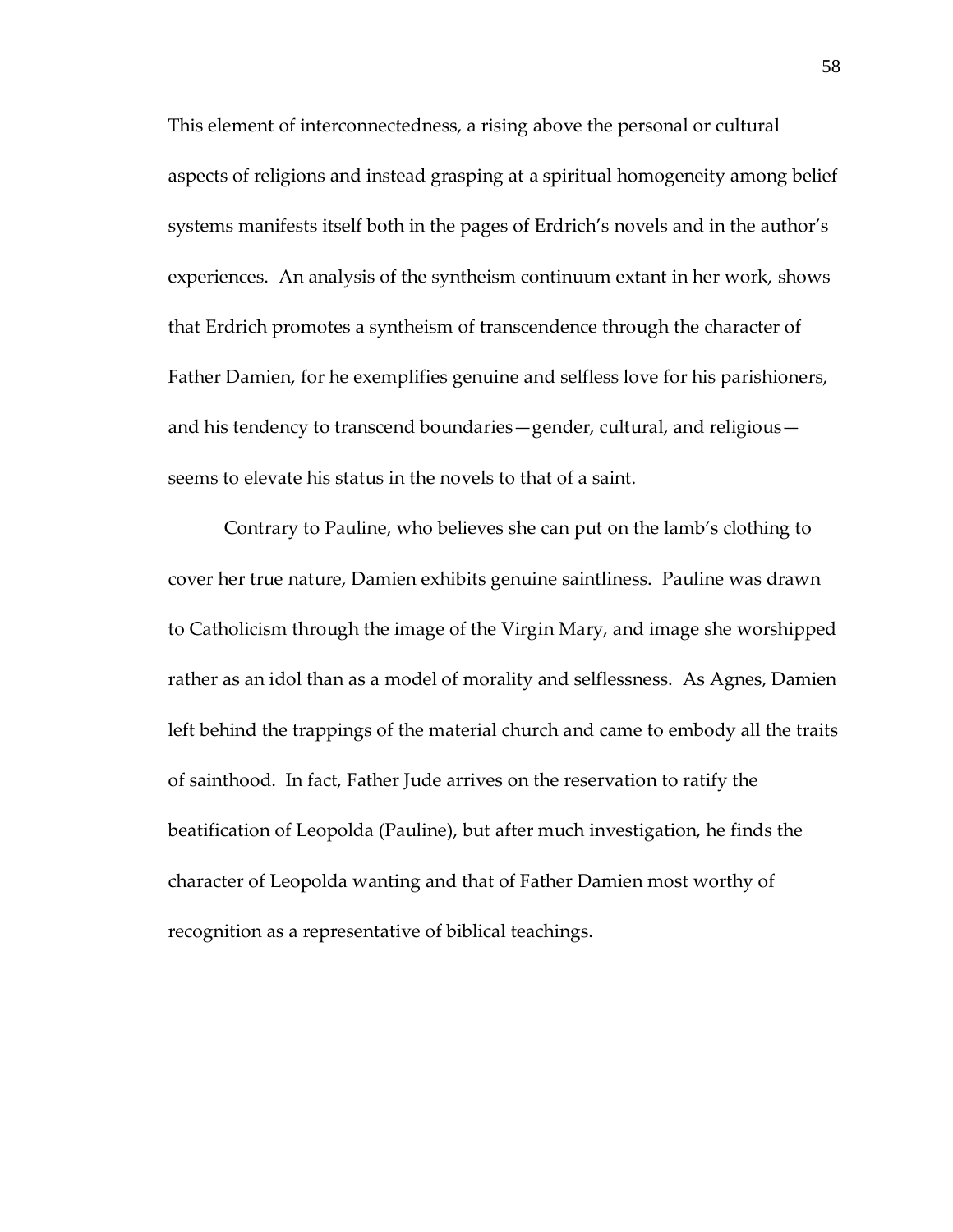## CHAPTER V

#### **CONCLUSION**

The apocalyptic events that surround Catholicism's conversion policy as it manifested itself in Native American society in general and in the Anishinaabe experience in particular stand as a shameful era in Church history, yet the tenacity of the Anishinaabeg as resourceful survivors symbolizes hope for Native Americans. Although the religious practices of the Anishinaabeg have largely been oppressed, repressed, or forgotten, Erdrich's novels suggest the old gods still survive in the recesses of their collective memories, and with effort and keen attention they may still find within themselves the strength and wisdom these deities are waiting to impart.

As Maroney notes, the major religions 'did not win because they were superior...but because they played unfairly" (Maroney 187), and these dominant religions have shaped our history and our society in sometimes negative ways. However, discussions of only the broader social and cultural marginalization of Native Americans, despite the intent to interpret or codify those events, serve to further marginalize the individual, whose psychological experience may have few if any similarities to the larger social institution. As one belief system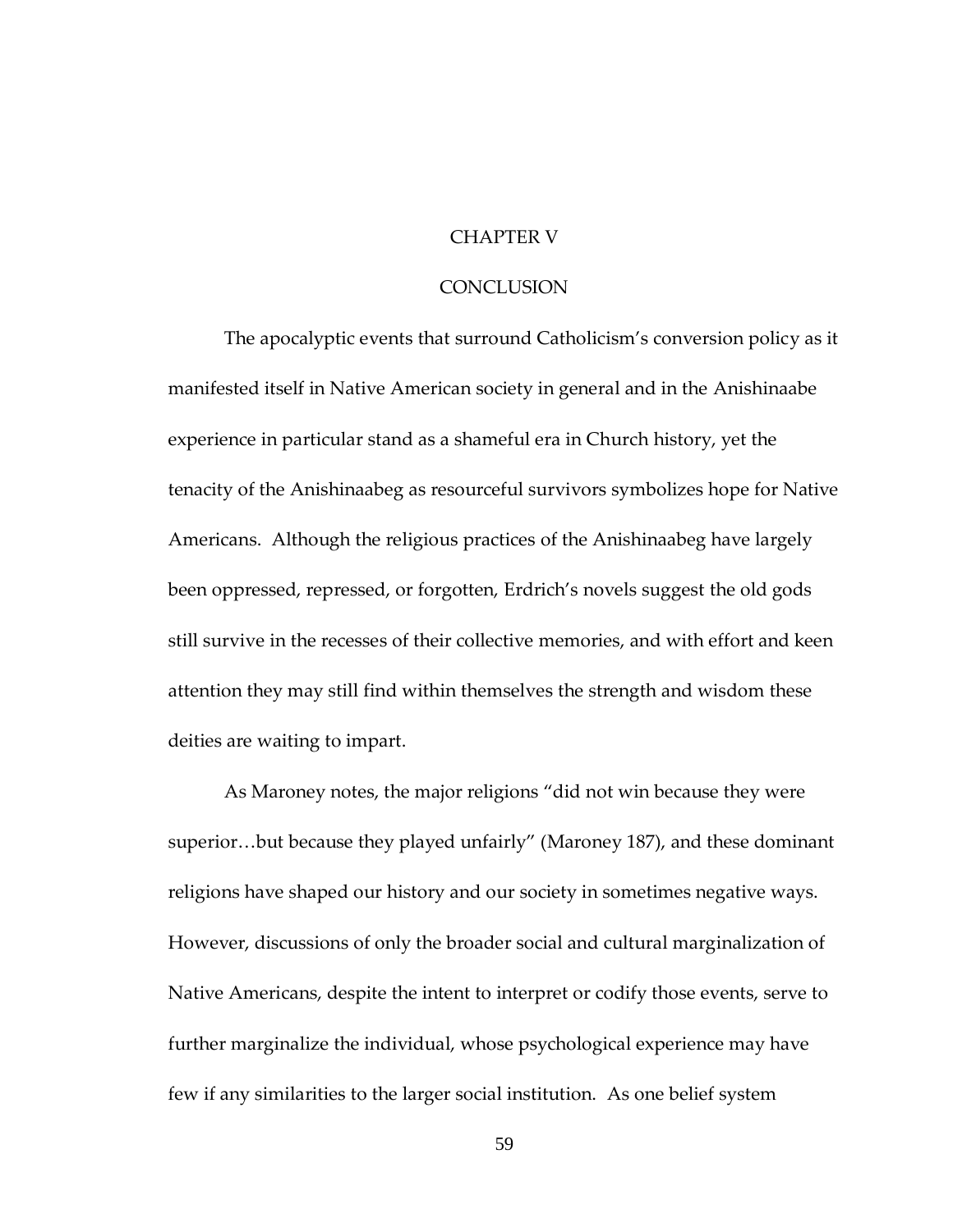collides with another, the point of impact becomes a ground zero of sorts within the psyche of an individual, and the resulting fallout becomes disjointed clusters of convictions and intuitions and suspicions. One faces a choice to shun the new religion and remain isolated in the safety of what is familiar, or one may choose instead to disown one's family and heritage and religion in an effort to assimilate, but these choices ignore the possibility that spiritual matters transcend the narrow borders of a religious practice. Another perspective might recognize religion as a starting point, a foundation for one's spiritual growth, and in this sense the seeker finds, as Agnes did, that one must wander away from the confines of the material church, and one must become the prodigal in order to chart a singular path through the deeper realms of the soul. And in such a vacuum of doctrine, those archetypal spirits may stir beneath the water, and that individual may do well to rework the old stories, to form a new belief, a syntheism, for *belief* is the story we tell ourselves.

Syntheism is an individual creation, crafted and woven together by experience and interpretation of that experience, and as such there exists few means by which to either qualify or quantify this continuum of adaptation. Literature provides one possibility, for such a continuum manifests itself in the characters of a story, and careful analysis of story material reveals nuances of each character that reflect the subtlety of human psychology. The story is woven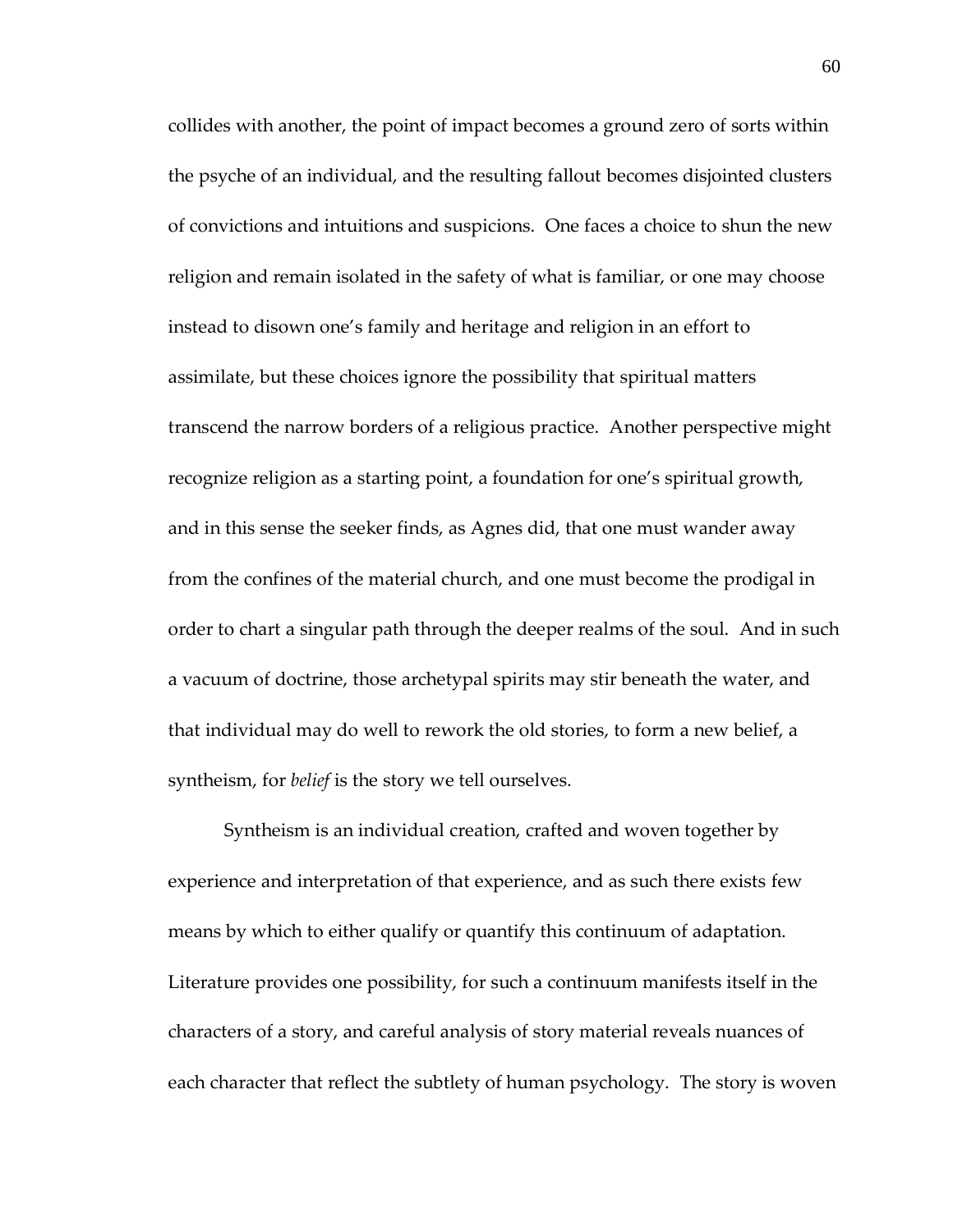together like a quilt, uneven here, crooked there, but nevertheless fleshing out the soul of both time and the teller. The story propagates our continuum of experience and of humanity. Whatever that experience may be, whether tragic or triumphant, it is our telling of that experience, to ourselves and to others, it is the story we weave that gives us hope and carries us toward our destiny or brings us despair and casts us into isolation. Are we victors or villains or victims? We decide as we gather material, incorporating some fragments and rejecting others, and bind those sketches of memory into wholeness, into a story we can *live* with.

Erdrich recognizes the power of the story, for she tells Joseph Bruchac, 'there's something particularly strong about a *told story*' (Chavkin 103), and she mentions allowing that strength of a story to infuse her writing, letting the story 'tell itself' without trying to 'control the story' (Chavkin 104). Her characters have their own stories to tell, and Erdrich allows their imagined experiences to guide her writing. However, individual interpretations of an event depend on individual perspectives, for Erdrich's characters are all experiencing the same hegemonic pressure, yet their individual responses to that experience vary in significant ways. Within the framework of syntheism, her characters reveal the complexities of an individual psyche and the subjectivity of experience. Using syntheism as an analytical approach provides a means for reinterpreting existing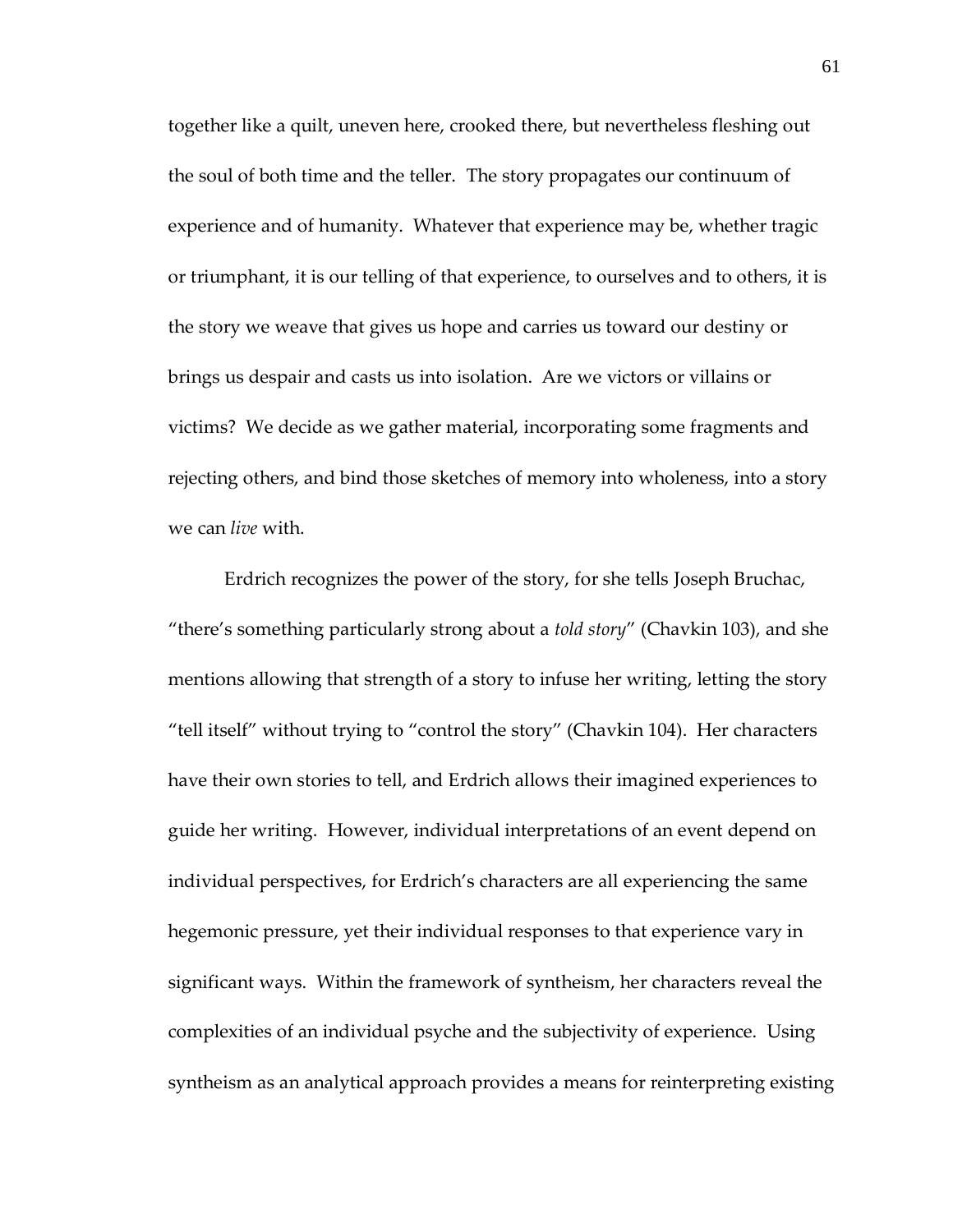conclusions about the effects of colonization and forced assimilation and instead framing such discussions relative to the impact on individuals. Viewing Native American literature through the lens of syntheism also offers a means of discovering new dimensions of the religious confluence that continues to influence the Native American experience.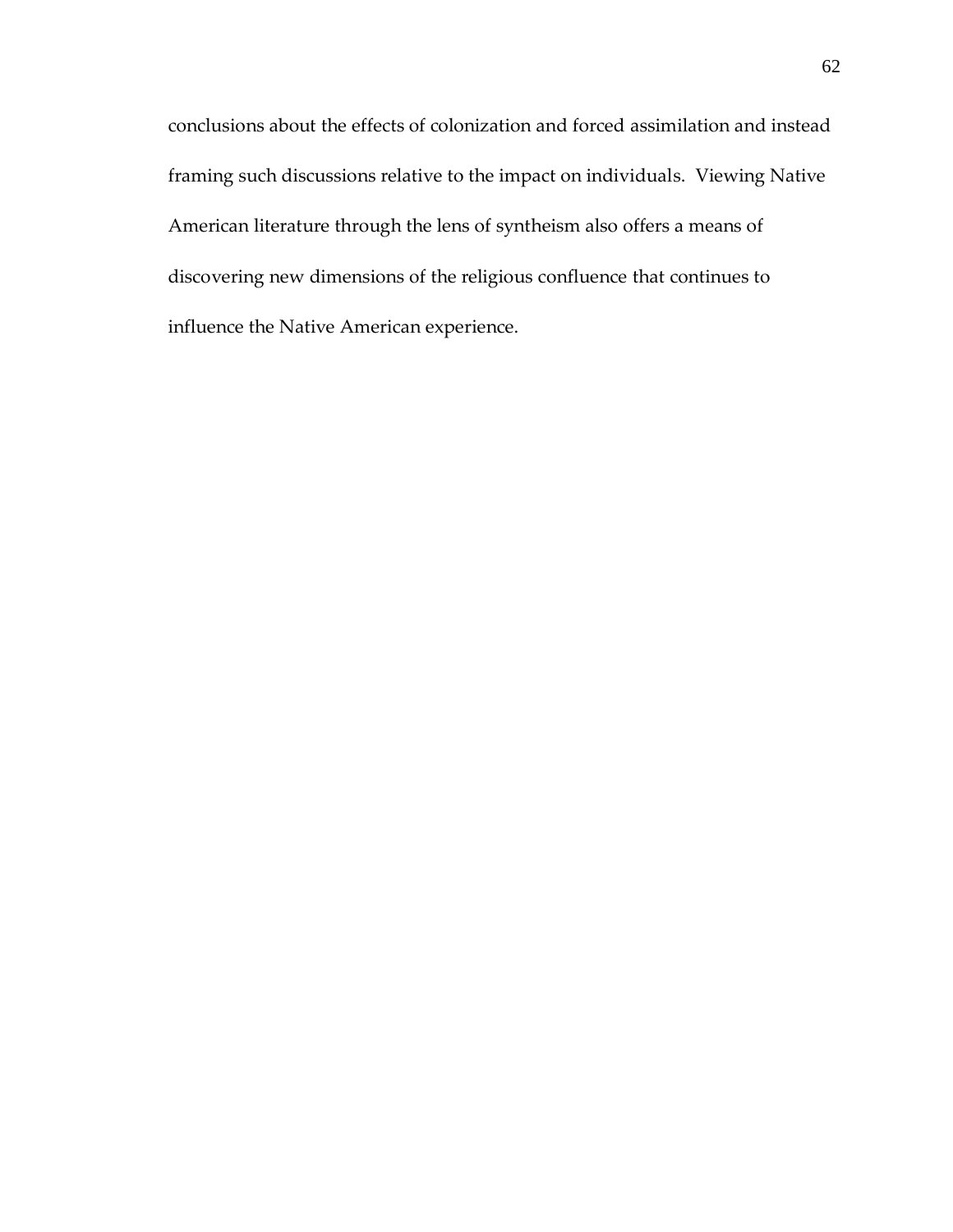## WORKS CITED

Bachelard, Gaston. *The Poetics of Space*. Trans. Maria Jolas. Boston: Beacon, 1994.

- Barry, Nora, Mary Prescott. 'The Triumph of the Brave: *Love Medicine's* Holistic Vision.' *Critique: Studies in Contemporary Fiction* 30.2 (1989): 123–138.
- Baudrillard, Jean. *Simulacra and Simulation*. Trans. Sheila Faria Glaser. Ann Arbor: U. of Michigan P, 1994.
- Blake, William. *William Blake: The Complete Illuminated Books*. Ed. David Bindman. New York: Thames and Hudson, 2000.
- Chavkin, Allan, and Nancy Feyl Chavkin, eds. *Conversations with Louise Erdrich and Michael Dorris*. Jackson: UP of Mississippi, 1994.
- Conliffe, Mark. 'On Isolation.' *Midwest Quarterly: A Journal of Contemporary Thought* 47.2 (2006): 115–30.
- Erdrich, Louise. *The Bingo Palace*. New York: HarperCollins, 1994.
- ---. *Four Souls*. New York: HarperCollins, 2004.
- ---. *The Last Report on the Miracles at Little No Horse*. New York: Perennial, 2001.
- ---. *Love Medicine*. New York: HarperPerennial, 1984.
- ---. *Tracks*. New York: Perennial, 1988.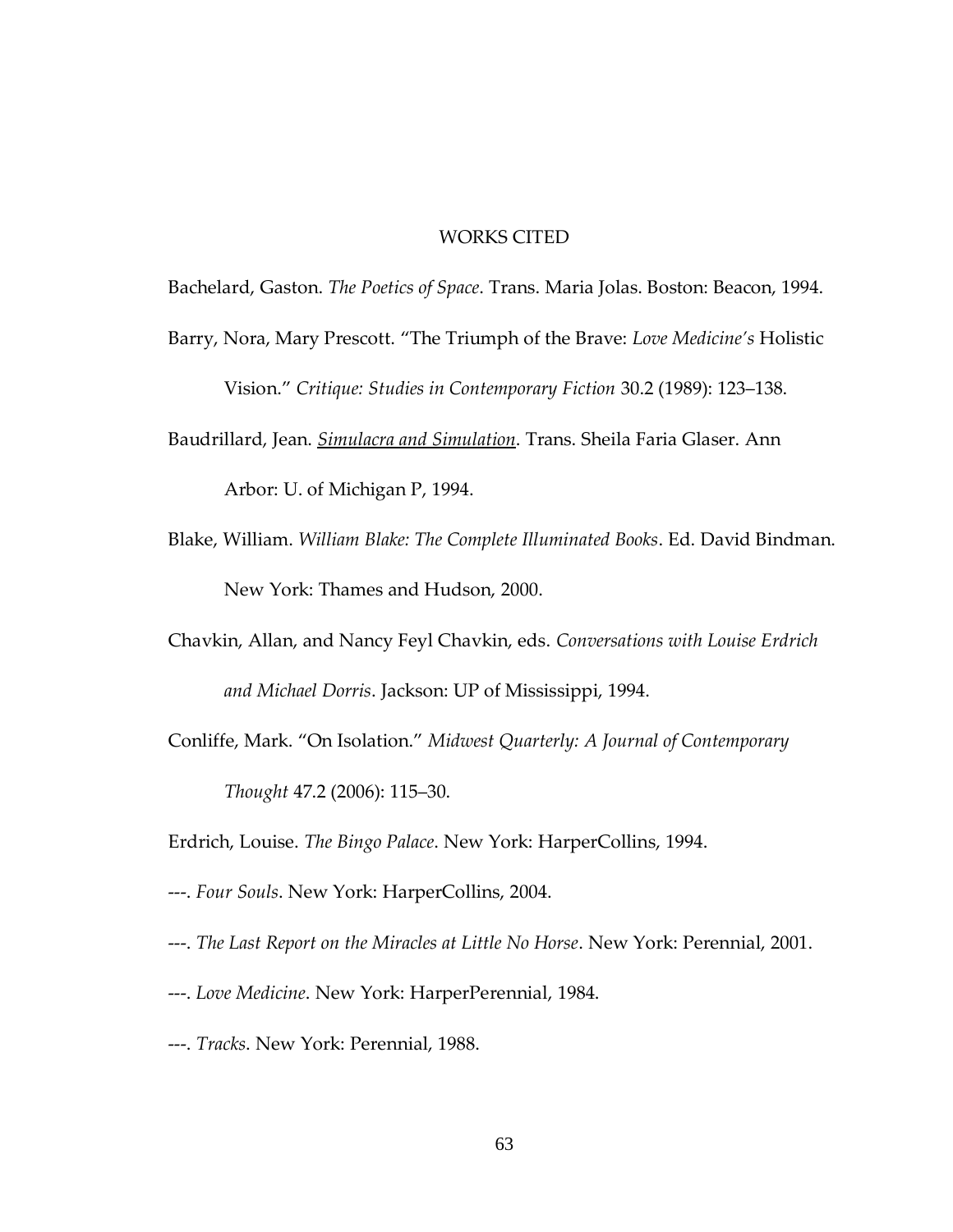- Friedman, Susan Stanford. 'Identity politics, Syncretism, Catholicism, and Anishinabe Religion in Louise Erdrich's *Tracks.*' *Religion and Literature*  26.1 (1994): 107–33.
- *Gandhi*. Dir. Richard Attenborough. Perf. Sir Ben Kingsley. 1982. Columbia, 2007. DVD.
- Gross, Lawrence. 'The Trickster and World Maintenance: An Anishinaabe Reading of Louise Erdrich's *Tracks*.' *Studies in American Indian Literature: The Journal of the Association for the Study of American Indian Literatures* 17.3 (2005): 48–66.
- Hessler, Michelle R. 'Catholic Nuns and Ojibwa Shamans: Pauline and Fleur in Louise Erdrich's *Tracks*.' *Wicazo Sa Review* 11.1 (1995): 40–45.
- Hill, David. *The Politics of Schizophrenia: Psychiatric Oppression in the United States.* Lanham, MD: UP of America, 1984.
- Jung, C.G. *The Archetypes and the Collective Unconscious*. Trans. R.F.C. Hull. Princeton: Princeton UP, 1959.
- ---. *Psychology and Religion*. New Haven: Yale UP, 1938.
- ---. *The Spirit in Man, Art, and Literature*. Trans. R.F.C. Hull. Princeton: Princeton UP, 1966.
- ---. *Symbols of Transformation*. Trans. R.F.C. Hull. Princeton: Princeton UP, 1956.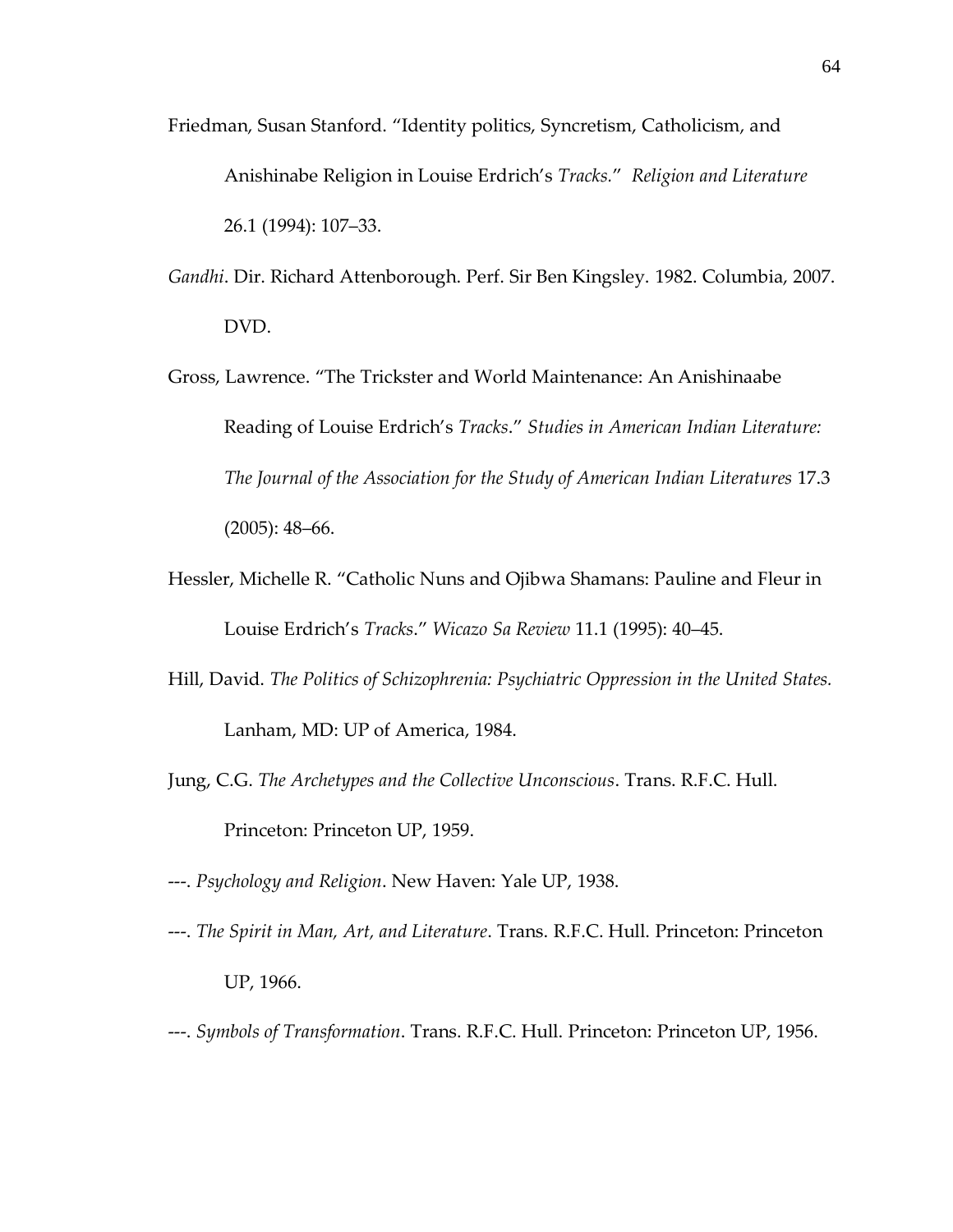- ---. *The Red Book*. Ed. Sonu Shamdasani. Trans. Mark Kyburz, John Peck, and Sonu Shamdasani. New York: Norton, 2009.
- ---. *The Undiscovered Self*. Trans. R.F.C. Hull. Princeton: Princeton UP, 1990.
- King, Thomas. *Green Grass, Running Water*. New York: Bantam Books, 1993.
- ---. *The Truth About Stories: A Native Narrative*. Minneapolis: U of Minnesota P, 2003.
- Kraft, Siv Ellen. ''To Mix or not to Mix': Syncretism/Anti-syncretism in the History of Theosophy.' *Numen* 49.2 (2002): 142–177.
- Lindenfeld, David. 'Indigenous Encounters with Christian Missionaries in China and West Africa, 1800–1920: A Comparative Study.' *Journal of World History* 16.3 (2005): 327–369.
- ---. *Syncretism*. *World History Connected* 4.1 History Cooperative, 2006. Web. 04 August 2009.

<http://www.historycooperative.org/journals/whc/4.1/lindenfeld.html>

- ---. 'The Varieties of Sioux Christianity, 1860-1980, in International Perspective. *Journal of Global History* 2.3 (2007): 281–302.
- The MacArthur Study Bible. John MacArthur, gen. ed. Nashville: Word Bibles, 1997.

Maroney, Eric. *Religious Syncretism*. London: SCM Press, 2006.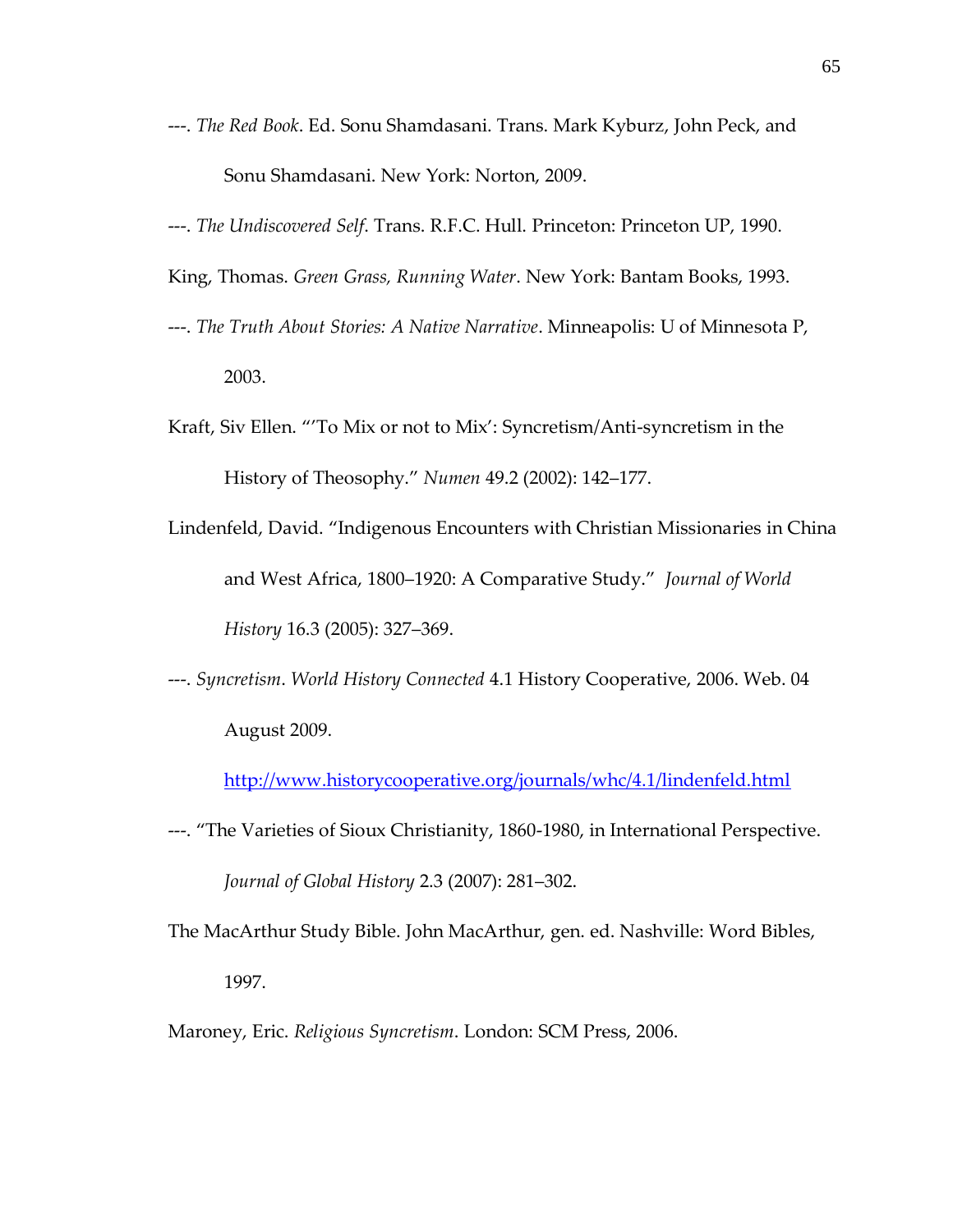- McKinney, Karen Janet. 'False Miracles and Failed Vision in Louise Erdrich's *Love Medicine*.' *Critique* 40.2 (1999): 152–60.
- Nicoll, Maurice. *The New Man: An Interpretation of Some Parables and Miracles of Christ*. London: Vincent Stuart, 1961.
- Nietzsche, Friedrich. *Thus Spake Zarathustra*. Trans. Thomas Common.

Hertfordshire: Wordsworth Editions, 1997.

- Sanders, Karla. 'A Healthy Balance: Religion, Identity, and Community in Louise Erdrich's *Love Medicine*.' *MELUS* 23.2 (1998): 129–155.
- Tanner, John. *The Falcon*. New York: Penguin, 2003.
- Wehr, Gerhard. *Jung: A Biography*. Trans. David M. Weeks. Boston: Shambhala, 2001.